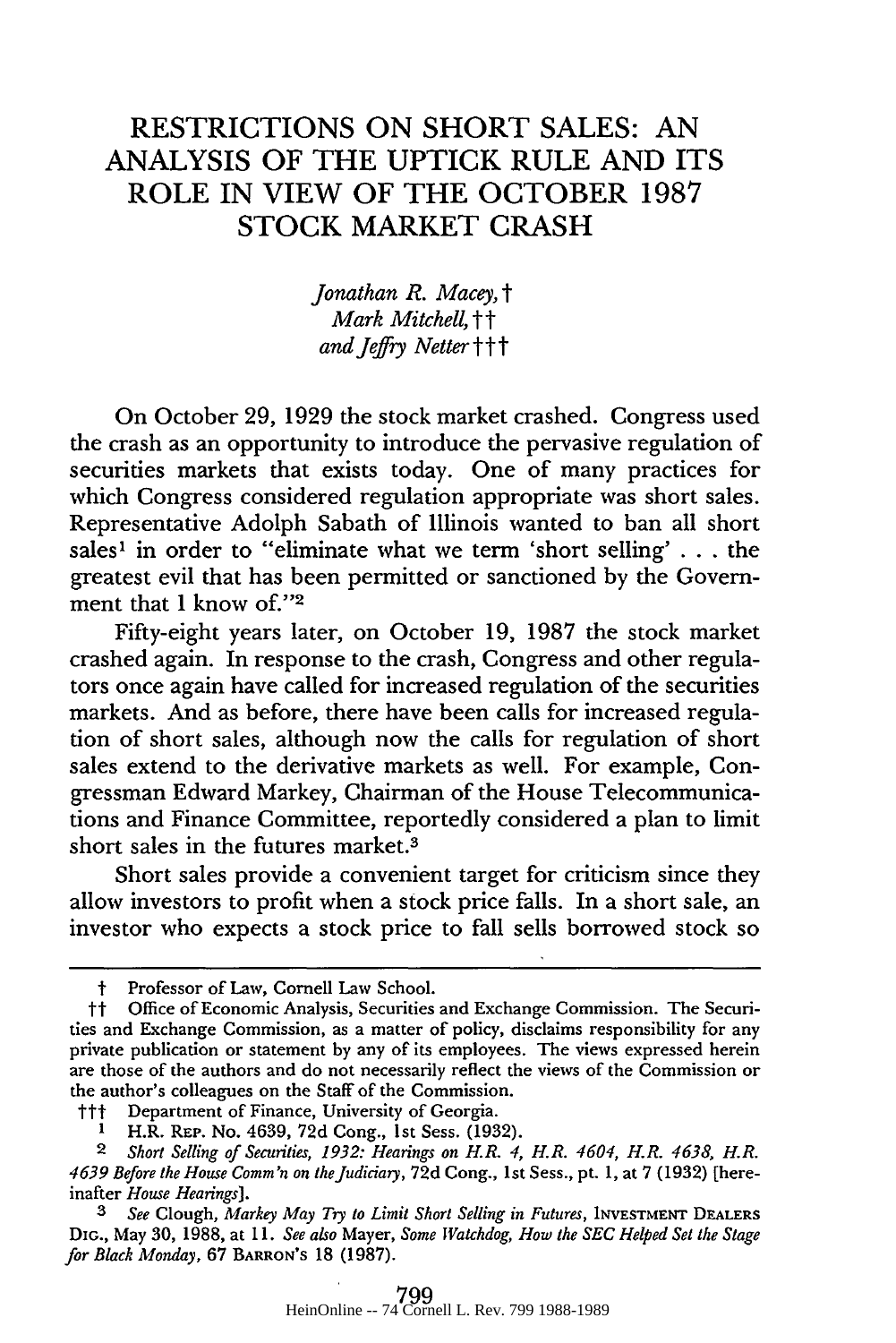that he can profit by purchasing the stock in the future at a lower price.<sup>4</sup> Commissioner Joseph Grundfest of the Securities and Exchange Commission ("SEC"), commenting on calls for more stringent regulation of short sales, said that political support for restrictions on short sales arises because: "When you sell short, you are in a sense betting against the team. At a minimum, it is an emotional issue."<sup>5</sup>

Short sales are criticized for their potentially harmful effects on both individual companies and the entire market. At one level, short sales facilitate the manipulation of stock prices. Allegedly, speculators sell stock short, spread false rumors about the company, and then purchase shares after the stock price has fallen. The reputation of the company can be damaged, perhaps irretrievably. $6$  In addition, short selling can exacerbate a market decline. Many argue that in the 1920s bear raids began the stock price decline that turned into the crash. In the 1980s, program trading, which in some situations relies on short selling, is a frequently cited villain of increased market volatility in general and the October 19, 1987 crash in particular.

In contrast, some view short selling as an economically beneficial practice that promotes market efficiency. Short selling provides a method by which investors who know that a security is overvalued can trade on the information, thereby promoting more efficient pricing. Short selling facilitates arbitrage and enables investors to hedge against stock price declines, allowing investors to take larger positions which in turn adds liquidity to the market. Finally, index arbitrage, the type of program trading that involves short selling, promotes the linkage between the futures and cash markets and thus improves both the general efficiency of the securities markets and their ability to allocate capital to its highest valued uses.

In this paper we review the theoretical and empirical evidence on both short sales and restrictions on short sales, concentrating on the uptick rule. The uptick rule, Rule lOa-1, implemented in the wake of the 1929 crash and changed only slightly since then, states that a "short sale can only occur at a price above ("plus tick") the

<sup>4</sup> In 1987 there were a record high 3.98 billion shares sold short on the NYSE (3.11 billion in 1986), of which 3.05 billion (777%) were made by NYSE members. *See* **NEW** YORK STOCK EXCHANGE, INC., 1988 FACTBOOK (1988) [hereinafter NYS FACTBOOK]. The short interest (total number of shares sold short that have not been covered) on the NYSE rose in 1987, peaking at 546.3 million shares in August.

**<sup>5</sup>** Vise, *Are Short Sales on the Up & UP? NYSE Suspects Violators, But Can't Find Them,* Washington Post, May 8, 1988, at HI, col. 5.

*<sup>6</sup> See* Ingrassia & Chipello, *Loaded for Bear Raid by Short Sellers on a Once Sleepy S&L is Bruising Both Sides,* Wall St. J.,June 16, 1988, at **1,** col. 1; Rotbart, *Market Hardball, Aggressive Methods of Some Short Sellers Stir Critics to Cry Foul,* Wall St. J., September 5, 1985, at 1, col. 6.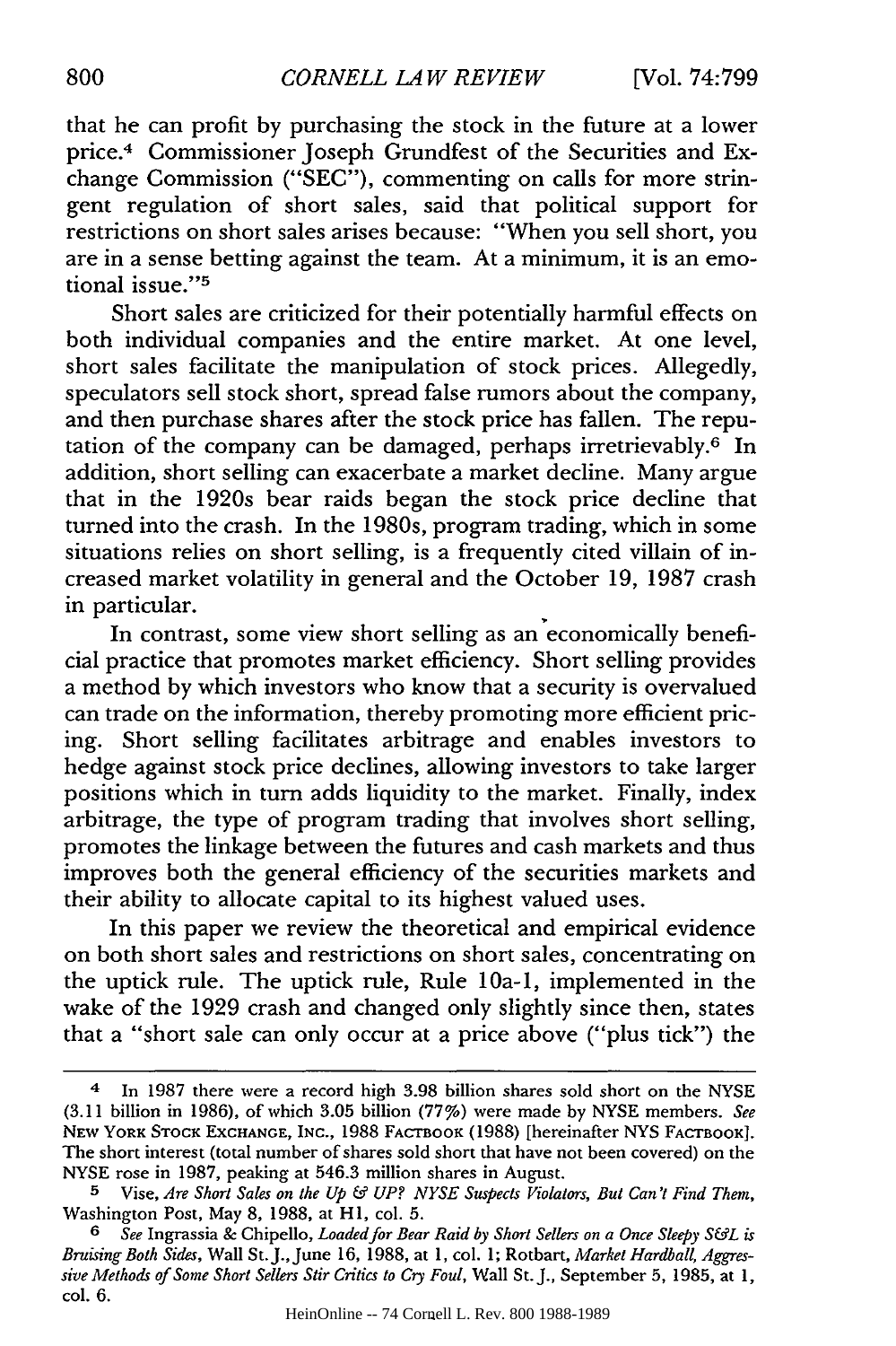immediate sale price, or at a price equal to the price of the most immediate sale if the most recent price change was positive."<sup>7</sup> In section **I** we review the legislative history of the uptick rule. In section II we discuss short sales restrictions. Section III discusses the theoretical and empirical evidence on the effect of the uptick rule on the pricing of individual securities. In section IV we discuss the economic arguments and evidence on the effects of the uptick rule on program trading and on the market. Finally, we draw implications in section V.

#### **I**

### HISTORY OF THE **UPTICK** RULE

Numerous examples exist throughout history of attempts to regulate or eliminate short sales, including restrictions **by** Holland in **1610** and Great Britain during the Middle Ages." During World War I, the New York Stock Exchange **(NYSE)** implemented restrictions on short selling because of the fear that short selling could hamper the war effort by "demoralizing" the stock market.<sup>9</sup> Even the **NYSE** Constitution contains a restriction against such "demoralizing" practices.<sup>10</sup>

The **1929** crash led to new demands for restrictions on short selling.<sup>11</sup> In 1931, in an attempt to head off restrictions on short sales and to gather data on them, the **NYSE** required exchange members to mark sell orders as long or short and to report short interest statistics. 12 In addition, concerns about short selling played a central role in the 1934 Congressional hearings that led to the enactment of the Securities and Exchange Act of 1934.13 At that time the Senate Banking and Currency Committee found that "few subjects relating to exchange practices have been characterized **by**

*10 Id.* at 120-24.

**<sup>12</sup>***Id.* at 147.

**<sup>7 17</sup>** C.F.R. **§** 240.1Oa-I **(1988)** contains the most recent variation of this rule.

*<sup>8</sup> SeeJ.* MEEKER, SHORT **SELLING 13 (1932).**

*<sup>9</sup> Id.* at 122. There was also a fear that enemy agents might engage in bear raids, which would be feasible since they would be willing to lose large amounts of money if they could drive the market down. Meeker states that the fear of bear raids was the origin of the "demoralization clause" that was put into the **NYSE** Constitution.

**<sup>11</sup>** Meeker notes that the **NYSE** quickly initiated an investigation and concluded there was no support for the hypothesis that the crash was due to short selling. *Id.* at **125.**

**<sup>13</sup>** *See* REPORT **OF SPECIAL STUDY** OF **SECURITIES** MARKETS OF THE SECURITIES **AND** EXCHANGE COMMISSION, H.R. REP. No. **95,** 88th Cong., **Ist** Sess., pt. 2, at 247 **(1963)** [hereinafter **SPECIAL** STUDY]. *See also* Short Sales of Securities, Exchange Act Release No. **13,091 [1976** Transfer Binder] Fed. Sec. L. Rep. **(CCH) 80,837** (Dec. 21, **1976)** [hereinafter Short Sales of Securities] for a review of the legislative history of the uptick rule.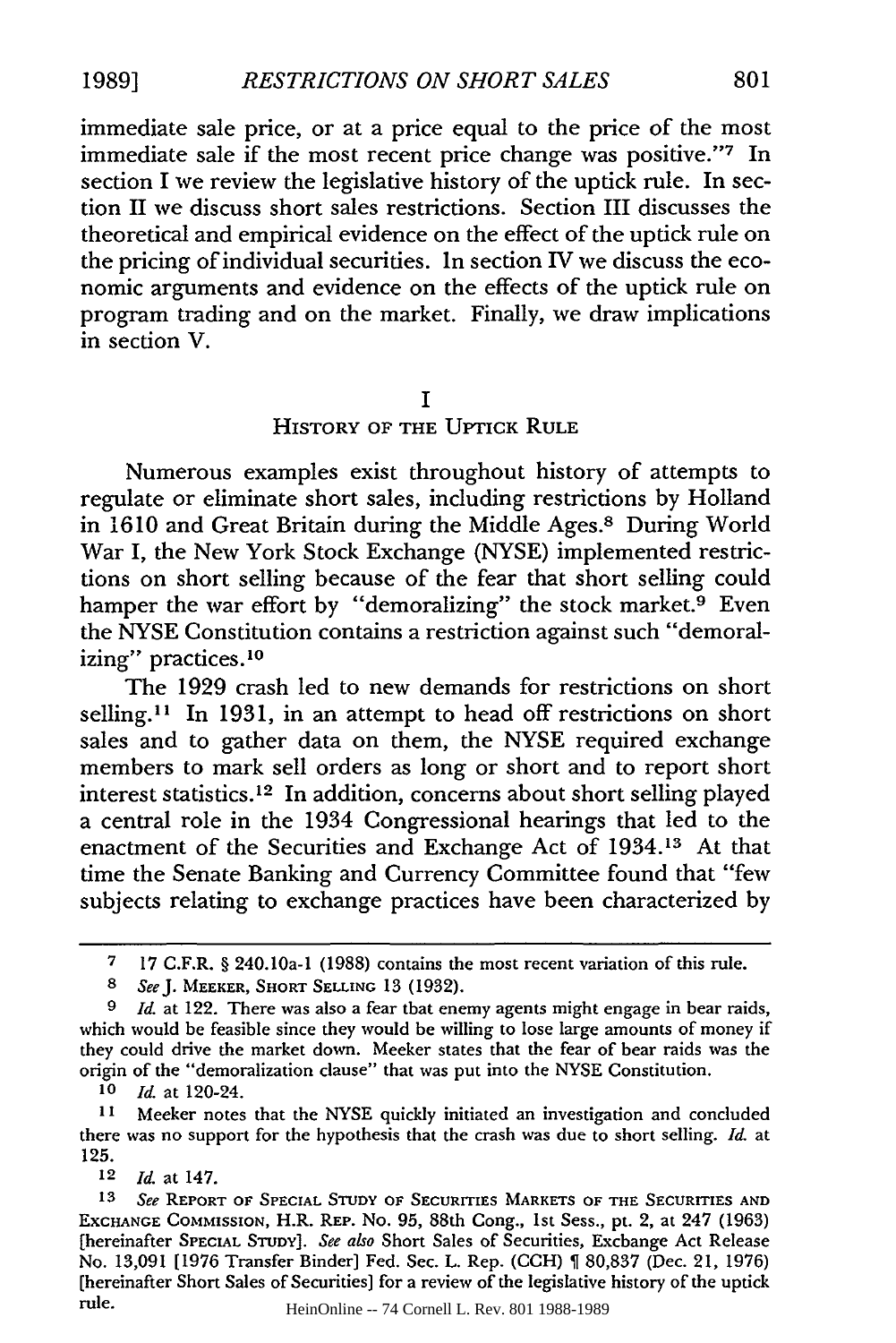greater differences of opinion than that of short selling."14

Critics of short selling in the 1930s stressed the harmful effects of bear raids on the pricing of individual securities and the overall market:

Some speculative operator or group of operators would get information that an individual, or a group of individuals, was carrying a large block of a particular stock with borrowed funds, and that the price of that stock had declined so much since purchase that the creditor was asking or on the verge of asking for additional cash or securities, and that it was doubtful whether the owner could supply much more of either. The 'raider' would then proceed to sell the stock short-hoping to push the price down further, even if only temporarily, to a point at which some of the hypothecated stock would have to be sold. And he hoped that if this occurred, such selling would itself drive the price down still further, giving the raider the opportunity to cover his short position at a profit.<sup>15</sup>

Critics further alleged that bear raiders spread false bad information about the stock. The fear was not just that individual stocks would decline, but that bear raids would drive the entire market down.

Short selling had its defenders, however. In 1931 Richard Whitney, President of the NYSE, testified that:

[If] there had been no short selling of securities, I am confident that the stock exchange would have been forced to close many months ago. It was the willingness of people who had sold short at higher levels to buy when prices were breaking that helped to maintain the markets.<sup>16</sup>

Another proponent of short selling, J. Edward Meeker, wrote in 1932 that short selling benefited the market by stabilizing price movements.17

Despite the calls for stringent regulation of short sales, Congress did little to regulate short sales directly in the Securities Exchange Act of 1934. Instead it gave most of the power to regulate such sales to the SEC.<sup>18</sup> In addition, Section 7 of the Act gave the

<sup>14</sup> *See* SPECIAL STUDY *supra* note 13, at 247. SENATE COMM. ON BANKING AND CUR-RENCY, STOCK EXCHANGE PRACTICES, S. REP. No. 1455, 73d Cong., 2d Sess. 50 (1934).

**<sup>15</sup>** F. **MACAULAY & D. DURAND,** SHORT **SELLING ON** THE NEW YORK STOCK **EXCHANGE** vi-vii **(1951).**

**<sup>16</sup>***House Hearings, supra* note 2, at 97.

**<sup>17</sup> J.** MEEKER, *supra* note 8, at 13.

**<sup>18</sup>**In its relevant part, Section **10** of the Securities and Exchange Act of 1934 states: It shall be unlawful for any person, directly or indirectly, by use of any means or instrumentality of interstate commerce or of the mails, or of any facility of any national securities exchange-

<sup>(</sup>a) To effect a short sale, or to use or to employ any stop-loss order in connection with the purchase or sale, of any security registered on a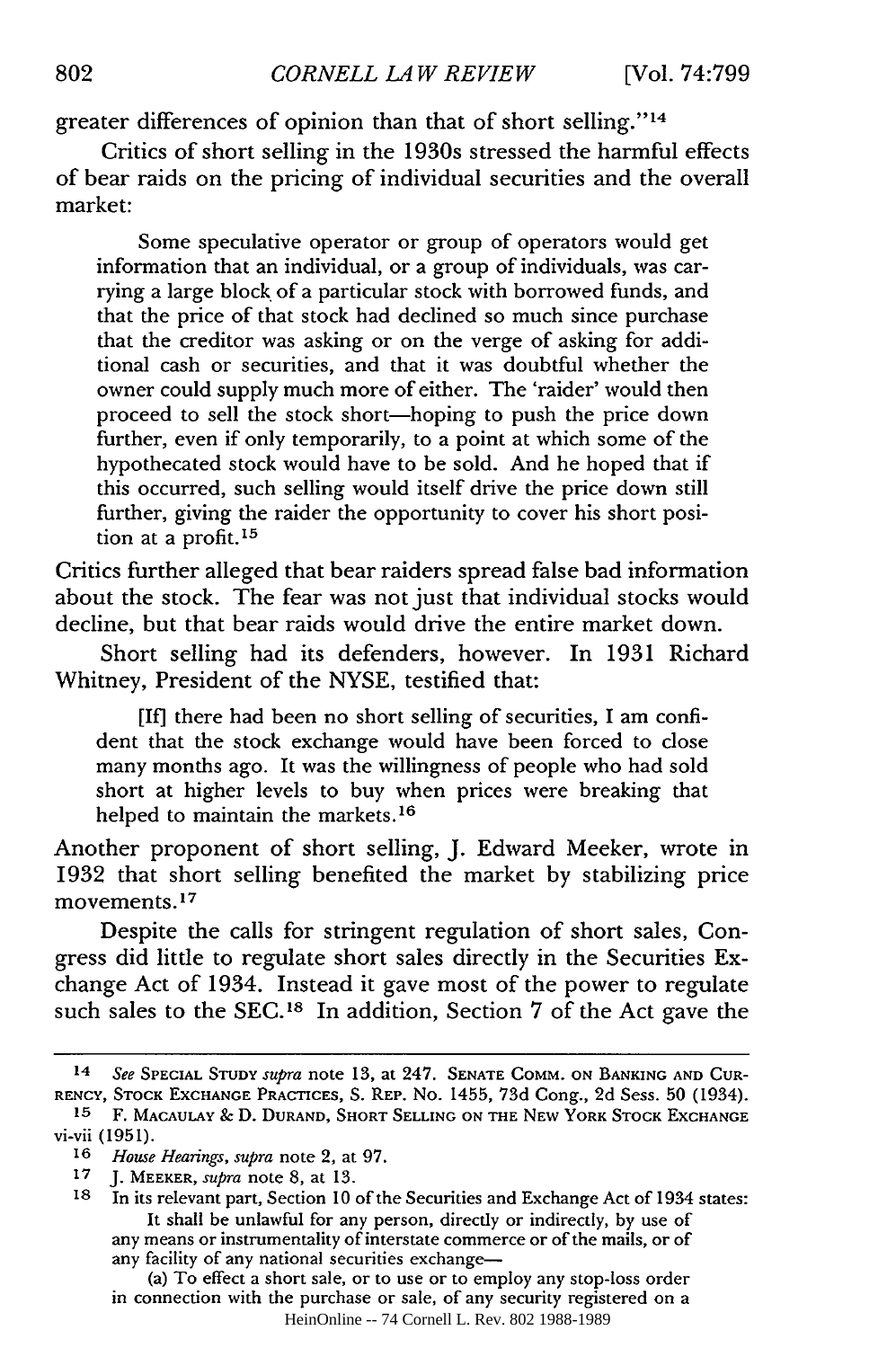Federal Reserve Board regulatory control over margins on short sales,<sup>19</sup> and Section 16 prohibited short sales by officers, directors, or shareholders who own 10 percent or more of a class of equity securities.<sup>20</sup>

The SEC took several steps to regulate short sales. In 1935, at the request of the SEC, 16 exchanges codified the NYSE rule that members should not effect a sale that would demoralize the market.21 This regulation represented an early implicit version of the uptick rule, since many at this time considered sales, especially short sales, at a price lower than the last price to be demoralizing.<sup>22</sup>

In the fall of 1937 an increase in volume and volatility on the NYSE occurred contemporaneously with a substantial market decline. The SEC studied the market decline and concluded that, for leading stocks, short sales comprised a significant part of the declining market's sales.23 The study suggested that short selling exacerbated the market's decline. From this study, and the belief that the existing exchange regulations were ineffective, came the uptick rule.24 The SEC felt that this regulation met the three necessary objectives of a short-sale rule:

(1) Allow relatively unrestricted short sales in an advancing market;

(2) Prevent short selling at successively lower prices-thus, eliminate the use of the short sale by the "bear raider" to drive the market down;

(3) Prevent short sellers from accelerating a declining market by exhausting all remaining bids at one price level, causing suc-

national securities exchange, in contravention of such rules and regulations as the Commission may prescribe as necessary or appropriate in the public interest or for the protection of investors.

15 U.S.C. § 78a (1982).

19 15 U.S.C. § 78j (1982).

20 15 U.S.C. § 78p (1982).

21 SPECIAL **STUDY,** *supra* note 13, at 251.

22 The SEC had formulated the rule and the exchanges were requested to adopt it. The SEC anticipated that the rule would "preserve those features of short selling which are in the public interest." *Id. See also* FIRST ANNUAL REPORT OF THE SECURITIES AND EXCHANGE COMMISSION 16 (1935).

23 Adoption of Regulations Governing Short Sales, Exchange Act Release No. 1548 [1938-39 Transfer Binder] 2 Fed. Sec. L. Secr. (CCH)  $\parallel$  25,153 at 14,115;  $\parallel$  25,351 at 14,151 (1938).<br>24 The 19

The 1938 Rule X-3b-3 defined a short sale as:

The term short sale means any sale of a security which the seller does not own or any sale which is consummated by the delivery of a security borrowed **by,** or for the account of the seller.

The uptick rule (Rule X-10A-1) stated:

(a) No person shall, for his own account or for the account of any other person, by the use of any facility of any national securities exchange effect a short sale of any security at or below the price at which the last sale thereof, regular way was effected on such exchange. HeinOnline -- 74 Cornell L. Rev. 803 1988-1989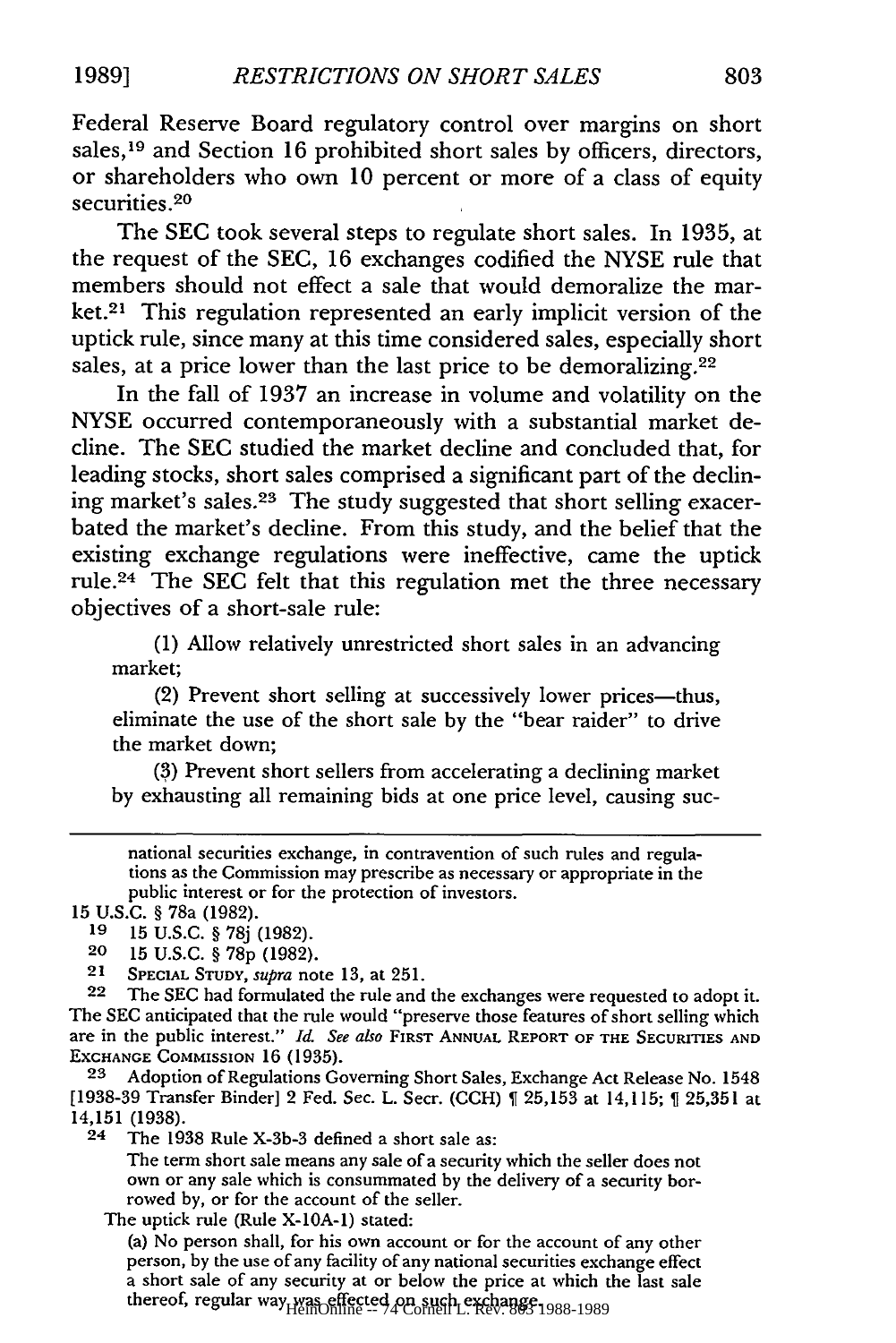cessively lower prices to be established by longer sellers.<sup>25</sup>

A 1939 amendment changed the rule to the version that exists today. 26 The amendment allowed "short sales at the same price as the last sale, provided that the last sale price was higher than the last different price which preceded it."27

No major changes have occurred in the basic uptick rule since 1939, despite numerous calls for changes. The 1963 Special Study noted that from 1939 to 1963 the NYSE had unsuccessfully urged the SEC to change the rule, suggesting that short sales be permitted without restriction at any price higher than the close the previous day. The Special Study recommended that the rule be supplemented, although it did not make specific recommendations.<sup>28</sup> In 1976 the SEC ordered an investigation and request for comments on whether "regulation of short sales **...** is needed in today's regulatory environment."<sup>29</sup> The SEC noted:

It appears.., that certain of the major manipulative practices intended to be remedied by short sale regulation of the type currently in effect no longer do, or could, afflict today's market in the same manner they did in the period prior to the adoption of the existing market regulatory framework. For example, the Commission believes that, as a result of the improved reporting of transactions in exchange-traded securities (resulting from the implementation of the consolidated system) and the development of more sophisticated techniques for market surveillance by the Commission and various self-regulatory organizations, practices like the traditional "bear raid" are now much more difficult to engage in, since any attempt at such an effort under today's market

**27** Short Selling Rules, Exchange Act, Release No. 2039 [1938-39 Transfer Binder] 2 Fed. Sec. L. Serv. **(CCH)** 25,351 at 14,115 (Mar. **10,** 1939). The SEC also allowed an exemption from the rule for short sales made for special international arbitrage accounts.

**<sup>25</sup> SPECIAL STUDY,** *supra* note 13, at **251.**

**<sup>26</sup>** The rule was changed because there had been a decline of more than 50% in the volume of short sales, due in part to the requirement that short sales take place on an uptick. *Id.* at 252. Aggregate data from this period, which reports total short interest (number of open short positions), shows that a decline in short positions did not begin until several months after the February 8, 1938 implementation of the rule. A report commissioned by the NYSE, F. **MACAULAY & D. DURAND,** *supra* note **15,** at **59,** states monthly short interest figures for the NYSE from 1931-1948. In the months around the implementation of the rule the total short interest on the NYSE was: 11/27/37 1,184,215; 12/29/37 1,051,870; 1/27/38 1,249,478; 2/24/38 1,142,482; 3/29/38 1,097,858; 4/27/38 1,384,113; 5/26/38 1,343,573; 6/28/38 1,050,164; 7/27/38 837,063; 8/29/38 729,480; 9/28/38 588,345; 10/26/38 670,330. However, data on total short interest reveals little about the volume of short sales because short sales may be made and covered within the data collection period (month), and thus the activities are not reflected in the short interest figures.

**<sup>28</sup>** *See* **SPECIAL STUDY,** *supra* note 13, at 294.

**<sup>29</sup>** Short Sales of Securities, *supra* note 13.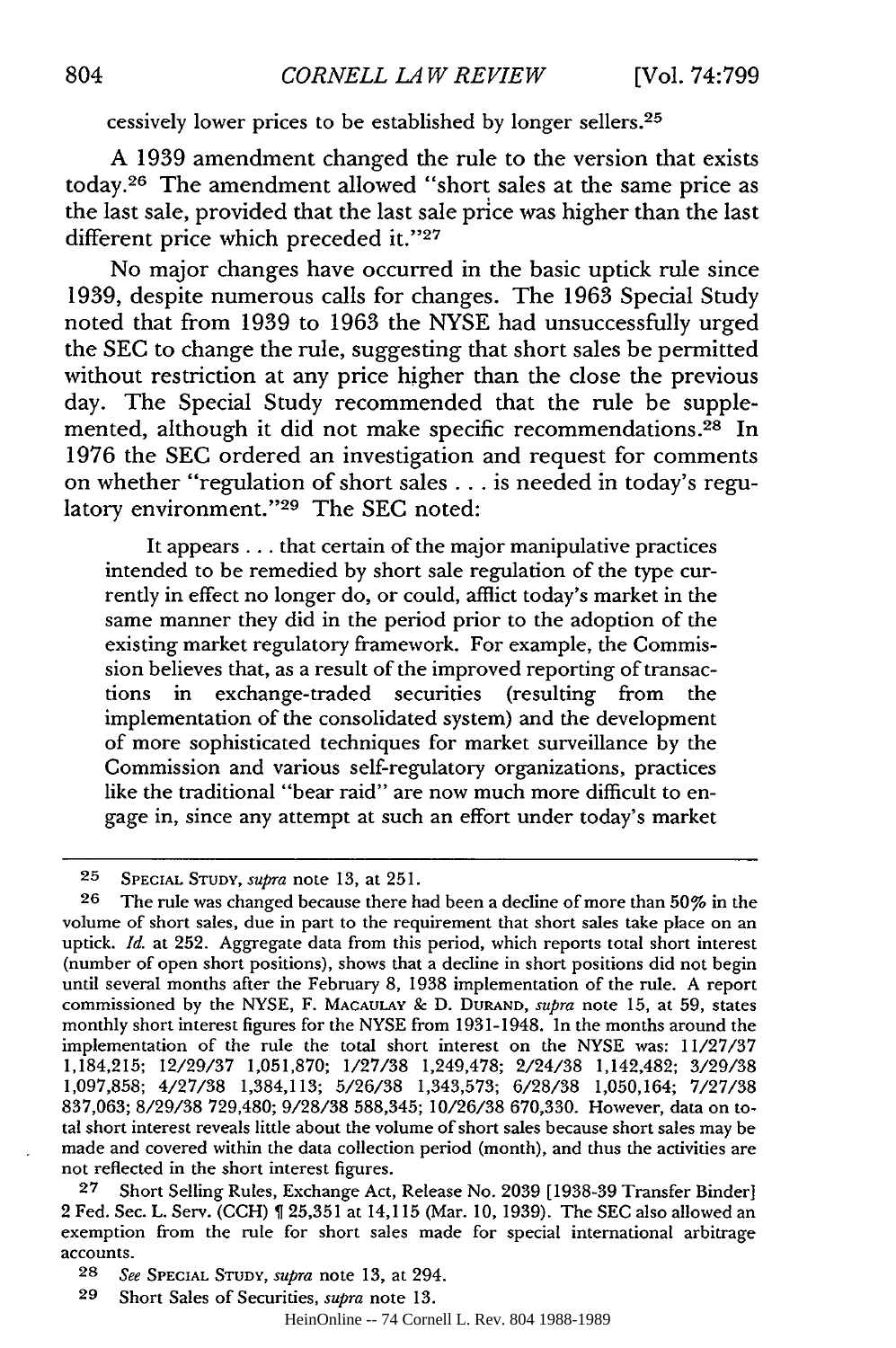and regulatory conditions is likely to be detected and stopped.<sup>30</sup>

By 1985, competition from the London Stock Exchange, which did not have an uptick rule, had prompted the President of the NYSE, John Phelan, to announce the NYSE was considering loosening the uptick rule.3' Finally, the NYSE's Katzenbach Report on the market crash questioned whether the uptick rule was still useful.<sup>32</sup> The report stated:

In today's market, we doubt whether the continued existence of the short-sale rule is justified, other than perhaps to provide some investors with a semblance of confidence in the markets. The short sale rule favors price movement in the up direction and attempts to cushion it in a decline. It lacks logic, but may help to discourage speculation in a down market. However, no such rule does-or even can-exist on the index futures exchanges, so at present the rule contributes to tension between related markets.<sup>33</sup>

#### II

### **PRESENT UPTICK RULE**

#### A. The Rule

The uptick rule, Rule 10a-1, states that: "No person shall... effect a short sale  $\dots$  (A) below the price at which the last sale  $\dots$ was reported pursuant to an effective transaction reporting plan; or (B) at such price unless such price is above the next proceeding different price at which a sale of such security  $\dots$  was reported.  $\dots$ <sup>34</sup> Thus, short sales are only allowed on a plus tick-price above the price of the last sale, or a zero plus tick-price equal to the last sale if the last preceding transaction at a different price was at a lower

**<sup>30</sup> Id** The **SEC** proposed three temporary rules for comment that would have, to varying degrees, suspended the tick test. However, the SEC withdrew the proposed temporary rules in 1980, reporting that the few comments received indicated that "the 'tick' test provisions of Rule 10a-1 work well and should not be modified". *See* Short Sales of Securities, Exchange Act Release No. 34-17,347, 45 Fed. Reg. 80,834-01 (1980) (to be codified at 17 C.F.R. § 240.10a-1).

*<sup>31</sup> See* McMurray, *Big Board May Relax Rule that Bars Short Selling to Depress Share Prices,* Wall St. J., Dec. 5, 1985, at 47, col 1.

**<sup>32</sup>** Report of the New York Stock Exchange, *An Overview of Program Trading and its Impact on Current Market Practices* (Dec. 30, 1987).

**<sup>33</sup>** *Id.* at 17.

<sup>34 17</sup> C.F.R. § 240.I0a-1 (1988). The operation of the uptick rule is illustrated by the following table taken from the **SPECIAL STUDY,** *supra,* note 13, at 252: HeinOnline -- 74 Cornell L. Rev. 805 1988-1989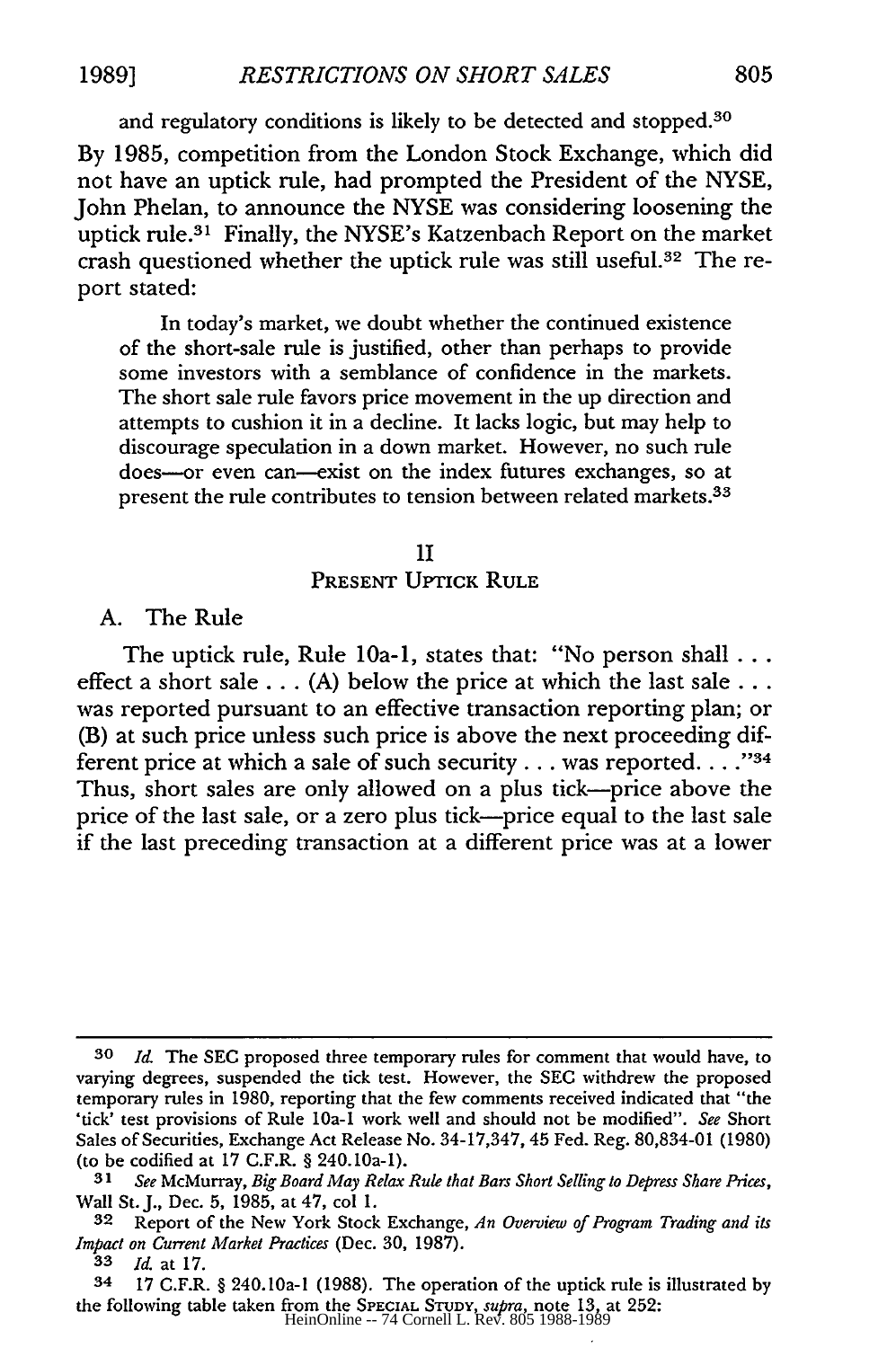## *CORNELL LA W REVIEW* **806** [Vol. **74:799**

price.<sup>35</sup> The uptick rule applies to any security registered on, or admitted to unlisted trading privileges on, a national securities exchange, whether the trade is made on the exchange or over the counter. An exchange can choose whether the prices for the tick test are from trades on its own market or any market in the composite transaction reporting system. 36 In addition, 13 exceptions to Rule  $10a-1$  exist.<sup>37</sup>

| Sequence<br>of Sale | Sale Price | <b>Short Sale</b><br>Permitted | Reason          |
|---------------------|------------|--------------------------------|-----------------|
|                     | 40         |                                |                 |
| 2                   | 39 7/8     | no                             | Minus tick      |
| 3                   | 39 7/8     | no                             | Zero-minus tick |
| 4                   | 40         | yes                            | Plus tick       |
| 5                   | 40         | yes                            | Zero-plus tick  |
| 6                   | 39 3/4     | no                             | Minus tick      |
| 7                   | 39 5/8     | no                             | Minus tick      |
| 8                   | 39 3/4     | yes                            | Plus tick       |
| 9                   | 39 7/8     | yes                            | Plus tick       |
| l O                 | 39 7/8     | yes                            | Zero-plus tick. |

**35** Short sales are defined in Rule **3b-3:**

The term "short sale" means any sale of a security which the seller does not own or any sale which is consummated **by** the delivery of a security borrowed **by,** or for the account, of the seller. **A** person shall be deemed to own a security if (a) he or his agent has the title to it; or **(b)** he has purchased, or has entered into an unconditional contract, binding on both parties thereto, to purchase it but has not yet received it; or (c) he owns a security convertible into or exchangeable for it and has tendered such security for conversion or exchange; or **(d)** he has an option to purchase or acquire **it** and has exercised such option; or (e) he has rights or warrants to subscribe to it and has exercised such rights or warrants: Provided, however, that a person shall be deemed to own securities only to the extent that he has a net long position in such securities.

17 G.F.R. § 240.3b-3 (1988).

**36** The major exchanges have chosen to use the last price on their exchange as the governing price for the tick test for a security traded on one or more securities exchanges. See, e.g., New York Stock Exchange Rule 440.B (1988).

**37** The exceptions to Rule lOa-1 are contained in paragraph e of the rule. 17 G.F.R. § 240.10a-1(e) (1988). In brief the exceptions are:

(e)(1) Exempts a seller who owns the security sold and intends to deliver the security as soon as possible, but for some reason must borrow the security for settlement.

(e)(2) Exempts a broker or dealer from a sale, for an account which he has no interest, which is marked long even if the sale is in fact short.

(e)(3) Exempts any sale by an odd-lot dealer on an exchange or an overthe-counter sale by a third market maker to offset odd-lot orders of customers.

(e)(4) Exempts any sale on an exchange by an odd-lot dealer or over-thecounter by third market maker to liquidate a long position, which is less than a round lot, providing the sale does not change the position of the odd-lot dealer by more than one unit of trading.

(e) **(5)** Exempts short sales covered **by** § 240. 1Oa- 1(a) by a registered specialist, registered exchange market maker for its own account, or third market maker for its own over-the-counter account (i) effected at a price equal to or above the last sale regular way, reported for such security pursuant to an effective transaction reporting plan or (ii) effected at a price equal to or above the most recent offer communicated for that se-

HeinOnline -- 74 Cornell L. Rev. 806 1988-1989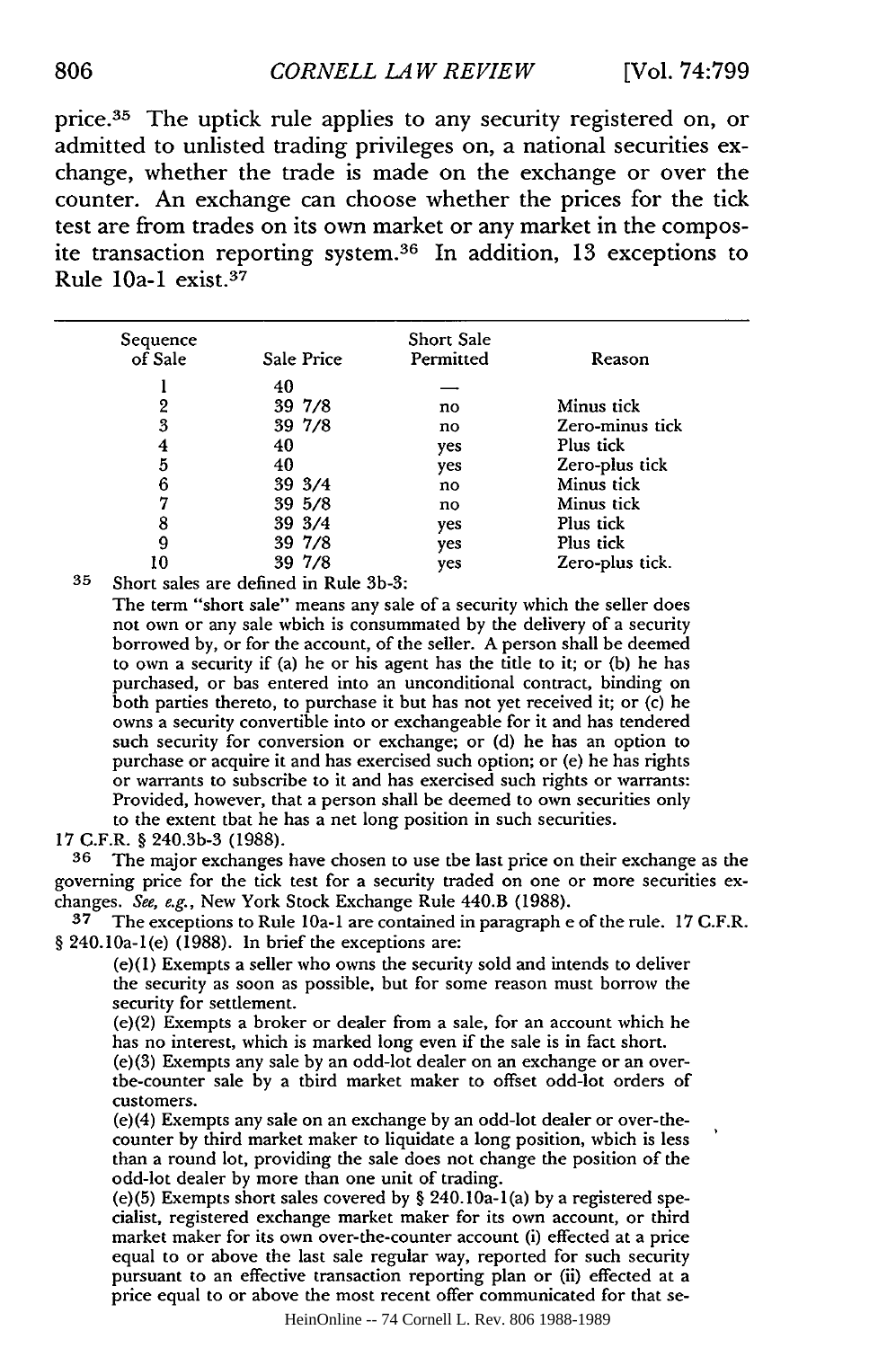The uptick rule does not apply to securities traded over the

curity by such registered specialist, registered exchange market maker, or third market maker if, when the offer was made it was equal to or above the last sale, regular way, reported for the security under an effective transaction reporting plan. Under this exception, the major exchanges may not allow their specialists to avail themselves of the exception to ensure that regional market specialists are able to execute their transactions at the primary market price.

See New York Stock Exchange Rule 440B (b) (1988), which states:

No specialist shall effect on the Exchange a short sale of any security in which such specialist is registered for his own account or for the account of any other person in reliance upon the exception afforded by paragraph (e)(5) of Rule l0a-1 of the Securities and Exchange Act of 1934, as amended.]

(e)(6) Exempts transactions covered by paragraph (b) of this section on a national securities exchange effected with the approval of that exchange that are necessary to equalize the price of the security on that exchange with the current price on another national securities exchange which is the principal exchange market for such security.

(e)(7) Exempts certain short sale arbitrage transactions. Exemptions include trades for a special arbitrage account by a person who then owns another security (such as convertible rights) by virtue of which he is, or presently will be, entitled to acquire an equivalent number of securities of the same class as the securities sold, provided the sale, or the purchase which such sale offsets, is made for the bona fide purpose to profit from a current price difference between the security sold and the security owned and that the right of acquisition was originally attached to another security or was issued to all holders of any class of securities of the issuer.

(e)(8) Exempts transactions made on a national securities exchange as part of an international arbitrage opportunity, where the seller has the bona fide purpose of profiting from the price difference between the security on an international market outside the jurisdiction of the United States and the security in a market within the jurisdiction of the United States, provided the seller knows or has reasonable grounds to believe that an offer enabling him to cover such sale is then available in such foreign security markets and he intends to accept the offer immediately. (e) (9) Exempts transactions made as part of a special offering plan made in accordance with a special offering plan declared effective by the SEC pursuant to paragraph (d) of § 240.10b-2.

(e)(10) Exempts short sales by an underwriter or any member of the distribution syndicate in connection with the over-allotment of securities, or any lay-off sale by such person in connection with a distribution of securities pursuant to § 240.1 Ob-8 or a sitandby underwriting commitment.

 $(e)(11)$  Exempts certain short sales covered by paragraph  $(a)$  of this section by a broker or dealer, at a price equal to the most recent offer communicated by such broker or dealer if such offer when communicated was above the price at which the last sale was reported pursuant to an effective transaction reporting plan or at the price of the last sale if the last sale price was above the next preceding different sale price at which a sale of such security was reported pursuant to an effective transaction reporting plan.

(e)(12) For the purposes of (e)(8) of this section a depository receipt for a security shall be deemed the same as the security represented by the receipt. For paragraphs (e)(3), (4), and **(5)** of this section the term third market maker shall mean any broker or dealer who holds itself out as willing to buy and sell a security for its own account on a regular basis otherwise than on an exchange in amounts of less than block size.

(e)(13) A broker-dealer that has acquired a security while acting in the capacity of a block positioner shall be deemed to own the security for the

HeinOnline -- 74 Cornell L. Rev. 807 1988-1989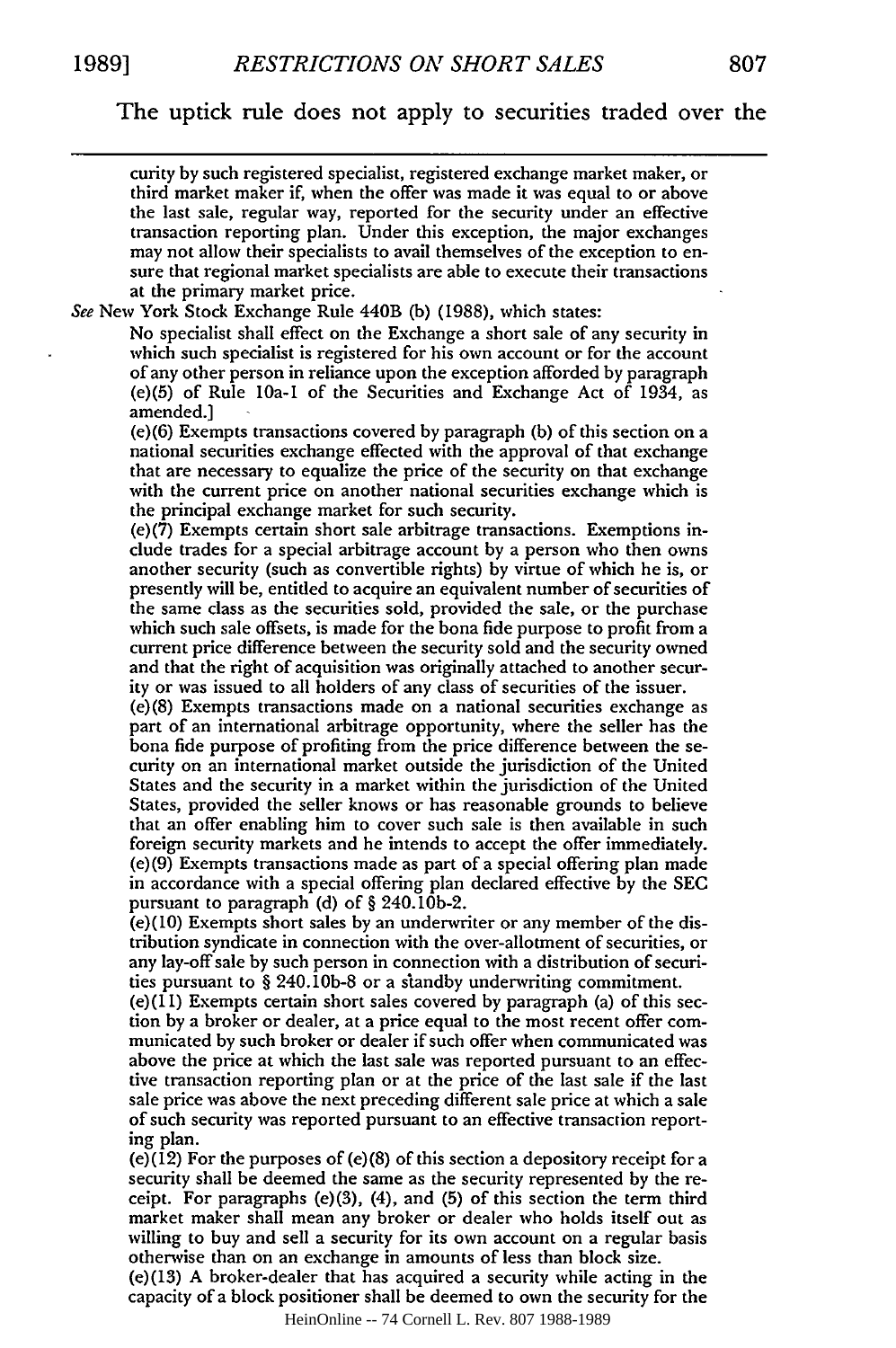counter (OTC) unless the **OTC** security also is listed on an exchange and thereby part of the consolidated transaction system. OTC securities were historically exempt from the uptick rule because last sales reports were not available for them, and because little reason to believe **OTC** short sales "would have a manipulative or destabilizing impact on the markets" existed since OTC short sales were not publicized.<sup>38</sup> However, with the growth of the National Market System (NMS), last sale price reporting has become available for a large portion of the OTC market. The SEC has recognized the change in the OTC market, and has specifically exempted NMS stocks from Rule l0a-1 until it has completed further study of short sale regulation of NMS securities specifically, and OTC securities generally. <sup>39</sup>

#### B. The *Merrill Lynch* No-Action Letter

In December, 1986 the SEC Division of Market Regulation issued a no-action letter to Merrill Lynch for certain sales related to index arbitrage. 40 The letter stated that the Division would take no action under Rule 1Oa- I(a) and (b) if those paragraphs were applicable to sales of securities by Merrill Lynch as part of the unwinding of an index arbitrage position, where the index is the subject of a financial futures contract (or options on futures) traded on a board of trade or a standardized option contract.<sup>41</sup> Specifically, the letter said that Merrill Lynch could sell stock without regard to Rule lOa- $1(a)$  and  $(b)$  if:

(1) the firm has a long stock position as part of an index arbitrage position as described above;

(2) the stock is being sold in the course of "unwinding an index arbitrage position" as described above; and

(3) the sale would be deemed to be a short sale as defined in Rule 3b-3 solely as a result of the netting of the index arbitrage long position with one or more short positions created in the course of *bonafide* arbitrage, risk arbitrage, or *bonafide* hedge activities as those terms are employed in Securities Exchange Act

purposes of § 240 3b-3 even if the broker dealer does not have a net long position in the security if and to the extent the broker dealer's short position in such security is offset by positions created in the course of bona fide arbitrage, risk arbitrage, or bona fide hedge activities.

*<sup>38</sup> See* Short Sale of Securities, Exchange Act Release No. 34-22,414, [1985-86 Transfer Binder] Fed. Sec. L. Rep. **(CCH)** 83,915, at n.15.

**<sup>39</sup>** Short Sales of Securities, Exchange Act Release No. 34-22,975, 45 Fed. Reg. 8801-01 (1986) (to be codified at 17 C.F.R. § 240.10a-1).

<sup>40</sup> Merrill Lynch, Pierce, Fenner & Smith, Inc., SEC No-Action Letter, [1986-1987 Transfer Binder] Fed. Sec. L. Rep. (CCH) 1142C3, at 76,167 (Dec. 17, 1986). **41** *Id.*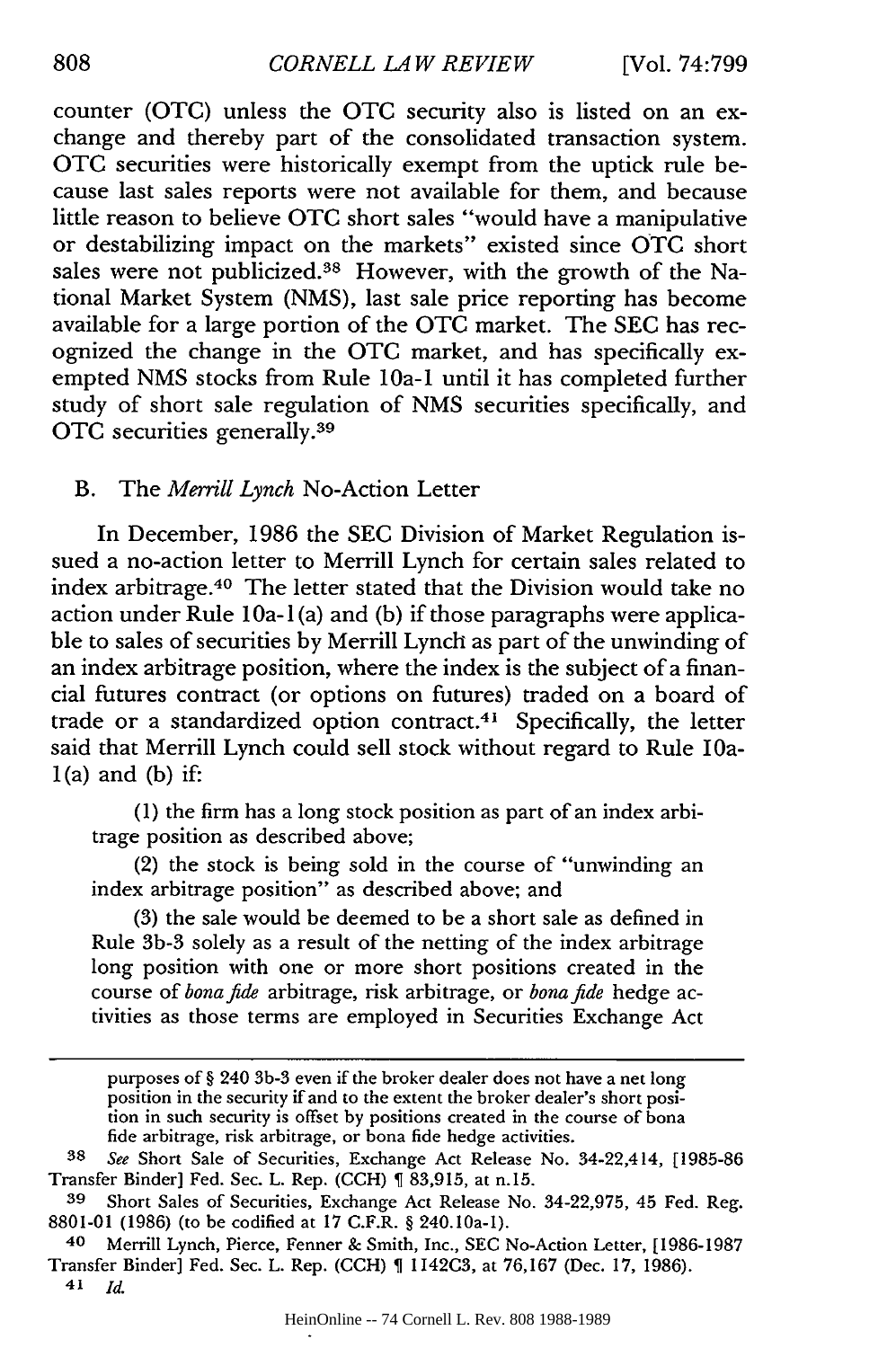Release No. 15,533 (January 29, **1979).42**

The no-action position resulted from a request originally outlined in a 1986 letter from Merrill Lynch to the SEC. That letter noted how the interaction of the uptick rule and definition of short sales, and certain activities undertaken by Merrill Lynch, hampered Merrill Lynch's index arbitrage abilities. 43 Merrill Lynch engaged in *bona fide* arbitrage, risk arbitrage, and *bona fide* hedging.44 Merrill Lynch also engaged in index arbitrage.45 At some point in index arbitrage there is an "unwinding transaction," which is either an elimination of each long or short position at the expiration of the futures or option contract, or the earlier termination of both the stock and futures or options' positions. Because it is important to be able to unwind quickly in order to preserve the profit opportunity arising from the difference in the futures and cash (stock) prices, the uptick rule, which slows the ability to sell stock, can interfere with index arbitrage.

The legal problem in index arbitrage for a firm such as Merrill Lynch that engages in all the above transactions arises because the definition of short sales fails to consider all economically equivalent securities in defining a net long position. At some point in unwinding an index arbitrage position involving the sale of stocks, Merrill Lynch, even if long in all stocks in the index arbitrage department, may be considered short in certain stocks because of the definition of short sales and because of *bonafide* arbitrage, risk arbitrage, or *bonafide* hedging. In determining whether a firm has a "net long position" in a security for the purposes of the uptick rule, all accounts of the firm must be aggregated. However, the definition of a short sale, Rule 3b-3, only considers holdings in convertible securities, options, rights, and warrants as long positions if they have been converted or exercised. Firms 'elling stock short, but also fully hedged with economically equivalent securities, because of

*45 Bona fide* arbitrage occurs when market professionals make contemporaneous purchases and sales of the same security in different markets or economically equivalent instruments to profit from a pricing differential. Economically equivalent securities can include stock, stock purchase warrants, options, and other convertible securities. Risk arbitrage is risking capital on a contingent corporate event, for example, speculating on the possibility of a merger or tender offer. *Bonafide* hedging is the offset of risk in a long (short) position in a security with a contemporaneous short (long) transaction in an economically equivalent security. See *infra* note 116 for a discussion of index arbitrage.

HeinOnline -- 74 Cornell L. Rev. 809 1988-1989

<sup>42</sup> *Id.*

**<sup>43</sup>** Letter from Andrew Klein, on behalf of Merrill Lynch, Pierce, Fenner & Smith to Richard Ketchum, Director, Division of Market Regulation, Securities and Exchange Commission (Oct. 2, 1986) (applying for exemption from Rule l0a-1 under the Securities Exchange Act of 1934) [hereinafter Letter from Andrew Klein].

<sup>44</sup> *Bonafide* arbitrage, risk arbitrage, and *bonafide* hedging are defined in Securities Transactions by Members of National Securities Exchanges, Exchange Act, Release No. 15,533, 44 Fed. Reg. 6084 (1979) (to be codified at 17 C.F.R. § 240.10a-1).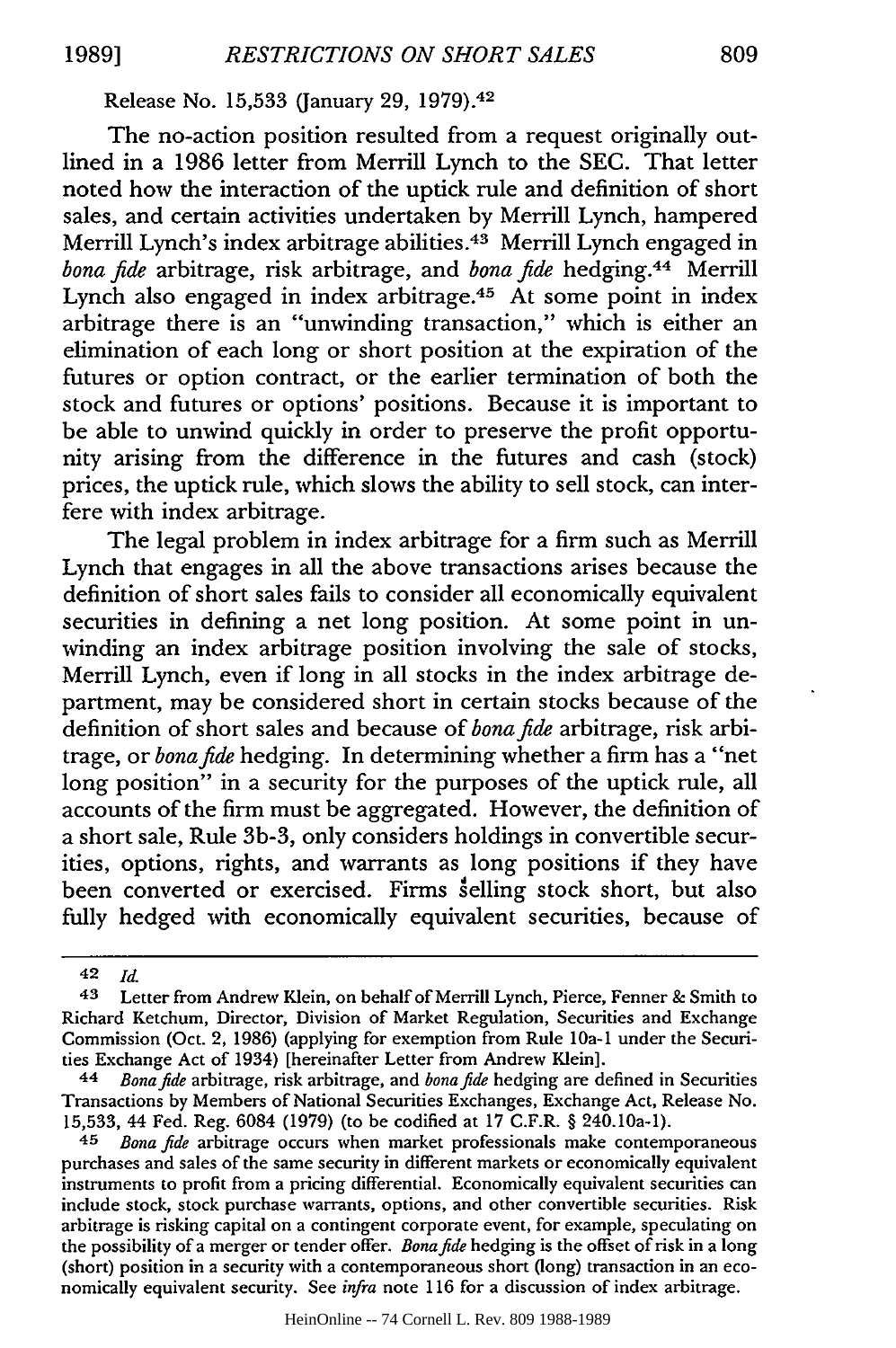*bonafide* arbitrage, risk arbitrage, or *bonafide* hedging may be considered short if some of the same securities that are included in the index arbitrage position.

An example most easily demonstrates the problem. Suppose Merrill Lynch has sold IBM stock short in *bona fide* arbitrage, and therefore Merrill Lynch is long in an equal amount of economically equivalent securities of IBM, for example, unexercised call options. Suppose, also, the index arbitrage account is long in IBM stock. When an index arbitrage opportunity arises requiring Merrill Lynch to sell IBM, it must aggregate the long position in IBM in the index arbitrage department with the definitionally short holdings of IBM in the *bona fide* arbitrage account. This aggregation may result in Merrill Lynch being considered short in the stock even though the *bonafide* arbitrage account is fully hedged. Therefore, the index arbitrage trade may be subjected to the tick test, hampering the ability of Merrill Lynch to quickly sell IBM stock.46

In its letter, Merrill Lynch argued that the exemptions to the uptick rule are based on one or more of three basic factors: 1) the small possibility the practice could be used for market manipulation, 2) the lack of any incentive to use the practice to make manipulative short sales, and 3) the need to prevent the uptick rule from interfering in an "unwarranted way" with actions that contribute to pricing efficiency among and between markets.<sup>47</sup>

Merrill Lynch argued that the latter two factors provided ajustification for granting an exemption from Rule 10a-1 for stock that is 1) long for an index arbitrage position; 2) sold as part of an unwinding of index arbitrage; and 3) sold in a sale which would be considered short because Merrill Lynch previously had sold the stock short for hedging or arbitrage. Because the stock is fully hedged in the other departments, there would be no incentive for manipulative short selling, as the profits on short positions in stock would be offset by losses in the equivalent securities. Further, index arbitrage promotes pricing efficiency by linking the futures and the cash markets. Finally, Merrill Lynch noted that this proposed exemption is analogous to exemption (e)(13), which allows a block positioner to ignore for the purposes of the tick test offsetting short positions created in *bona fide* arbitrage, risk arbitrage, or *bona fide*

<sup>46</sup> For example, suppose Merrill Lynch has sold 100 shares of IBM short in *bonafide* arbitrage and has unexercised call options for 100 shares of IBM stock, and for index arbitrage has purchased 100 shares of IBM stock. When Merrill Lynch wants to sell the 100 shares of IBM for index arbitrage, it would be considered a short sale because the call options are not counted and because Merrill Lynch would be considered to not have a long position in IBM (the 100 shares sold short offset the **100** shares).

<sup>47</sup> *See* Letter from Andrew Klein, *supra* note 43, at 8.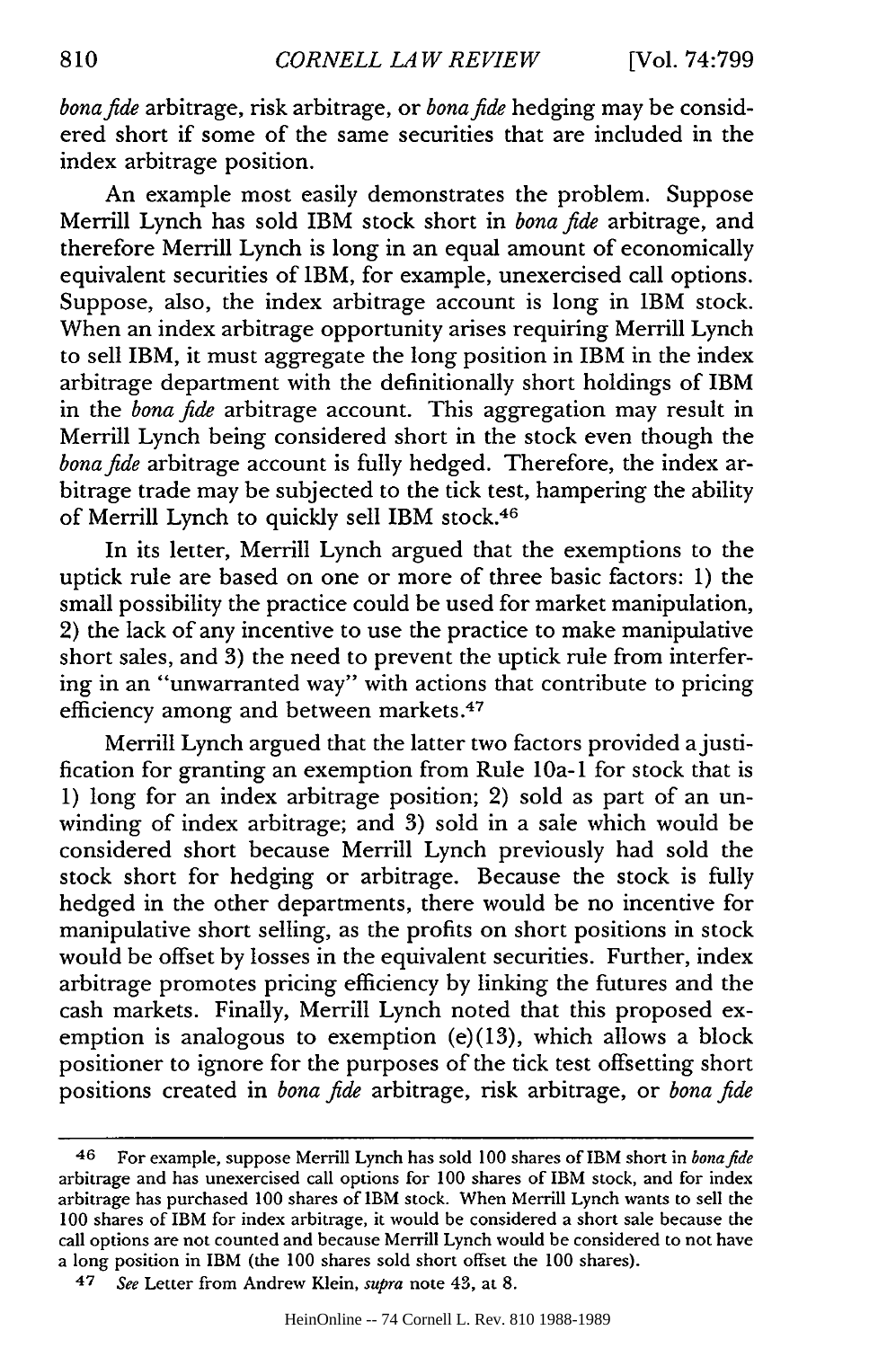hedging.48

The **SEC** received bitter criticism for the no-action letter after the crash. Martin Mayer, for example, argued that an effective uptick rule helps keep computer trading from causing significant market declines. Therefore, Mayer considered the SEC's relaxation of the rule to be harmful to orderly markets and the investing public and to be a major factor in the crash. The validity of this criticism must ultimately rest on the economic effects of index arbitrage.49

### **III**

# **ECONOMIC EFFECTS** OF THE SHORT **SALE** RESTRICTIONS

Short selling improves the efficiency of securities pricing and increases liquidity. The investor who has asymmetric information indicating a stock is overpriced can sell it short with the expectation that the stock will be purchased in the future at a lower price. Investors can use short sales to arbitrage away price differences between markets and between related securities. More recently, short selling has become part of index arbitrage. Index arbitrage arises when the difference between the price of a futures contract on an index and the cash value of the underlying index becomes sufficiently large to warrant arbitrage activity. Index arbitrage improves the efficiency of security markets **by** moving prices toward their equilibrium level.

Arbitrage, **by** linking markets, thus increases liquidity. While liquidity alludes a precise definition, Grossman and Miller suggest it is closely related to the ability to trade immediately.<sup>50</sup> Increased liquidity improves market efficiency and facilitates hedging (taking

*50 See generally* Grossman **&** Miller, *Liquidity and Market Structure,* 43 **J.** FIN. **617 (1988).**

<sup>48</sup> See Securities and Exchange Commission Release No. 34-20,230, File No. **S7- 995, 28 SEC** Docket 1447 (Sept. **27, 1983)** for a discussion of the block positioning exemption.

**<sup>49</sup>** Note also that contrary to Mayer's argument, which said: "In effect, this letter exempts broker/dealer firms-only broker/dealer firms, but all of them--from the longstanding uptick rule[,]" *see* Mayer, *supra* note **3,** at **18,** the no-action letter did not exempt broker dealers from the uptick rule. Instead, it permitted under the uptick rule, sales of stock pursuant to index arbitrage unwinding without aggregation with other fully hedged positions. No new short positions were created and the firm would not benefit from a price decline. It would only affect the sales of a few stocks that were traded both in index arbitrage and in other hedging or arbitrage transactions. Finally, as a practical matter the **SEC** found no evidence of reliance on this letter in index arbitrage on October **19, 1987.** In a survey of the October **1987** trading of **13** brokerage firms, only one firm quantified its reliance on the no-action position in index arbitrage trading (its main unwinding transaction occurred on October **16).** Other firms did not rely on the noaction position or could not quantify their reliance. *See* DIVISION OF MARKET **REGULA-TION** SECURITIES **AND EXCHANGE** COMMISSION, REPORT **ON** THE OCTOBER **1987** MARKET BREAK **3-26** n.68 **(1988)** (this study is commonly referred to as the **"SEC** Study of the Market Break" but was actually conducted **by** the Division of Market Regulation and does not represent the opinion of the **SEC)** [hereinafter **MARKET BREAK STUDY].**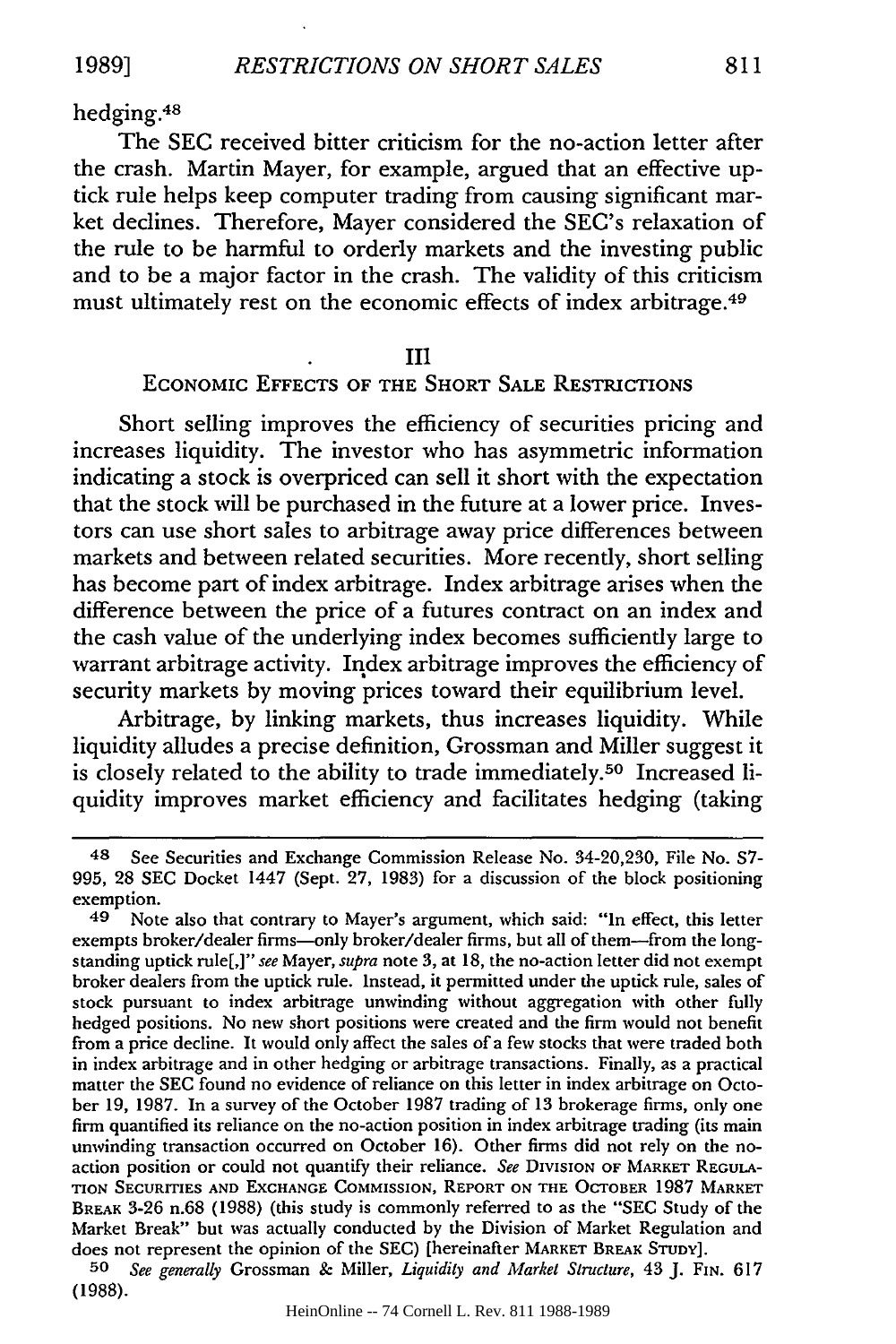opposite positions in similar assets), which reduces investor risk. In addition to the indirect effect on hedgers through increased liquidity, hedgers who wish to protect themselves against price declines use short selling directly. In turn, hedging increases liquidity because reduction of risk enables traders and market makers to take large positions. Finally, the ability of specialists to sell short helps them maintain an orderly market during periods of large buy orders without having to maintain a large costly inventory.<sup>51</sup>

Notwithstanding its benefits, short selling is subject to more severe regulation,<sup>52</sup> including higher margin requirements and the uptick rule, than other security transactions. Federal margin regulations require a short seller to deposit the net proceeds of a short sale plus  $50\%$  of the proceeds in a margin account.<sup>53</sup> Thus, a short seller cannot access the funds raised in the short sale for use in other investments. We concentrate here on the uptick rule and ask whether this rule is necessary to protect individual securities and the entire market from abusive short selling and market manipulation.

Some questions arise as to whether the evils that the uptick rule was implemented to rectify ever presented a significant problem. The perception in the 1930s was that short sales generally, and bear raids specifically, contributed to the crash and continued with harmful effects. However, only anecdotal evidence supports this view. Conversely, Meeker reported in 1932 that there was no truth to the rumor that bear raids had caused the 1929 panic.<sup>54</sup> He cited statistics from the NYSE short interest inquiry of November 13, 1929 that short interest on November 1, 1929 was a mere 1/8 of one percent of the total NYSE market value. Meeker argued that, if anything, insufficient short selling exacerbated the crash because short sellers eventually become buyers as the market falls.

In 1951 the Twentieth Century Fund study of short selling commissioned by the NYSE found, "in the twenty years since May 1931, there appears no conclusive statistical evidence that short selling materially affected the extent of a major decline or a major advance in the market as a whole."<sup>55</sup> The Twentieth Century Fund

**<sup>51</sup>** Specialists' short sales were 46.2% of all short sales in 1987 and 41.6% of all short sales in 1986. Specialists do not maintain a short position for long periods. The NYSE reports that only a negligible share of short interest is held by specialists. NYSE 1988 **FACT** BooK, *supra* note 4, at 59.

**<sup>52</sup>** For example, section 16(c) of the Securities Exchange Act of 1934 prohibits short sales by certain statutorily defined insiders including beneficial owners, directors, or officers. 15 U.S.C. § 78p(c) (1982).

*<sup>53</sup> See* 12 C.F.R § 220 (1988); Securities Exchange Act of 1934, 48 Stat. 881 (1934) (codified as amended at 15 U.S.C. § 77 (1982)).

<sup>54</sup> *SeeJ.* MEEKER, *supra* note 8, at 125.

**<sup>55</sup>** F. **MACAULAY** & D. **DURAND,** *supra* note 15, at ix.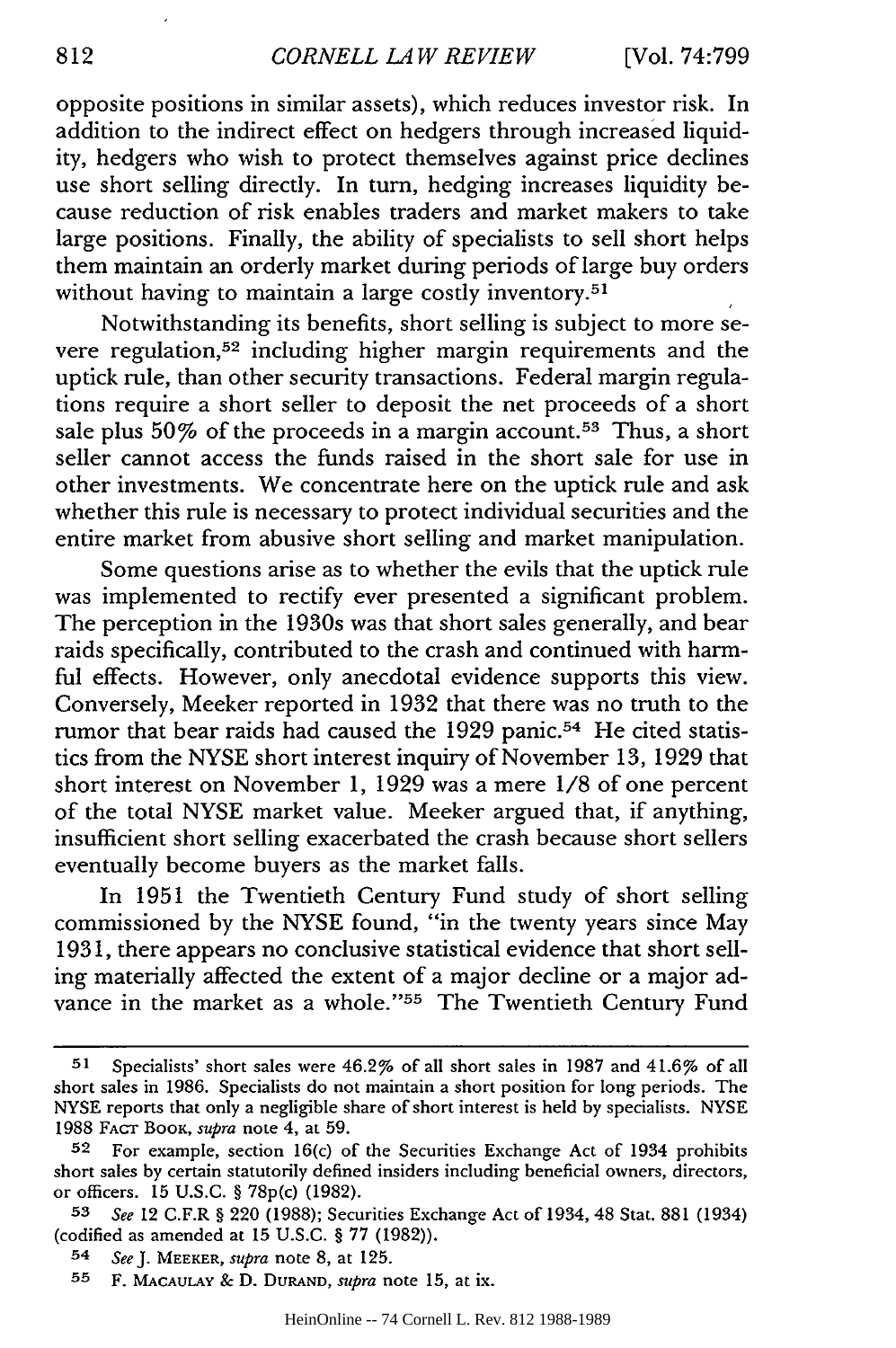study also noted that a bear raider would face risks and that bear raiding was not as attractive as others have claimed:

As he (bear raider) increased his short position, knowledge of his activities might leak out to someone who was willing to take a very large position on the *long* side of that particular stock-and this new operator might buy the stock from the short seller as fast as the short seller sold it; and as soon as the short seller showed unmistakable signs of wanting to cover, the purchaser might begin to bid up the price of the stock. The short seller could then find himself in a most difficult situation-forced to cover his short position at a loss or even at ruinously high prices. Indeed, covering might even have become quite impossible, if the purchasing operator had succeeded in buying enough stock.<sup>56</sup>

The SEC noted in 1976 that the 1937 SEC study of short selling used to justify the uptick rule has been criticized on several grounds, 57 most notably that the conclusions were drawn "from inadequate data and that the information released by the Commission merely demonstrates trends over a short period of time-trends which are inconclusive with respect to the general impact of short selling."<sup>58</sup>

A. The Theoretical Impact of Short Sale Restrictions on the Pricing of Individual Securities

Finance literature has addressed the impact of short sale restrictions on the price of individual securities. Edward Miller argues that short sale restrictions inhibit trading by those with relatively pessimistic views of a stock, and thus short sale restrictions result in an upward bias in stock prices.<sup>59</sup> Because optimists are relatively more important in the determination of equilibrium prices in the presence of short sale restrictions, the upward bias will be greater the larger the dispersion in investors' views. However, Robert Jarrow suggests that the effect of short sale restrictions on prices is ambiguous. 60 He argues that an investor's demand for one stock, while unaffected by short-sale restrictions on that stock, also depends on short sale restrictions on other stocks. For example, suppose an investor is pessimistic about Ford but optimistic about IBM and she views her optimal investment strategy as buying IBM and short selling Ford. However, short-sale restrictions that keep the investor from short-

**<sup>56</sup>** *Id.* at vii.

**<sup>57</sup>** Short Sales of Securities, *supra* note 13, at **87,209.**

**<sup>58</sup>** *Id.*

**<sup>59</sup>** *See, e.g.,* Miller, *Risk, Uncertainty, and Divergence of Opinion,* 32J. FIN. 1151 (1977).

**<sup>60</sup>** Jarrow, *Heterogenous Expectations, Restrictions on Short Sales, and Equilibrium Asset Prices,* 35J. FIN. **1105** (1980).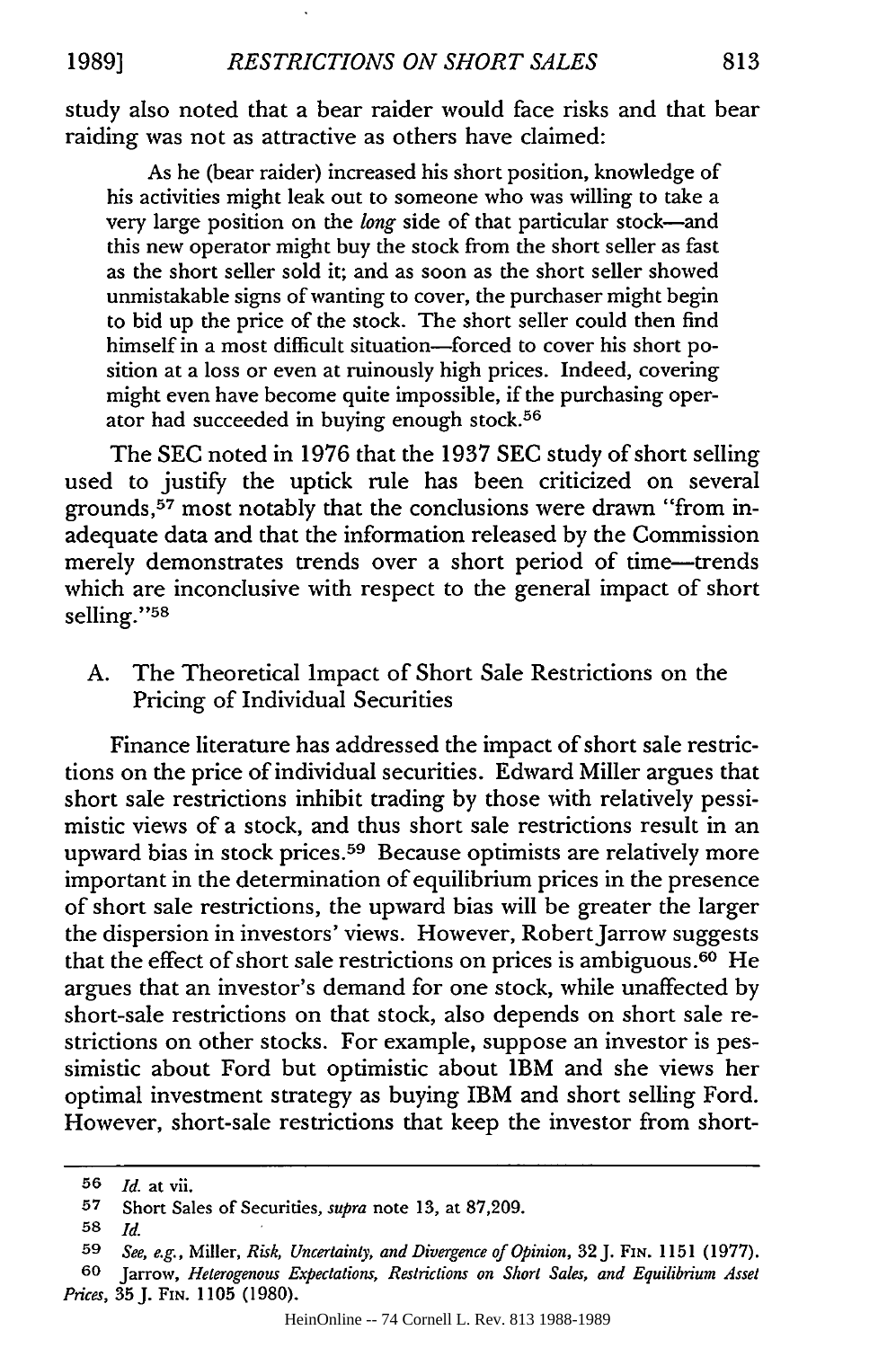selling Ford will affect the investor's overall strategy and the amount of IBM that she buys.

Douglas Diamond and Robert Verrecchia add other considerations in their model of the effect of short sale restrictions: the distribution of security prices and the speed of price adjustment to the release of news. 61 They formulate a rational expectations model of trading where a specialist posts a bid-ask spread and traders incorporate and act on knowledge about the effects of short sale restrictions on other traders. The model incorporates the actions of informed traders who have private information, uninformed traders who have only public information and trade for liquidity reasons, and the specialist who observes the trades but who does not have private information. The specialist sets a bid-ask spread that on average equalizes his losses from trading with informed investors and his gains from trading with uninformed investors. Short-sale restrictions increase the costs of short selling and thus reduce the number of short sellers. Further, the restrictions have the greatest effect on uninformed traders and on informed traders with only slightly bad news. Short-sale restrictions, by increasing the expected return necessary to induce short selling, alter the mix of short sellers: the higher the level of short-sale costs the more informed are the traders that short sell. Therefore, restrictions on short sales convey information, and specialists and traders consider the informational content of short sales when making their trading decisions.

Several implications follow from Diamond and Verrecchia's model. They suggest that, while short sale restrictions eliminate some trades, the restrictions do not bias stock prices upward in the long run. However, short-sale restrictions generally reduce the speed of price adjustment to both good and bad news, especially bad news. 62 By reducing the knowledge the market has at any point in time, short-sale restrictions increase the price reaction when private news is made public and thus increase volatility.<sup>63</sup>

**<sup>61</sup>** *See* Diamond & Verrecchia, *Constraints on Short Selling and Asset Price Adjustment to Private Information,* 18J. FIN. **ECON.** 277 (1987).

**<sup>62</sup>** The speed of adjustment is reduced for all types of news because short-sale restrictions reduce the amount of information in the market. Specifically, by decreasing the number of short sales, short sale restrictions increase the number of periods when no trades take place. Therefore, the informational content of observing that no trades take place in a period is reduced, lowering the speed of price adjustment. The largest effect is on bad news since traders with bad news are directly affected by short-sale restrictions. Diamond and Verrecchia claim this is indirectly supported by empirical evidence. *Id.* at 299 (citing Lloyd-Davies & Canes, *Stock Prices and the Publication of Second-Hand Information,* 51 **J.** Bus. 43 (1978)). Lloyd-Davies and Canes find that an investment analyst's clients are more likely to act on a buy rather than a sell recommendation.

**<sup>63</sup>** The determinants of the effects of short sale restrictions in the model depend on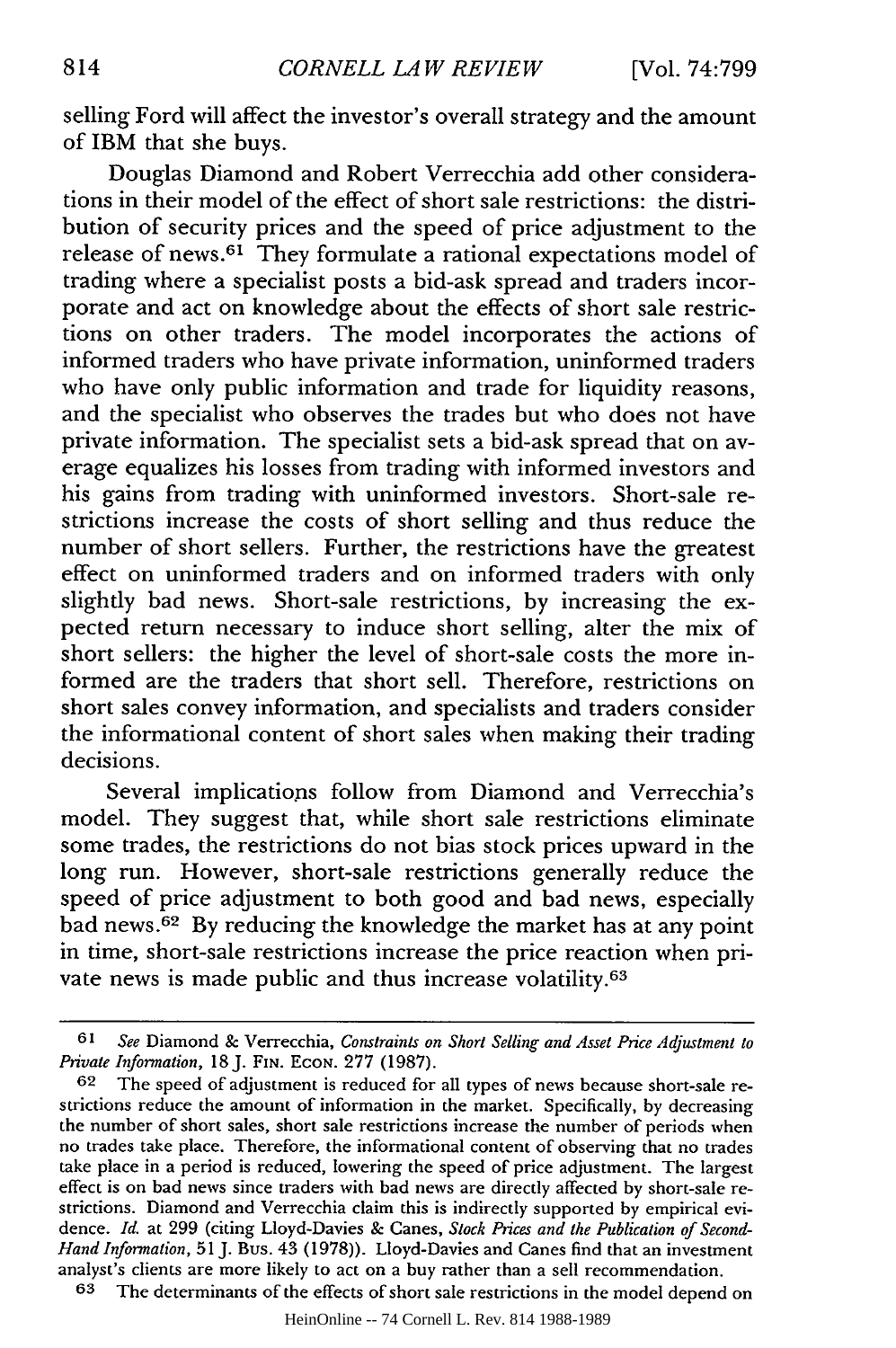# B. Empirical Evidence on the Effects of Short Sale Restrictions

Stephen Figlewski tests the effects of short sale restrictions by comparing the excess returns earned by portfolios of stocks classified by their short interest.64 Figlewski, based on Miller's arguments, hypothesizes that if short sale restrictions cause the market to exclude unfavorable information, then the higher the short interest (uncovered short sales) of a stock, the more likely unfavorable information about that stock has been excluded and hence the more overpriced the stock. He predicts that portfolios of high short interest stocks should underperform portfolios of low short interest stocks. In support of his theory, Figlewski finds that the low short interest portfolios earned greater excess returns than high short interest portfolios. 65 His results support the view that short sale restrictions, including the uptick rule, bias stock prices upward.

In contrast, two papers by Jennifer Conrad present evidence more consistent with the work of Diamond and Verrecchia. In the first paper, Conrad examines the stock price reaction to the introduction of options for 96 stock options between 1973 and 1980.66 Since options can be used by investors who believe a stock is overpriced, the introduction of options may have the similar effects to reducing short sale restrictions.<sup>67</sup> The introduction of options may improve the efficiency of markets by allowing trading by traders previously restricted by short sale restrictions, which in turn may improve the efficiency of the pricing of securities. If true, Conrad notes we would expect that stock prices would increase upon the introduction of options.<sup>68</sup> On the other hand the introduction of

**65** *Id.* at 473-74. This result appears somewhat surprising, since it implies a profitable trading rule that has not been arbitraged away. *Id.* at 473. However, the results do not include estimates of transactions costs to test whether there actually is a profitable trading rule.

**66** Conrad, *The Price Effect of Option Introduction,* 44J. FIN. 487 (1989).

**67** One commentator notes, "[a]n investor can largely replicate a short sale by simultaneously buying the put, selling the call, and borrowing the present value of the exercise price." Brealey, *How to Combine Active Management with Index Funds,* 12J. PORTFO-LIO MGrr. 4 (Winter 1986). The transaction presented by Brealey will only be strictly equivalent to a short sale if the options were European options.

**68** Conrad notes, however, that welfare improvements do not always lead to price increases in the financial markets. However, a price increase in the financial market would indicate an increase in welfare (citing Hakansson, *Changes in the Financial Market: Welfare and Price Effects and the Basic Theorems of Value Conservation, 37 J. FIN. 977 (1982)).* Conrad, *supra* note 66, at 493.

HeinOnline -- 74 Cornell L. Rev. 815 1988-1989

the relative importance of two effects. Informational efficiency is reduced when the restrictions drive out informed traders, and informational efficiency is enhanced when the restrictions drive out uninformed traders. Diamond and Verrecchia argue that the usual effect of short sale restrictions is to reduce the speed of price adjustment, especially for bad news since some traders with bad private information will not short sell. *Id.* at 298.

<sup>64</sup> *See, e.g.,* Figlewski, *The Informational Effects of Restrictions on Short Sales: Some Empirical Evidence,* 16J. **FIN. QUANTITATIVE** ANALYSIS 463 (1981).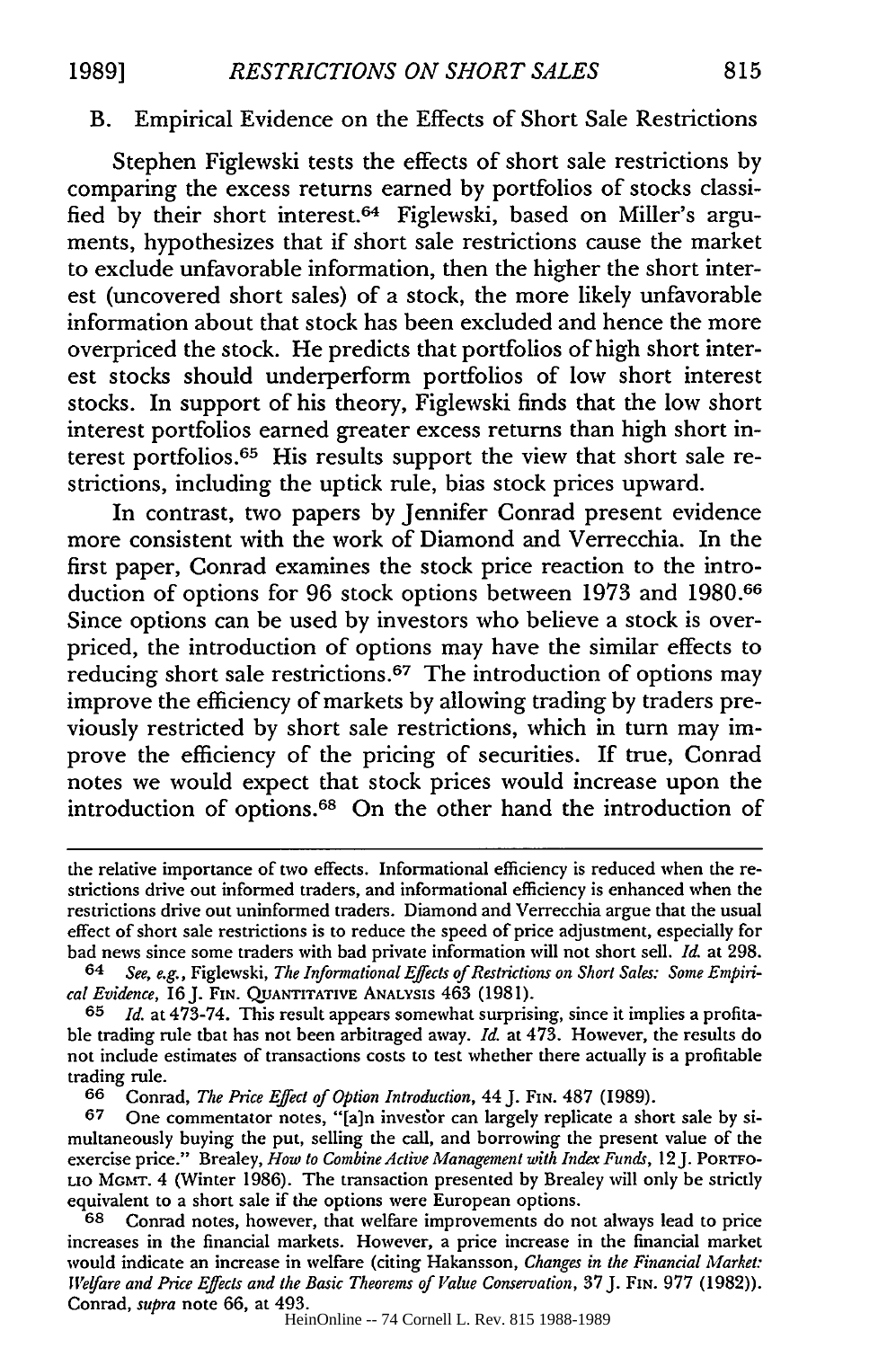options could reduce stock prices if it allows investors with more negative information to trade. Also, the possibility exists that the introduction of options could decrease the price of the underlying security if the option introduction increased the possibility of a bear raid or the volatility of returns.

Conrad finds that the introduction of options is associated with a positive stock price increase.<sup>69</sup> Since options can be used to imitate short sales, Conrad's evidence does not support the hypothesis that short-sale restrictions bias stock prices upward. 70 She also finds that the introduction of options decreases the volatility of prices of the underlying equity security (variance of returns), and furthermore, the introduction of options does not affect the individual stocks' systematic risk, as measured by the stocks' betas.

In her second paper, Conrad performs a more direct test of whether traders incorporate available short selling information in their trading.<sup>71</sup> She examines the excess stock price returns around the monthly *Wall Street Journal* short interest announcement using a technique that distinguishes between informed short selling and uninformed (specialist) short selling. She finds that for short interest announcements there is a negative effect in regard to the unexpected informed component of short interest, and an insignificant positive effect exists from uninformed short interest. Conrad claims these results indicate that investors incorporate into their decisions others' negative private information, and that the market distinguishes between informed and uninformed short sales. 72 Combined with her evidence on option introductions this evidence on short interest indicates that at least some pessimistic information is incorporated into stock prices despite short-selling restrictions. 73 She

**72** *Id.*

**<sup>69</sup>** There was no stock price reaction to the subsequent introduction of put options on 36 of the stocks, where put options were introduced after the call options. Until 1980 put options on individual stocks were introduced after the call options had been introduced. Therefore, for most of the stocks in the main sample of option introductions, the introduction of option trading meant the introduction of call option trading. *Id.*

**<sup>70</sup>** The positive price effect could also arise if option introduction does not remove short sales constraints.

**<sup>71</sup> J. CONRAD, THE PRICE EFFECT** OF SHORT INTEREST **ANNOUNCEMENTS** (University of North Carolina, Working Paper, October 1987).

**<sup>73</sup>** Other evidence exists on the relationship between short sales and stock price movements. Two papers test whether the aggregate specialists' short sale ratio (ratio of short sales made by specialists on the NYSE to all short sales) predicts future stock price movements in a way that can be profitably exploited by investors. Unlike the Conrad work, these papers are based on the hypothesis that, at least at the aggregate level, specialists have superior information about market movements. Under the assumption that specialists have superior information about the market in general and short sales result from unfavorable information, then when the specialist short sale ratio increases stock prices would be expected to decline (and vice versa). Reilly & Whitford, *A Test of the Specialists'* Short Sale *Ratio,* 8J. PORTFOLIO MGMT. 12 (1982) find that while specialists may HeinOnline -- 74 Cornell L. Rev. 816 1988-1989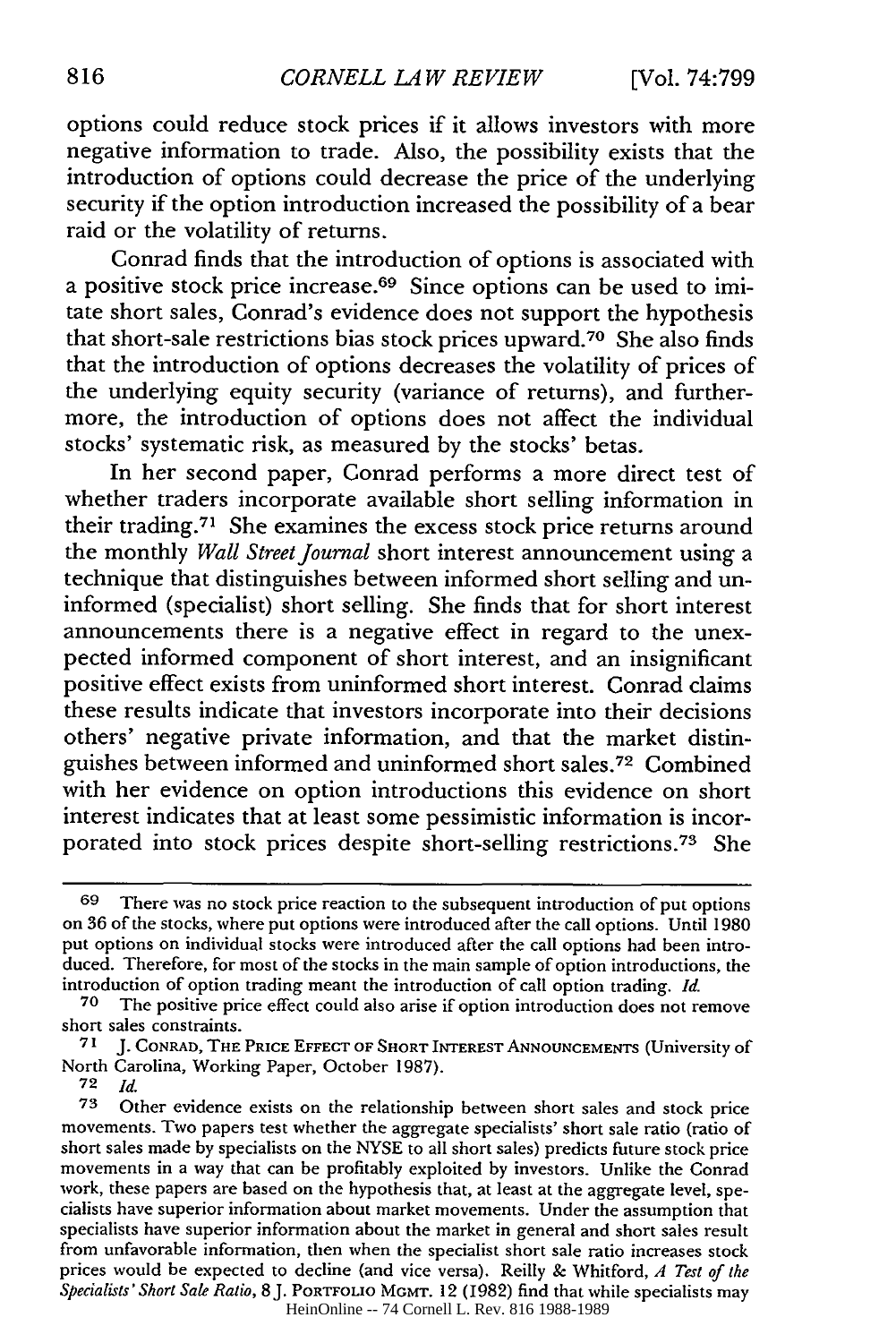states, however, that short selling restrictions may still affect the efficiency of price adjustments to negative information.

### **C.** Block Trading

While we argue that the uptick rule reduces market efficiency in general, certain groups potentially benefit from the rule. Firms listed on the major exchanges represent one group potentially harmed **by** a relaxation in the rule.74 Firms generally would like to reduce the incentives for traders to release negative information, especially bad rumors, about their firms' prospects. However, the uptick rule does not stop all short selling; it just slows the process slightly. Traders with negative information still have incentives to short sell and release negative information. Furthermore, relatively small firms traded over the counter have a greater incentive to favor the uptick rule because their stock prices are more likely to be sensitive to unsubstantiated rumors. Only for thinly traded stocks is there a remote possibility of manipulative short sellers stampeding the price down.

Another group may be interested in retaining the rule-block traders and block positioners. Block trades are large trades, usually made **by** institutional investors. Institutional investors trade large

be able to earn superior returns, investors trading on the specialists' short sale ratio can not earn excess returns. *But see* Bowlin & Rozeff, *Do Specialists' Short Sales Predict Returns?,* 13 J. PORTFOLIO MGMT. 59 (1987). Using a different estimation technique, their study concludes that specialists successfully predict future market performance and that trading on the specialists' short sale ratio would have earned excess returns. They do not show, however, that a trading rule could have led to excess returns after accounting for transactions costs.

John G. McDonald and Donald Baron examined risk and return on a sample of **100** NYSE listed firms from 1961 and 1966. They find no evidence that short sellers were able to earn abnormal returns and that there was a direct relationship between risk and short interest. They conclude the evidence suggests that short selling is more important for hedging purposes than for speculative short-sellers. McDonald **&** Baron, *Risk and Return on Short Positions in Common* Stock, 28J. FIN. 97 (1973). More recent evidence consistent with McDonald and Baron is contained in J. WOOLRIDGE & C. **GHOSH,** AN Eco-NOMIC **ANALYSIS** OF SHORT SELLING **AND** SECURITY PRICES (Penn State University Working Paper 1987). Woolridge and Ghosh perform several empirical tests on a sample of 50 AMEX firms. They find that monthly changes in short positions are positively related to monthly stock returns, indicating that on average short sellers were shorting into rising prices. They also find that stocks with higher and more variable short interest positions have higher betas and find no evidence that short sellers have earned abnormal returns (and thus no support for the view that short sellers manipulate prices to earn excess returns).

<sup>74</sup> One comment letter sent to the **SEC** on the 1976 proposal to relax the uptick rule came from a listed firm. The Vice President of AT&T opposed the elimination of the tick test arguing that theoretical improvements in market efficiency were not sufficient to outweigh the increased risk and volatility. AT&T was especially opposed to the proposals to eliminate the tick test for some securities (including AT&T), arguing it would be unfair to the issuers and shareholders of those firms. Letter from William G. Burns to George A. Fitzsimmons (May **3,** 1977).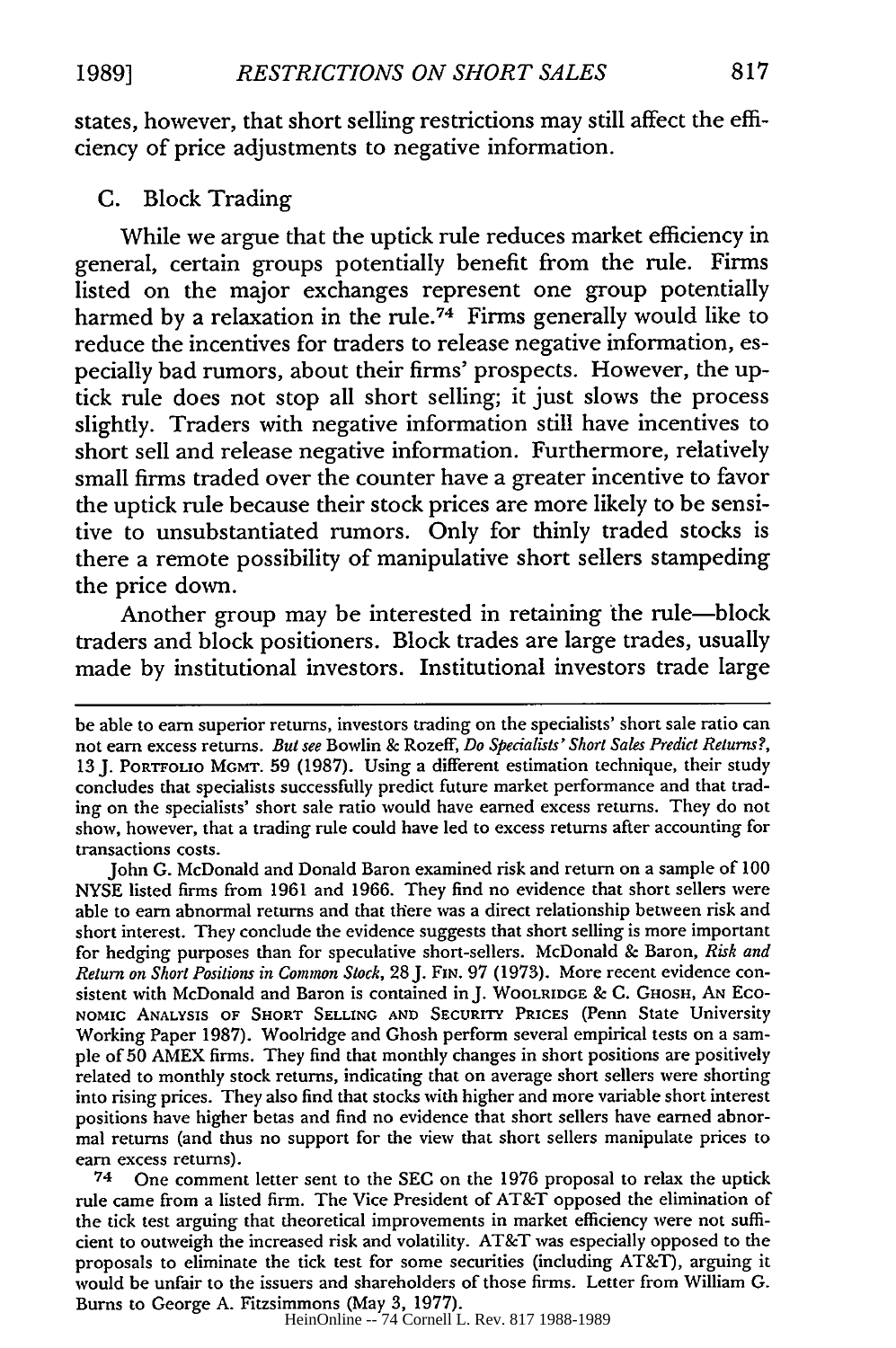blocks both for liquidity and informational reasons. 75 While block trades make up a relatively small portion of the NYSE trades (4% in 1987) they comprise over half of the total volume (51.2% in 1987).76 The NYSE reports that in 1987 the exchange averaged 3639 block trades a day. $77$  The importance of block trades has risen with the growth of institutional trading. As late as 1965 the NYSE averaged only 9 block trades a day (3.1% of volume), but by 1975 the average had increased to 136 a day (16.6% of volume) and by 1980 the average was 528 a day  $(29.2\% \text{ of volume})$ .<sup>78</sup> Jarrell documents the importance of institutional investors in regulations and actions of the NYSE and the SEC, and shows that the increasing importance of institutional investors caused deregulation of certain anticompetitive practices on the NYSE during  $1968$  to  $1975.^{79}$ 

When a investor wants to make a block trade, he first contacts a block trader at a securities firm that belongs to the exchange on which he plans to trade.<sup>80</sup> The trading price is negotiated, and includes factors such as the price of the block, the commission, how the commission will be paid, and how quickly the transaction should be consummated.<sup>81</sup> The seller (buyer) of the block can give the block trader time to test the market, or they can agree on an immediate sale (buy) to the broker, who becomes a block positioner. Frequently, when the broker acts as a block positioner, the difference between the price paid by the block positioner and the price he receives for the block represents his compensation. Block positioners usually only buy blocks and do not short sell for block purchase orders.82

**<sup>75</sup>** The New York State Exchange Rule 127.10 defines a block as follows: [A]t least 10,000 shares or a quantity of stock having a market value of \$200,000 or more, whichever is less, which is acquired by a member organization on its own behalf and/or for others from one or more buyers or sellers in a single transaction.

Rules of Board-Handling of Orders & Reports, N.Y.S.E. Guide (CCH) 1 2127.10 (Jan. 1989).

**<sup>76</sup>** *See* NYSE FACT BOOK, *supra* note 4, at 11, 13, & 75.

**<sup>77</sup>** *Id.* at 13.

**<sup>78</sup>** *Id.* at 75.

**<sup>79</sup>** *See* Jarrell, *Change at the Exchange: The Causes and Effects of Deregulation,* 27 J. L. & **ECON.** 273 (1984).

**<sup>80</sup>** Descriptions of the process of block trades are provided in T. **COPELAND** & J. **WESTON, FINANCIAL** THEORY **AND** CORPORATE POLICY 370 (3d ed. 1988); K. **GARBADE, SECURITIES MARKETS** 256 (1982); R. **SCHWARTZ, EQUITY MARKETS STRUCTURE, TRADING, AND PERFORMANCE** 106 (1988); Holthausen, Leftwich & Mayers, *The Effect of Large Block Transactions on Security Prices: A Cross-Sectional Analysis,* 19 J. **FIN. ECON.** 237 (1987).

**<sup>81</sup>** The compensation can be paid to the broker in several ways. A broker is paid a commission. In addition, when the broker acts as a block positioner the selling price of the block to the broker is adjusted to compensate the broker.

**<sup>82</sup>** *See* Holthausen, Leftwich & Mayers, *supra* note 80, at 265; R. SCHWARTZ, *supra* note 80, at 107.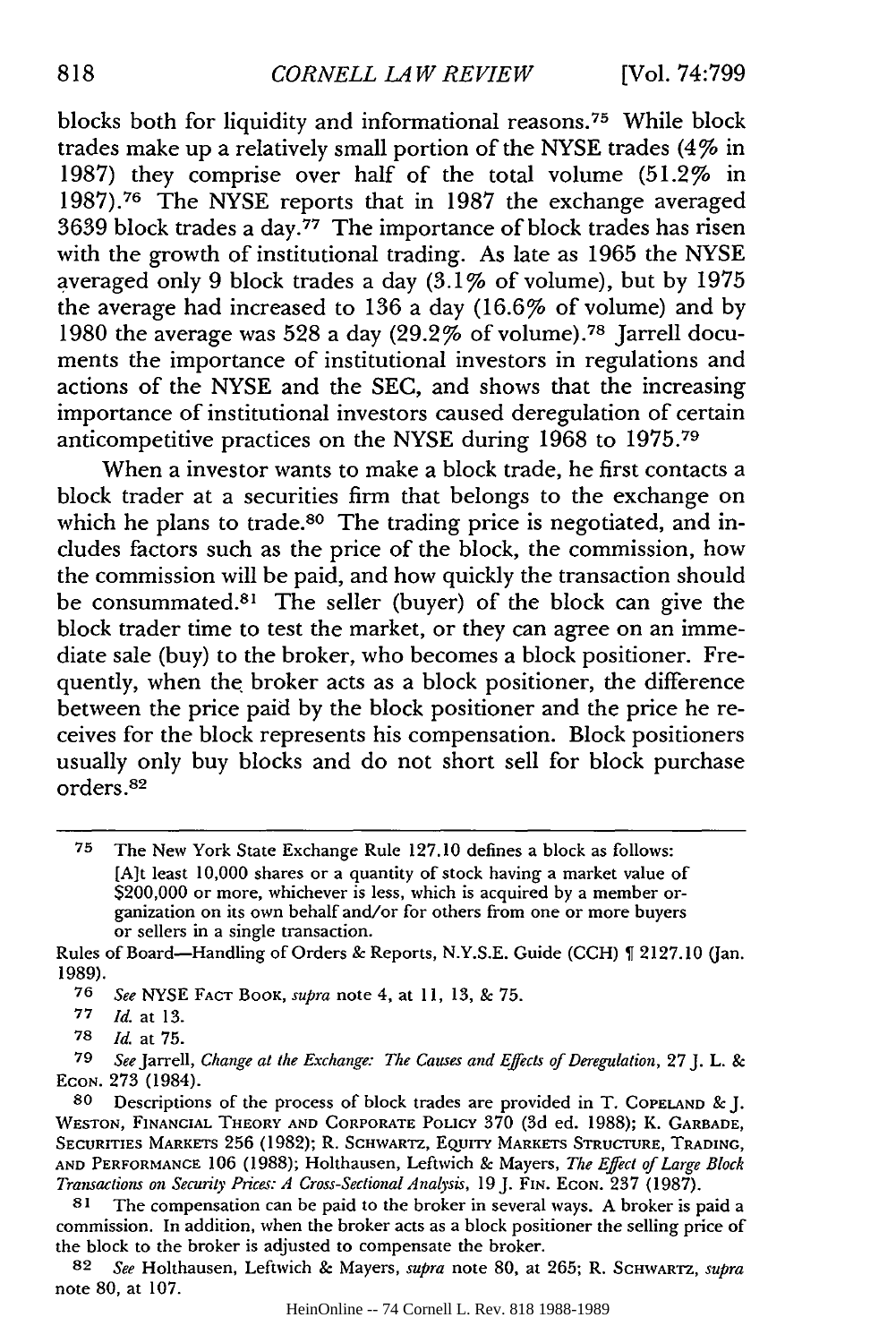Whether the block trader is trading for himself or a customer, he must contact institutional investors and other block traders to shop the block. A block trade cannot just be sent to the floor of the exchange because it is unlikely there would be enough traders to take the opposite side of the exchange. The block trader must be careful, however, to limit the spread of information about the impending trade because when information about an impending block trade reaches the market it can affect the price of the stock and thus be costly to the block trader.

Theoretically, several reasons explain a block transaction's effect on the stock price. Holthausen, Leftwich, and Mayers list three possible explanations for price changes associated with block transactions-liquidity costs, inelastic demand curves, and information effects.<sup>83</sup> Liquidity costs arise because of the difficulty of identifying potential buyers (sellers) of the block. The demand curve is inelastic when there are insufficient close substitutes for the firm's stock. Information effects on stock prices occur when the block transaction conveys information about the firm's prospects, or traders believe the trade contains information.<sup>84</sup>

Empirical evidence confirms that block transactions do affect stock prices. In some cases the effect on stock prices is temporary, such as the short run price movement after an informationless trade, while in other situations, such as when the trade conveys information, the stock price effect is permanent.85 . Holthausen, Leftwich, and Mayers contains the most recent evidence on the price effects of block trades. 86 They classify block trades as seller initiated if they trade on a downtick and buyer initiated if they trade on an uptick and test whether any price effects are permanent or temporary and if they vary with block size. They find that for seller-initiated transactions, a negative total price effect results that increases with the size of the block. Their evidence suggests, however, that most of this price effect is temporary. $87$  For buyer-initiated transactions,

**<sup>83</sup>** Holthausen, Leftwich & Mayers, supra note 80, at 239.

<sup>84</sup> Informationless trades such as portfolio insurance sales will not permanently affect stock prices. Therefore, there are calls for those making portfolio insurance trades to announce the trades in advance so that the price is not disrupted.

**<sup>85</sup>** For evidence on the price effects of block transactions, see generally Holthausen, Leftwich & Mayers, supra note 80; Kraus & Stoll, Price Impacts of Block Trading on the New York Stock Exchange, 27J. **FIN.** 569 (1972); Mikkelson & Partch, Stock Price Effects and Costs of Secondary Distributions, 14J. FIN. ECON. 165 (1985); Scholes, The Market for Securities: Substitution versus Price Pressure and the Effects of Information on Share Prices, 45 J. Bus. 179 (1972).

**<sup>86</sup>** Holthausen, Leftwich & Mayers, supra note 80.

**<sup>87</sup>** An earlier study testing a trading rule based on block transactions finds that prices 15 minutes after the execution of a block trade are unbiased estimates of closing prices on that day, indicating that prices completely adjust within 15 minutes after a HeinOnline -- 74 Cornell L. Rev. 819 1988-1989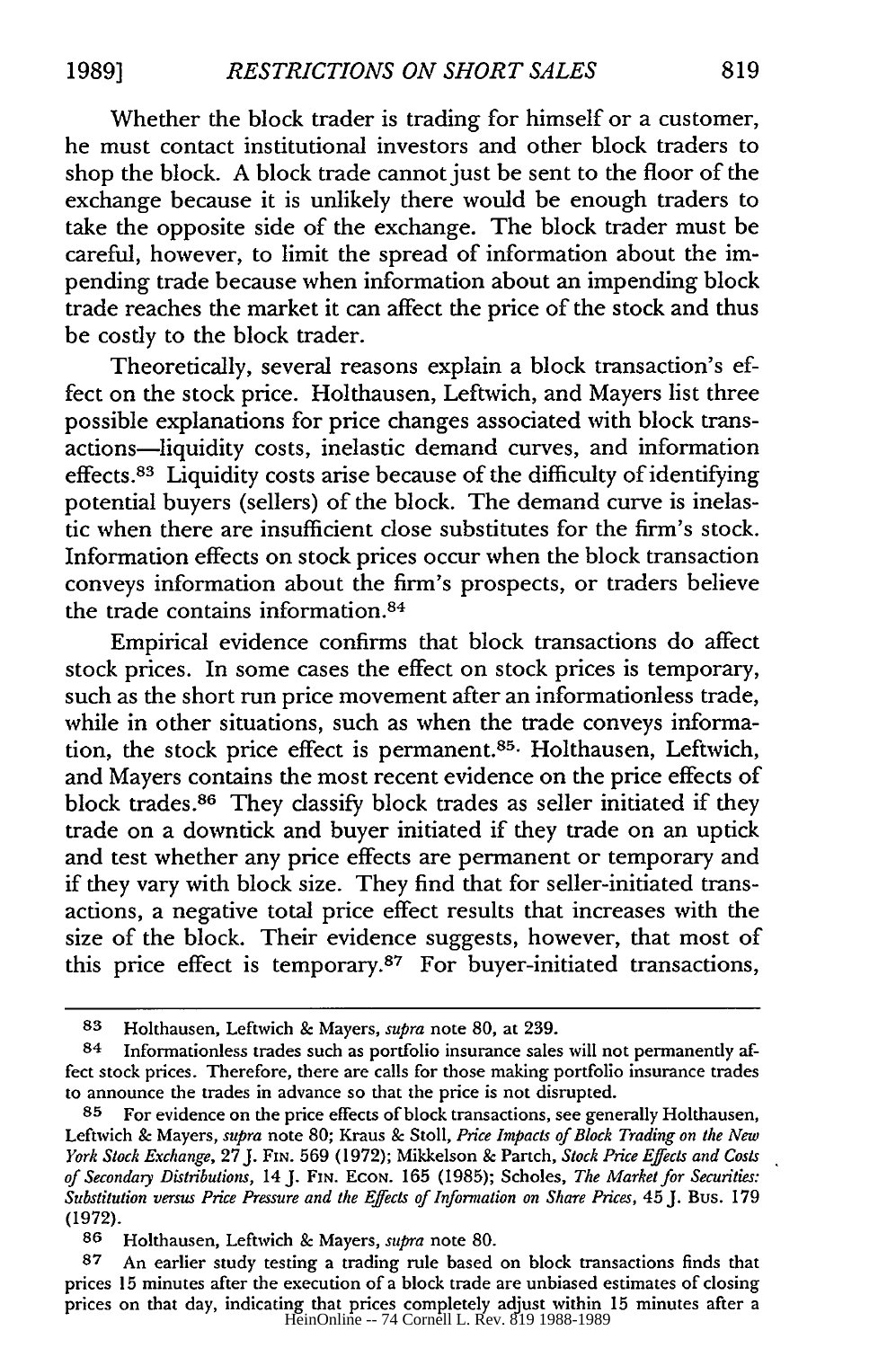Holthausen, Leftwich and Mayers find a permanent price effect results that increases with block size, but little evidence of temporary price effects. <sup>88</sup>

Because block sales depress stock prices, the uptick rule can help protect block traders and block positioners from actions of market professionals. If market professionals learn about a pending block sale before its execution, they could sell the stock short, reducing the price the block trader/block positioner receives for the stock.<sup>89</sup> In certain cases the uptick rule protects the "property right in knowledge" about a pending block sale.<sup>90</sup> The uptick rule limits the ability of market professionals to sell short since each must wait for an uptick to do so.<sup>91</sup> However, the uptick rule provides very inefficient protection of the property right of block traders. The rule only helps block sellers from the actions of market professionals who are not long in the stock. The rule does not protect block buyers at all. In addition, the growth of the option market and international trading further reduce the ability of the uptick rule to insulate block trades from market professionals.

### **D.** Summary of Economic Evidence

The argument that short-sellers manipulate markets to make a profit on declining prices is without theoretical and empirical support. Economic evidence overwhelmingly indicates that the stock market efficiently incorporates information about a firm's future in-

**89** This argument that block traders and block positioners would be harmed by relaxation of the uptick rule is made in many of the comment letters to the Securities and Exchange Commissions's 1976 proposal to eliminate the uptick rule. *See* Exchange Act Release No. 13,091, *supra* note 13. For example, letters from The New York Stock Exchange and The Securities Industry Association make this point.

**90** New York Stock Exchange Rule 97 puts restrictions on further purchases by block positioners once they have acquired a block. This restricts block positioners from engaging in purchases to increase the price before it sells the block.

**91** The letter by the Securities Industry Association pursuant to the SEC's proposed relaxation of the uptick rule hypothesizes that the reason block positioners rarely short sell blocks to customers who want to buy a block and that institutions rarely "aggressively seek to purchase such blocks" is because market professionals would use knowledge of a pending block purchase to buy stock, driving up the price. Letter from Edward I. O'Brien to George A. Fitzsimmons (Apr. 15, 1977). HeinOnline -- 74 Cornell L. Rev. 820 1988-1989

block trade. Dann, Mayers & Raab, *Trading Rules, Large Blocks, and the Speed of Price Adjustment,* 4 J. **FIN.** ECON. 3 (1977).

**<sup>88</sup>** Holthausen, Leftwich, and Mayers suggest that temporary price effects are a function of liquidity costs, while permanent price effects are due to information. Therefore, they interpret their results that there are temporary effects of block sales but not purchases as consistent with two pieces of "street wisdom." First, the liquidity cost rationale for temporary price effects is more important for block sales than block purchases and second, block positioners will inventory stock if it is a block sale but do not usually sell short to facilitate a block purchase. *See* Holthausen, Leftwich & Mayers, *supra* note **80,** at 264.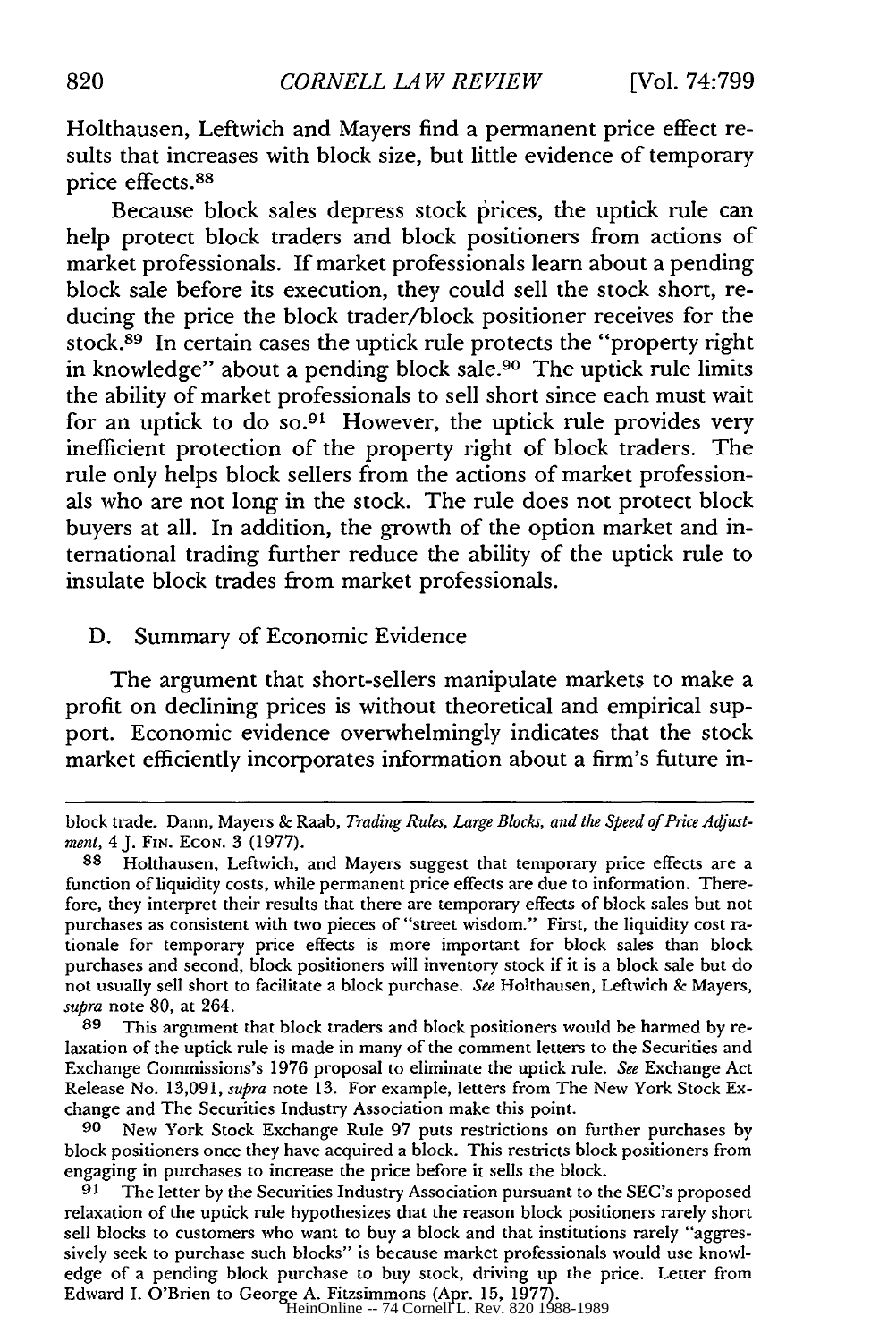come stream into its stock price.92 Profit motives of investors move security prices quickly to their equilibrium level, making it impossible to consistently "fool" investors in ways that would be necessary for individuals to manipulate the market and profit from falling stock prices.<sup>93</sup> Far from destroying the efficiency of markets through manipulation, short-sellers may enhance market efficiency by expediting the downward movement in prices to their equilibrium level. <sup>94</sup>

Even if market manipulation by short sellers posed a real threat, the present form of the uptick rule provides an inappropriate remedy. Bear raids, in which short sellers spread false negative rumors about a firm, are not likely to be effective for stocks traded on the major exchanges. Market professionals closely analyze and watch these stocks. In a short period of time a great deal of information is available to investors about these stocks; market professionals are not prone to be fooled by false rumors.<sup>95</sup> Bear raids succeed more often in thinly traded **OTC** stocks. Not as much public information

W. SHARPE, INVESTMENTS 68 (3d ed. 1985).

**94** This ignores short sellers who trade on insider information. However, laws against insider trading are the appropriate way to deal with such investors, not the impairment of liquidity through the restrictions on short sales.

**95** There is no systematic evidence that supports the notion that false rumors damage a company's reputation. The market is extremely proficient at distinguishing rumors from true information. Consider airline crashes. Following a crash, there is much speculation about which party is at fault; in most cases, the Federal Aviation Administration (FAA) does not assigu responsibility until several months afterwards. While many rumors immediately abound following a crash as to which party is at fault, recent evidence by Mitchell & Maloney, *Crisis in the Cockpit? The Role of Market Forces in PromotingAir Travel Safety,* 32 J.L. & EcON. 329 (1989) indicates that false rumors do not fool market professionals. Their study finds that during the immediate wake of the crash, the stock market devalues the stock prices for those airlines to be judged at fault months later by the FAA, but for those airlines judged not to be at fault, no stock price decline exists in the immediate wake of the crash. It is highly unlikely therefore that a manipulative investor could spread false rumors, sell short, and drive the stock price down for an airline following a crash not the fault of the airline.

More specifically, a masters thesis by Cynthia A. Brown, "A Financial Market Analysis of Managerial Decision Making at Proctor & Gamble: Product Line Diversification and Logo Removal," Clemson University, 1986, examines the impact that false rumors can have on a company's stock price in an examination of continual rumors during the early 1980s' linking Proctor & Gamble's "man in the moon" logo with Satanism. She

*<sup>92</sup> See* Fama, *Efficient Capital Markets: A Review of Theory and Empirical Work,* 25 J. FiN. 383 (1970) for the seminal review article. According to Professor Michael Jensen of Harvard University, "[There is no other proposition in economics which has more solid empirical evidence supporting it than the Efficient Market Hypothesis." Jensen, *Some Anomalous Evidence Regarding Market Efficiency,* **6J.** FIN. ECON. 95 (1978).

**<sup>93</sup>** In an *efficient market,* a security's price will be a good estimater of its investment value-that is, the present value of its future prospects as estimated by well-informed and clever analysts. Any substantial disparity between price and value would reflect market inefficiency. In a well-developed and free market, major inefficiencies are rare. The reason is not hard to find. Major disparities between price and investment value will be noted by alert analysts, who will seek to take advantage of their discoveries.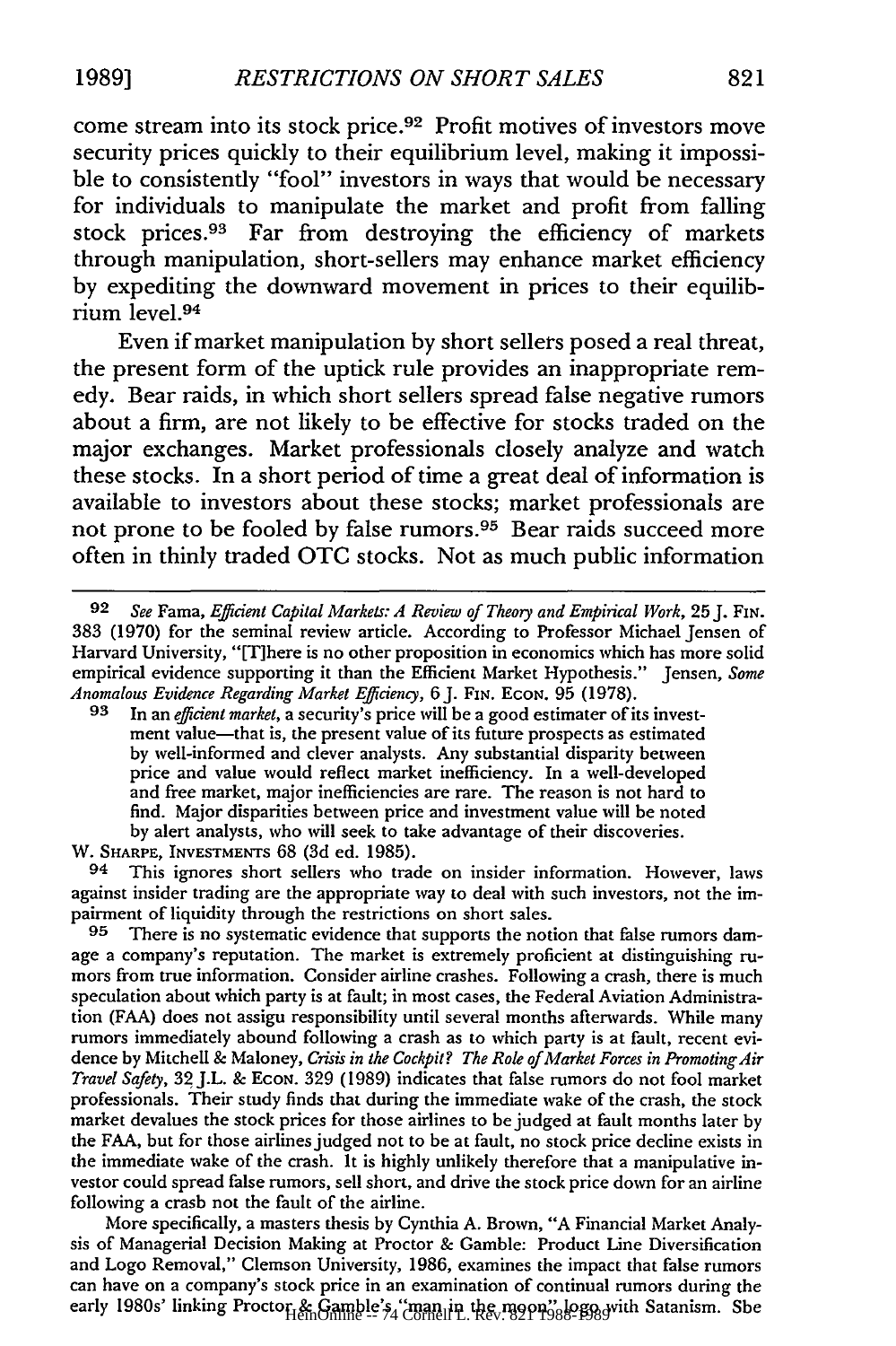exists about these firms and investors could more probably be stampeded into selling by false information. 96 For these smaller infrequently traded, firms outliers in analysts' forecasts could bias stock prices.97 However, the uptick rule does not apply to OTC stocks. If regulators were really worried about market efficiency and bear raids, they would consider eliminating the uptick rule from exchange traded stocks and applying it to OTC stocks.

#### IV

# THE UPTICK RULE, PROGRAM TRADING, AND THEIR IMPACT **ON** THE **1987** STOCK MARKET CRASH

#### **A.** Background

Certain trading strategies, such as index arbitrage and portfolio insurance-commonly called program trading-have fallen under intense criticism since the October **19, 1987** market crash. Both the Report of the Presidential Task Force on Market Mechanisms<sup>98</sup> and the Division of Market Regulation of the Securities and Exchange Commission<sup>99</sup> have cited program trading as exacerbating the market decline on October 14-16 and the subsequent crash on October **19.** These reports suggest that program trading worsened the decline begun **by** fundamental factors.' 00 Calls for restrictions on pro-

**97** To this extent small firms have incentive to release all information to reduce the dispersion in their stock price. *See generally* Verrecchia, *On the Theory of Market Information and Efficiency,* 1 J. Acc. & ECON. 77 (1979).

**98** REPORT OF **THE PRESIDENTIAL TASK** FORCE **ON MARKET MECHANISMS** (1988) (commonly referred to as the "Brady Commission Report").

**99** MARKET BREAK **STUDY,** *supra* note 49.

**100** The alleged harmful effects of program trading at the time of the crash are disputed in the studies conducted by the Division of Economic Analysis and the Division of Trading and Markets of the United States Commodity Futures Trading Commission, *Final Report on Stock Index Futures and Cash* Market *Activity During October 1987 to the United States Commodity Futures Trading Commission,* (January 1988) and the Report of the Chicago Mercantile Exchange (1988).

The fundamental factors that are purported to have triggered the crash include a higher than expected trade deficit, rising interest rates, increased worries about the government deficit, and changes in the tax treatments of takeovers proposed by the House Ways and Means Committee. Mark Mitchell and Jeffry Netter argue that the major factor triggering the market decline that turned into the crash was the proposed restrictions on favorable tax treatments of takeovers introduced by the House Ways and Means Committee the week before the crash. Mitchell & Netter, *Triggering the 1987 Stock Market Crash: Antitakeover Provisions in the Proposed House Ways and Means Tax Bill?,* 23 J. FIN. **ECON.** no. 1 (1989) (forthcoming).

HeinOnline -- 74 Cornell L. Rev. 822 1988-1989

finds little evidence that the false rumors had a negative impact on Proctor & Gamble's stock price. **<sup>96</sup>**Joe Feshbach, a partner in a firm that does short selling, states: "The whole bear

raid thing is a joke unless there's a lot of stock owned on margin and you're able to pressure a margin call." *See* Crossen, *Program Traders Find an Unlikely Ally in Bid to Abolish 'Uptick Rule' on the Big Board,* Heard on the Street, Wall StreetJournal, January **11,** 1988, at 53, col. 3.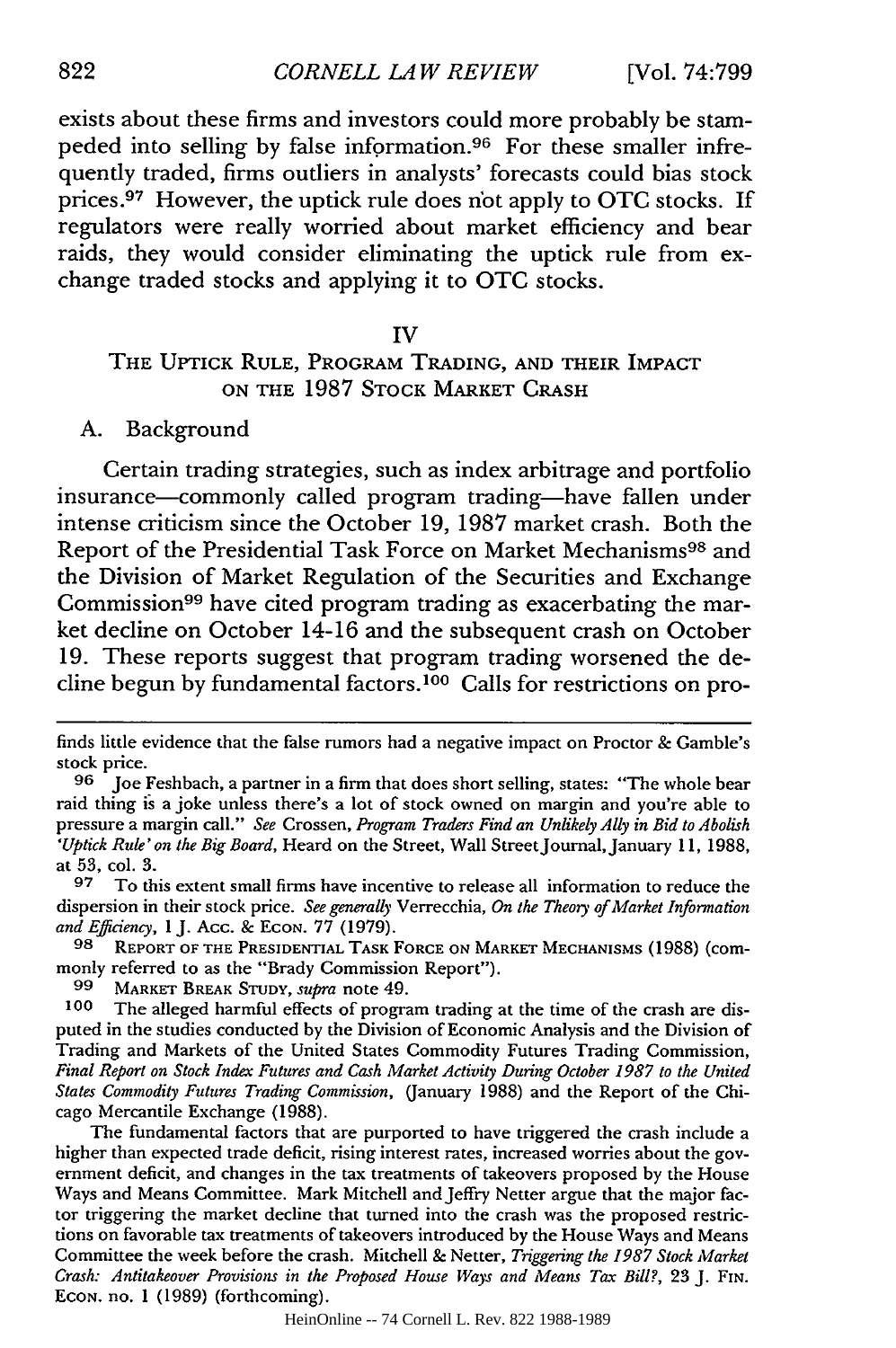gram trading strategies and the derivative products that make them possible abound in Congress and the popular press.

The calls for restrictions on program trading and derivative products extend to the uptick rule because the uptick rule plays an important role in one type of program trading-index arbitrage. Consequently, calls for restrictions on index arbitrage often involve strengthening the uptick rule. Therefore, we examine the effects of both types of program trading most cited as causes of the crashindex arbitrage and portfolio insurance-and discuss the relationship of the uptick rule to these strategies.

Program trading involves the trading of a portfolio of stocks in a single transaction. While program trading frequently employs computers-particularly the NYSE's Designated Order Turnaround (DOT) system which allows a trader to send orders to many trading posts simultaneously-it does not require their use. Rather, program trading simply represents a trading technique that in certain instances facilitates investment strategies. Index arbitrage and portfolio insurance are two such trading strategies. Both of these strategies have been blamed as causes of the market crash.

In the early 1980s, largely in response to the increase in the relative importance of institutional investors, a rapidly growing market arose in stock index futures contracts. While several market indexes exist on which futures contracts are traded, including the New York Stock Exchange Index, the Major Market Index, and the Value Line Index, for ease of exposition we will phrase our discussion in terms of the most well-known index-the S&P 500 Index. The S&P 500 Index is a market-value weighted index of 500 selected firms, most of which are traded on the NYSE.<sup>101</sup> The cumulative market value of the S&P 500 represents approximately 80 percent of the market value of the NYSE. The value of the index changes when the price of the stocks comprising the index changes. The S&P 500 futures contract is traded on the Chicago Mercantile Exchange and represents the purchase or sale of the 500 stocks in the S&P 500, based on the weights in the index, at a specified expiration date.

The existence of index futures contracts has lowered the cost of certain types of portfolio trading and has provided benefits to investors in general—especially institutional investors. Trading a broadbased market index enables institutional investors to hedge against market risk as part of their investment strategy. When the costs of hedging are reduced, institutional investors are able to assume larger positions, which in turn benefits all investors by enhancing

**<sup>101</sup>** The weights are assigned based on the market value of the stock.. See R. KOLB, **UNDERSTANDING FUTURES** MARKETS (2d ed. 1988) (more complete discussion of the construction of the S&P 500 Index and index futures contract).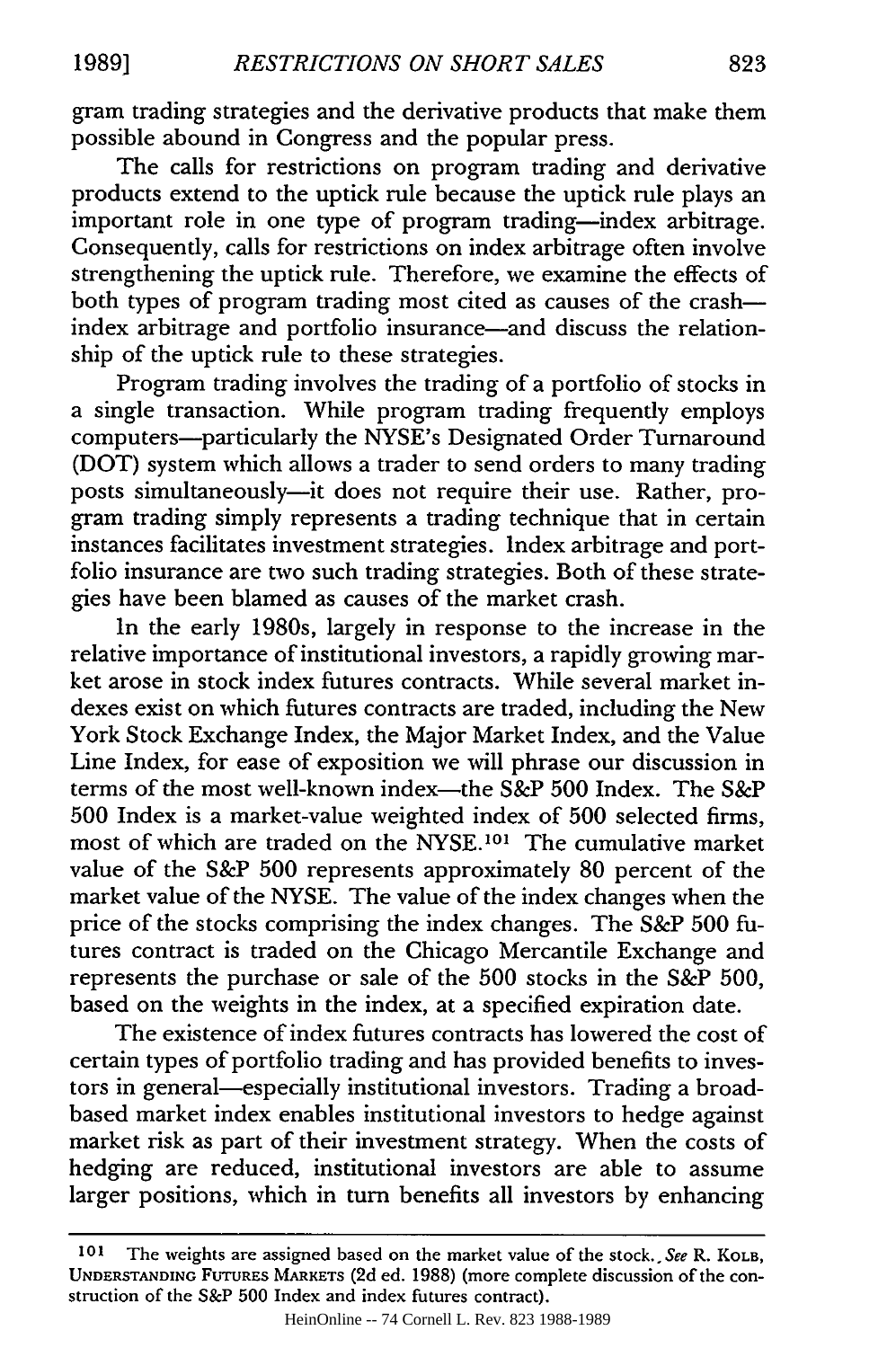liquidity in the markets. Index futures benefit institutional investors directly because the cost of trading index futures is far less than the cost of trading the underlying stocks. Hans Stoll reports that the costs of trading a \$120 million portfolio of S&P 500 Index stocks is 0.48 percent while the estimated cost of trading a S&P 500 Index futures on the same amount of stock is  $0.025$  percent.<sup>102</sup>

The index futures market also serves as a price discovery market. The Report of the Division of Market Regulation of the SEC states that lower transactions costs, lower margins, and high levels of liquidity "have made the futures market the 'market of choice' for many active institutional traders." 103 Empirical evidence developed by financial economists shows that the futures market incorporates news more quickly than the equity market. Kawaller, Koch, and Koch examine the intraday price relationship between the S&P 500 futures and S&P 500 Index and find that futures price movements lead index movements by 20 to 45 minutes, while index movements rarely affect futures beyond one minute.<sup>104</sup> Harris examines trading from October 12, 1987 to October 23, 1987 (including the October 19 crash) on each S&P 500 stock and for the December, 1987 S&P 500 futures contract and also finds that futures strongly lead the underlying cash market.<sup>105</sup>

The pricing of the S&P 500 Index future contract can be thought of as the cost of carrying the underlying stocks until the expiration of the contract, since at expiration the cash price of the index and the price of the futures must be equal. The costs of carrying the stocks depend on the riskless rate of interest and the dividends paid on the stocks. Stoll reports the relationship between the stock index futures price (F) and the cash price of the index **(S)** is:  $(F-S)/S = r - d$ , where r is the riskless interest rate and d is the dividend yield.<sup>106</sup>

The existence of the index futures contract gives rise to an arbitrage opportunity when the price of the futures contract and the cash price of the underlying index diverge by more than transactions costs.<sup>107</sup> Index arbitrage provides a trading strategy of buying (selling) stocks in an index and selling (buying) the futures contract

**<sup>102</sup>** Stoll, *Portfolio Trading,* 14J. PORTFOLIO **MGMT.** 20, 21 **(1988).**

**<sup>103</sup>** *See* Letter from Andrew Klein, *supra* note 43, at 3-6.

**<sup>104</sup>** Kawaller, Koch & Koch, *The Temporal Price Relationship between S&P 500 Futures and the S&P 500 Index,* 42 **J.** FIN. **1309** (1987).

**<sup>105</sup>** Harris, *The October 1987 S&P 500 Stock-Futures Basis,* 44J. **FIN. 77** (1989).

**<sup>106</sup>** Stoll, *supra* note 102, at **21.** *See also* Furbush, *Program Trading and Price Movtsnent: Evidence From the 1987 Market Crash,* 18 **FIN. MGMT.** 68 (1989); Kawaller, Koch & Koch, *supra* note 104, and R. KOLB, *supra* note 101, for discussions of the relationship between the index futures price and the cash index price.

**<sup>107</sup>** Transactions costs include commissions and costs associated with the bid-ask spread.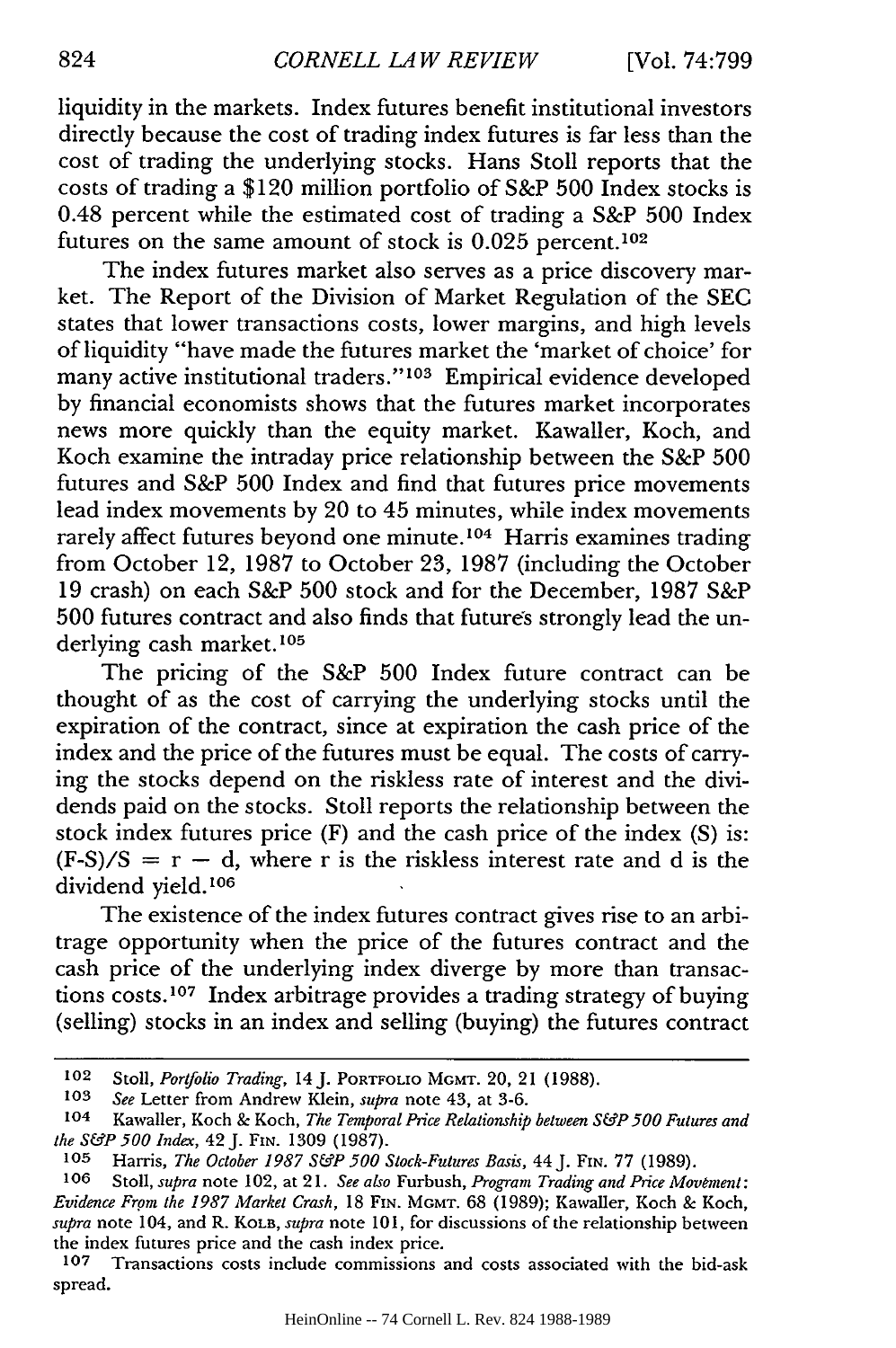for that index when stock prices in the index are low (high) relative to the futures price. The arbitrager can earn a "risk free" return above the market risk free interest rate, if she can react quickly enough to the arbitrage opportunity.

Index arbitrage promotes efficient pricing in both the cash and futures markets. By eliminating the spread between the cash price of the stock index and the futures price, index arbitrage transmits changes in market prices from one market to the other. This information transmission increases the value of the futures market as a hedge against market movements. Index arbitrage does not destabilize the markets but instead occurs contemporaneously with the markets' reaction to some event that has changed the underlying value of securities. As Fama states, index arbitrage is a stabilizing force; "By linking stock and futures prices, index arbitrage should reduce the noise in the combined signals from the two markets."<sup>108</sup>

The other type of program trading most cited as a cause of the crash is portfolio insurance.<sup>109</sup> Portfolio insurance represents a trading strategy that attempts to change the payoff pattern of a portfolio of risky assets by allowing the value of the portfolio to increase if the market rises, while not allowing its value to fall below a certain level in the event of a market decline.<sup>110</sup> Portfolio insurance techniques attempt to give the insured the ability to sell a portfolio at a fixed price (long put option). Furbush notes investors could purchase perfect portfolio insurance if there were liquid markets available "in European payout-protected puts on market indexes with appropriate striking prices and maturity."<sup>111</sup> Since such markets do not exist, investors use put options on stock indexes, which directly creates long put protection, or use a dynamic trading strategy to synthesize a put option. Dynamic strategies include "dynamic hedging with stocks and riskless assets such as Treasury Bills or dynamic hedging with futures on the stock index and Treasury Bills."<sup>112</sup>

Portfolio insurance that uses dynamic hedging can be destablizing because the trades reinforce market movements, although the effects and the mechanism depend on the type of portfolio insurance. Hill and Jones discuss the different effects of various types of

**112** *Id.*

**<sup>108</sup>** E. Fama, *Perspectives on October 1987 or What Did We Learn from the Crash?* in BLACK MONDAY **AND THE FUTURE OF FINANCIAL** MARKETS 78 (R. Kamphuis,Jr., R. Kormendi &J. Watson, ed. 1989).

**<sup>109</sup>** *See* Harris, *The Dangers of Regulatory Oversight to the October 1987 Crash,* 74 CORNELL L. REV. **927 (1989).**

**<sup>110</sup>** The cost of portfolio insurance is that an "insured" portfolio will not increase in value as much as a comparable "uninsured" portfolio if the market increases.

**III** Furbush, *supra* note 106, at 70.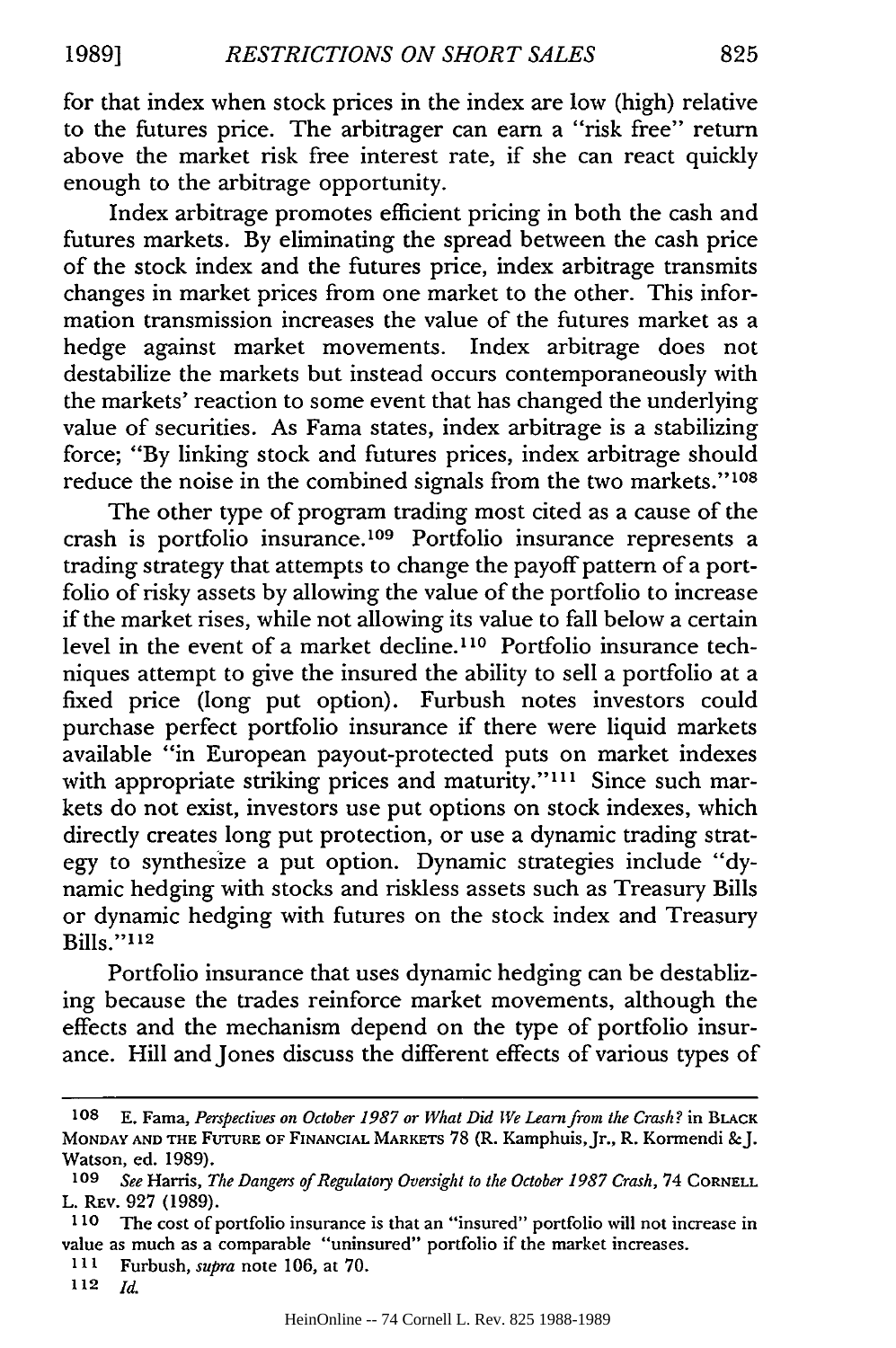portfolio insurance (and other program trading) on the market. <sup>113</sup> They note that in portfolio insurance implemented through options, the only market effect occurs when the option is purchased, since the insured does not need any later adjustments. However, in dynamic strategies the insured will vary the size of the positions in the instruments in the same way as the market movement, which can be destabilizing. For example, after the market falls, a portfolio insurance strategy using stock index futures will call for a sale of futures and for a freeze in stock market transactions. Such sales exert downward pressure on the futures market and will tend to make futures cheap relative to cash. Index arbitragers will sell stock and buy futures, thereby driving the stock market down further. Portfolio insurance that uses stocks requires investors to sell stock after the market falls and buy stock after a market increase. These movements will be transmitted to the futures market by arbitragers.

Grossman also argues that portfolio insurance that uses synthetic options adds to volatility more than portfolio insurance using a put option on a stock index.<sup>114</sup> Grossman suggests that when traders use dynamic strategies to synthesize options instead of real put options, the market loses valuable information on the extent of portfolio insurance in the market. Therefore, market participants do not have enough information about the future price volatility of present dynamic hedging strategies which reduces liquidity and increases volatility. Grossman also notes that government imposed position limits on options reduce the attractiveness of put options for large portfolios,  $\hat{1}^{15}$  and cause portfolio insurers to substitute the synthetic options, which increases volatility.<sup>116</sup>

Commentators examining the destabilizing effect of portfolio insurance and the transmittal effect of index arbitrage have suggested that program trading is destabilizing. Portfolio insurance does add some destabilizing element to the market. However, value traders who take the other side of portfolio insurance transactions minimize this destabilizing effect. Portfolio insurance trades are informationless because the trades are not based on new information

*<sup>113</sup> See* Hill & Jones, *Equity Trading, Program Trading, Portfolio Insurance, Computer Trading and All That,* 44 **FIN. ANALYSTS J.** 29 (1988).

**<sup>114</sup>** Grossman, *An Analysis of the Implications for Stock and Futures Price Volatility of Program Trading and Dynamic Hedging Strategies,* 61 J. Bus. 275 (1988); Grossman, *Insurance Seen and Unseen: The Impact on Markets,* 14 J. PORTFOLIO MGMT. 5 (1988).

**<sup>115</sup>** One commentator argues that option position limits contribute to market instability by essentially barring institutional investors from the options market increasing transaction costs and impairing market efficiency. *See* Gastineau, *The Time Has Come to Limit Option Position Limits, 44* **FIN. ANALYSTS** J. 7 (1988).

**<sup>116</sup>** A trading strategy of buying (selling) stocks in an index and selling (buying) the futures contract for that index when stock prices in the index are low (high) relative to their fair value with the futures price.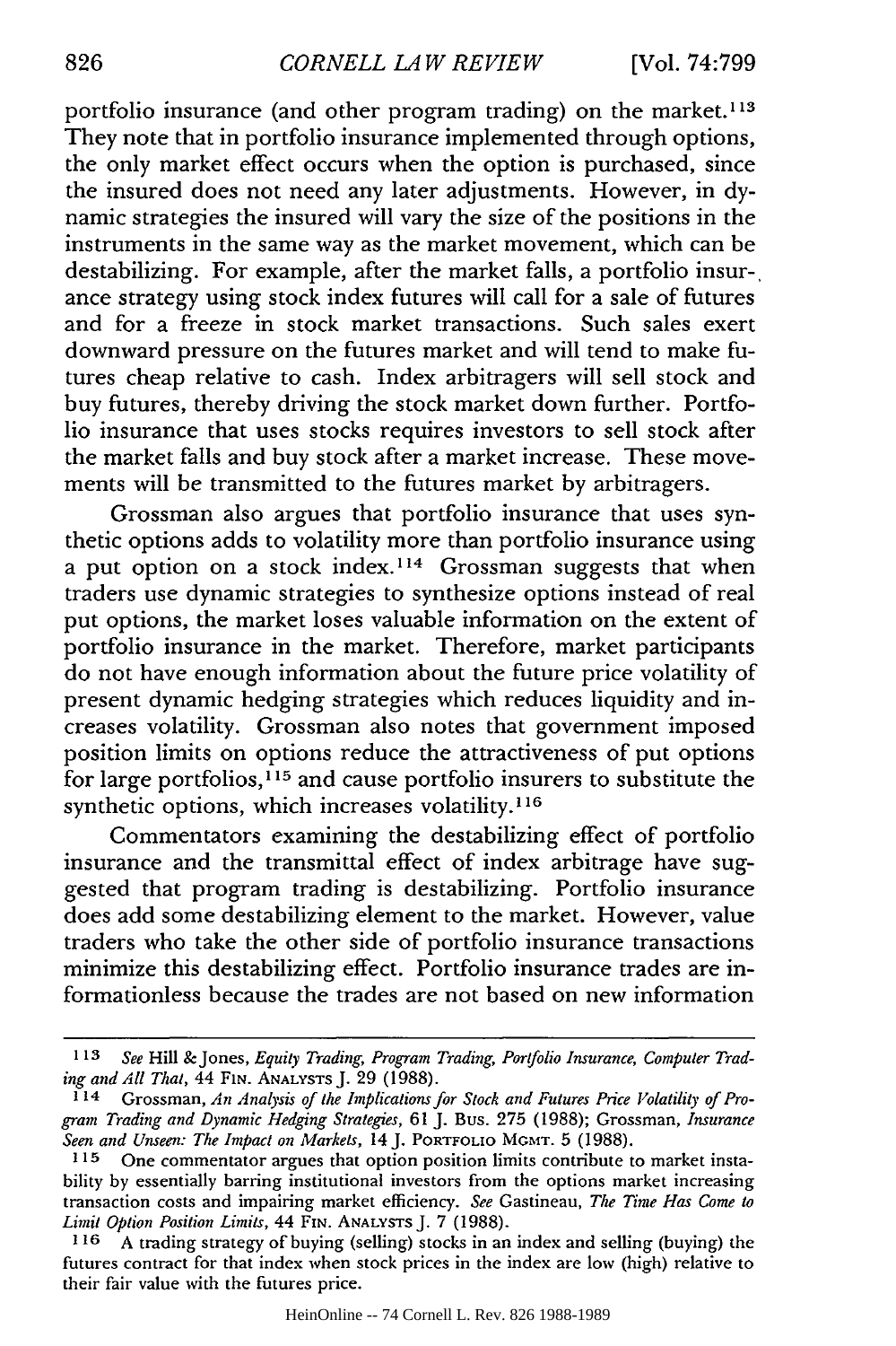about the underlying values of equities. Therefore, value tradersthose traders who are trading on the underlying value of securities-are willing to take the opposite side of a portfolio insurance trade when the portfolio insurance trade moves the price. Eventually, there should be no price impact of a portfolio insurance trade.

### B. Effects of the Uptick Rule

The trading of index futures increases market efficiency and liquidity by allowing investors to hedge market risk more cheaply than directly through equities. Index arbitrage arises in response to a divergence in the prices of the cash and futures markets and effectively links the markets. However, the uptick rule hinders the ability of traders to engage in index arbitrage since traders engaging in index arbitrage must be able to react very quickly to differences between the futures and the cash price. If futures are trading at a discount to cash, the arbitrager buys index futures and sells the basket of stocks underlying the futures contract. But because of the uptick rule, the arbitrager must wait for an uptick to sell short those stocks which she does not hold.<sup>117</sup> As risk arbitrage becomes more costly, investors refrain from using it yet, without risk arbitrage, the markets are more likely to become unlinked. This can have critical effects in turbulent conditions such as those which prevailed on October 19, 1987.118

Another effect of the uptick rule on index arbitrage, in specific, and portfolio trades in general, is that the ability to make such trades is biased against smaller broker/dealers. Large broker/dealers can more easily afford the costs of holding portfolios encompassing large numbers of stocks than smaller firms-in large part because they hold stock for many reasons. Therefore, when index arbitrage (or any portfolio strategy) calls for selling baskets of stocks quickly, the firm long in most or all of the stocks can sell with less risk since they would not have to wait for upticks.

Index arbitragers can become long in stock to bypass the constraints of the uptick rule, but it is costly. If an arbitrager has run out of its long position in stocks and reads market sentiment that a

**<sup>117</sup>** The arbitrager may choose to not trade some stocks underlying the index, but this increases the risk of the arbitrage transaction. *See* Report of the New York Stock Exchange, *supra* note 32, at 12 (recognizing the effect of the uptick rule in restricting index arbitrage sell programs). It states:

To take advantage of this arbitrage opportunity, the arbitrager would have to sell stock, and if he did not own the stock as an investment, he would have to sell short... Since Securities Exchange Act Rule lOa-I prohibits the short sale of stock on a 'down tick' **...** an arbitrage which requires a short sale is more difficult to implement.

*<sup>1 18</sup> See* Grossman & Miller, *supra* note 50 (arguing that restrictions on arbitrage at the time of the crash, unlinked markets, decreased liquidity, and exacerbated the decline).<br>HeinOnline -- 74 Cornell L. Rev. 827 1988-1989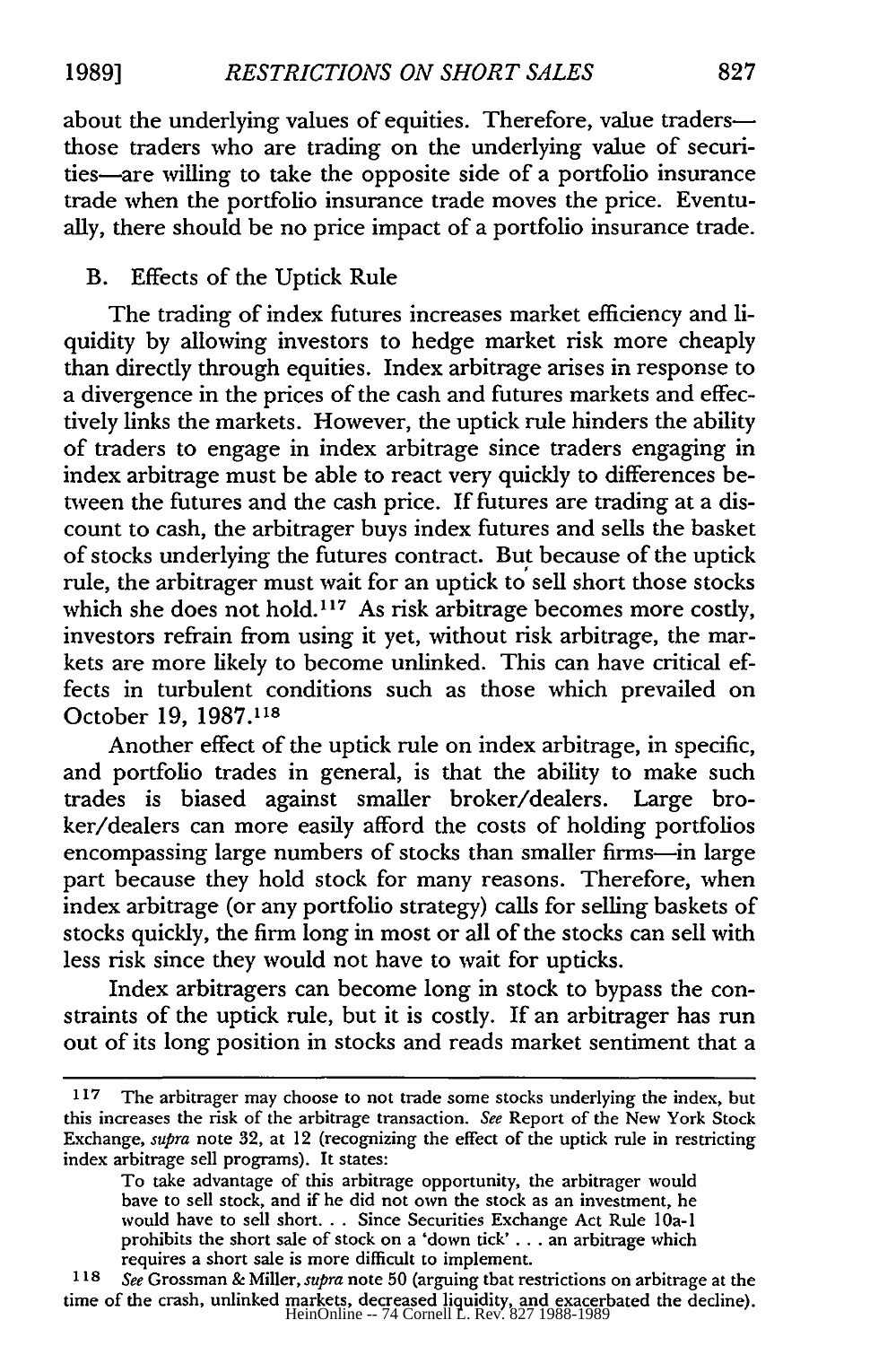equity-sell program may become appropriate she can engage in an Exchange for Physical (EFP) on a foreign market, usually London.<sup>119</sup> In a typical EFP transaction, which for an NYSE member must occur when the NYSE is closed to avoid violating NYSE rules,120 an arbitrager goes to another party (frequently a customer) in London and offers to buy a basket of stocks for a futures contract. The arbitrager offers terms for the agreement such that the party selling the stock will earn greater than the risk free interest rate in a risk free transaction (risk free because the equities are hedged by the futures). If the party selling the stock to the index arbitrager does not have the stock, he will short sell the stock in London.<sup>121</sup> The arbitrager is now long in the stock and prepared to sell if such an index arbitrage opportunity arises and the other party can cover the short sale later.

While EFPs facilitate index arbitrage, they are not without costs. First, the terms of the EFP are set to be attractive to the arbitrager's trading partner, so the arbitrager is paying a price to avoid the uptick rule. In addition, since EFPs must take place when the NYSE is closed, they are not feasible for an immediate reaction during NYSE trading hours when an arbitrager faces a sell stock situation and she is short in certain stocks.<sup>122</sup>

Portfolio insurance is not as directly affected by the uptick rule as index arbitrage. Portfolio insurance does not rely on the sort of immediate reactions hindered by the uptick rule. For example, portfolio insurance adjustments are frequently made overnight based on closing prices.<sup>123</sup> However, increased efficiency of trading mechanisms will increase the speed that traders wish to execute portfolio insurance trades in the future. In addition, the interaction

121 There is no uptick rule in London.

**<sup>119</sup>** For a description of EFPs, see Commodity Futures Trading Commission, Division of Trading and Markets; Report on Exchanges of Futures for Physicals (Oct. 1, 1987). The SEC report states "a significant amount of index-related trading on October 14 to 16 was effected off the NYSE, primarily in the London market as exchanges-forphysicals ('EFPs')." MARKET BREAK STUDY, *supra* note 49, at 2-10.

New York Stock Exchange Rule 390, the market responsibility rule, affects such transactions. In the Supplementary Material to Rule 390-Interpretations of the Market Responsibility Rule-it says in part "any member **...** may . . . outside of Exchange trading hours, may trade as principal or agent in any listed stock in a foreign country over-the-counter." *Id.*

<sup>122</sup> Avoiding the uptick rule is not the only reason firms would engage in portfolio transactions in London. George Anders and Craig Forman report that program trades are more frequently being made in London. The extra time for portfolio trading to match buyers and sellers for large portfolios means that there is less market impact when the market learns of the trade. The article quotes a NYSE report that in a recent period 17% of program trading in U.S. stocks was done overseas, mainly in London. Anders & Forman, *Program Trades are Now Using the London Route,* Wall St. J., Sept. 21, 1988, at 4, col. 1.

*<sup>123</sup> See* Hill & Jones, *supra* note 113, at 36.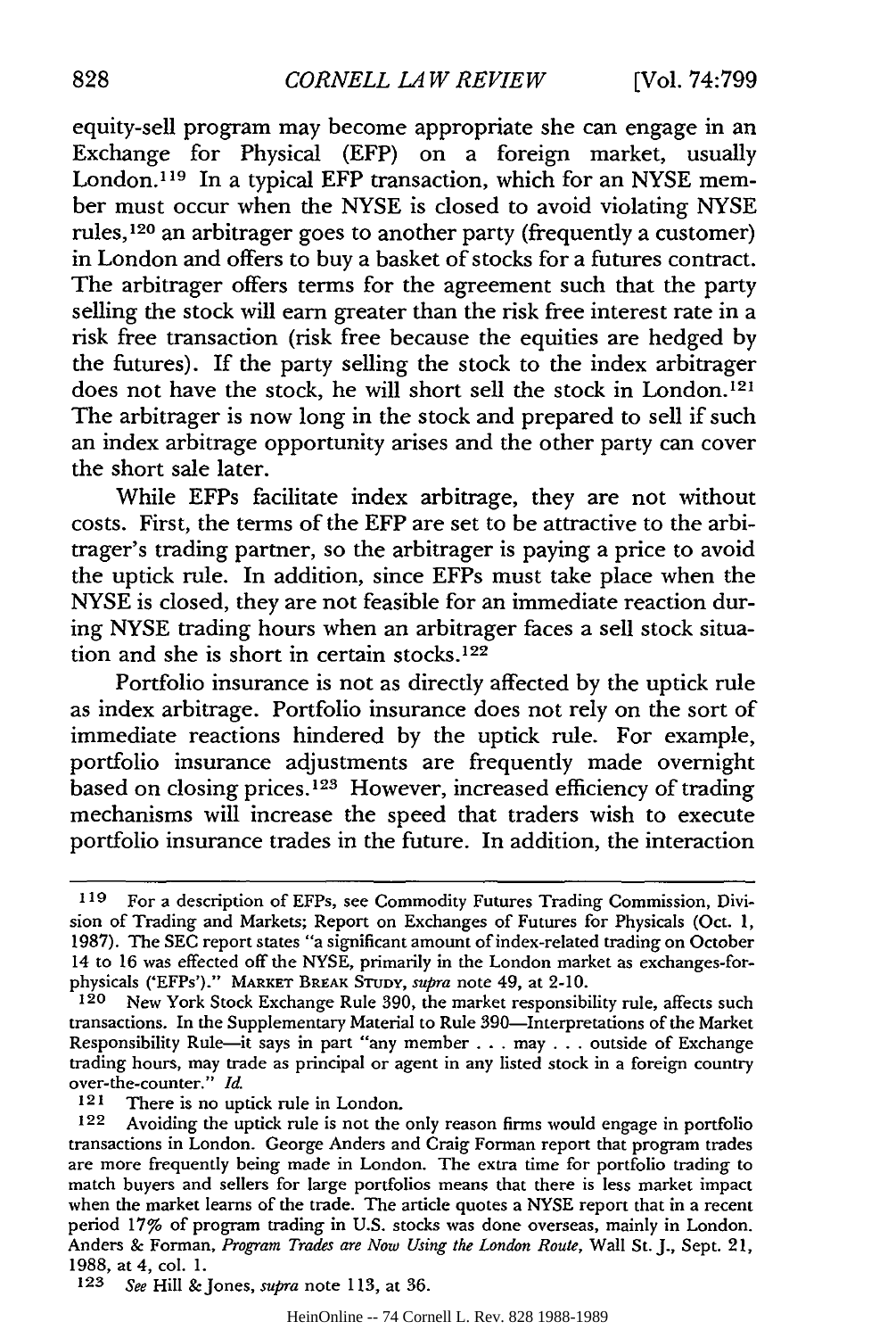of portfolio insurance and index arbitrage does involve the uptick rule, especially in crisis situations. This interaction will be discussed in the next section.

## C. Empirical Evidence on Program Trading

Commentators and major reports that analyzed the crash, including the Brady Report and the SEC Division of Market Regulation Report, argue program trading has become a significant factor in increasing overall market volatility and turned a market decline into the crash. 124 A frequently mentioned cause of the crash is some variant of the "cascade scenario" where the market begins a decline, inducing portfolio insurance selling in the futures market, which is then transferred to the cash market by index arbitrage. The resulting decline in the equity market triggers further portfolio insurance selling in the futures market, and the selling is transferred from one market to the other by index arbitragers triggering further portfolio insurance selling and so on. While value-based investors should eventually step in and reverse the decline, they may not buy in sufficient quantities to stem the decline, such as on October 19, 1987.

However, recent evidence suggests that program trading does not increase volatility and that the crash may have been actually worsened by such restrictions on program trading as the uptick rule. Grossman studies the empirical relationship between daily program trading intensity and daily volatility on the NYSE from January through October 1987.125 He finds "no relation between volatility and program trading intensity. The days on which volatility was high were not, systematically, the days on which program trading intensity was high." 126 Furbush empirically examines the effects of different types of program trading at the time of the crash by testing the effects of different types of program trading over 5 minute intervals from October 14 through October 20, 1987. The basic hypothesis is that a divergence in prices between the futures and the cash market should trigger index arbitrage, thereby reducing the divergence between the markets. Furbush defines the term "basis error" as the difference between the actual futures price and its theoretical fair value (what the futures price should be given the level of the  $index$ ).  $127$ 

<sup>124</sup> *See* Mitchell & Netter, *supra,* note 100.

**<sup>125</sup>** *See* Grossman, *Program Trading and Market Volatility: A Report on Interday Relationships, 44* FIN. ANALYSTS **J.** 18 (1988).

**<sup>126</sup>** *Id.* at 18.

**<sup>127</sup>** Theoretically basis error should arise when one market (usually futures) reacts to news faster than the other market. When basis error becomes large enough to outweigh transactions costs, an index arbitrage opportunity exists. The actions of the index arbitragers in capturing the profit opportunity move the markets together, thus reducing<br>HeinOnline -- 74 Cornell L. Rev. 829 1988-1989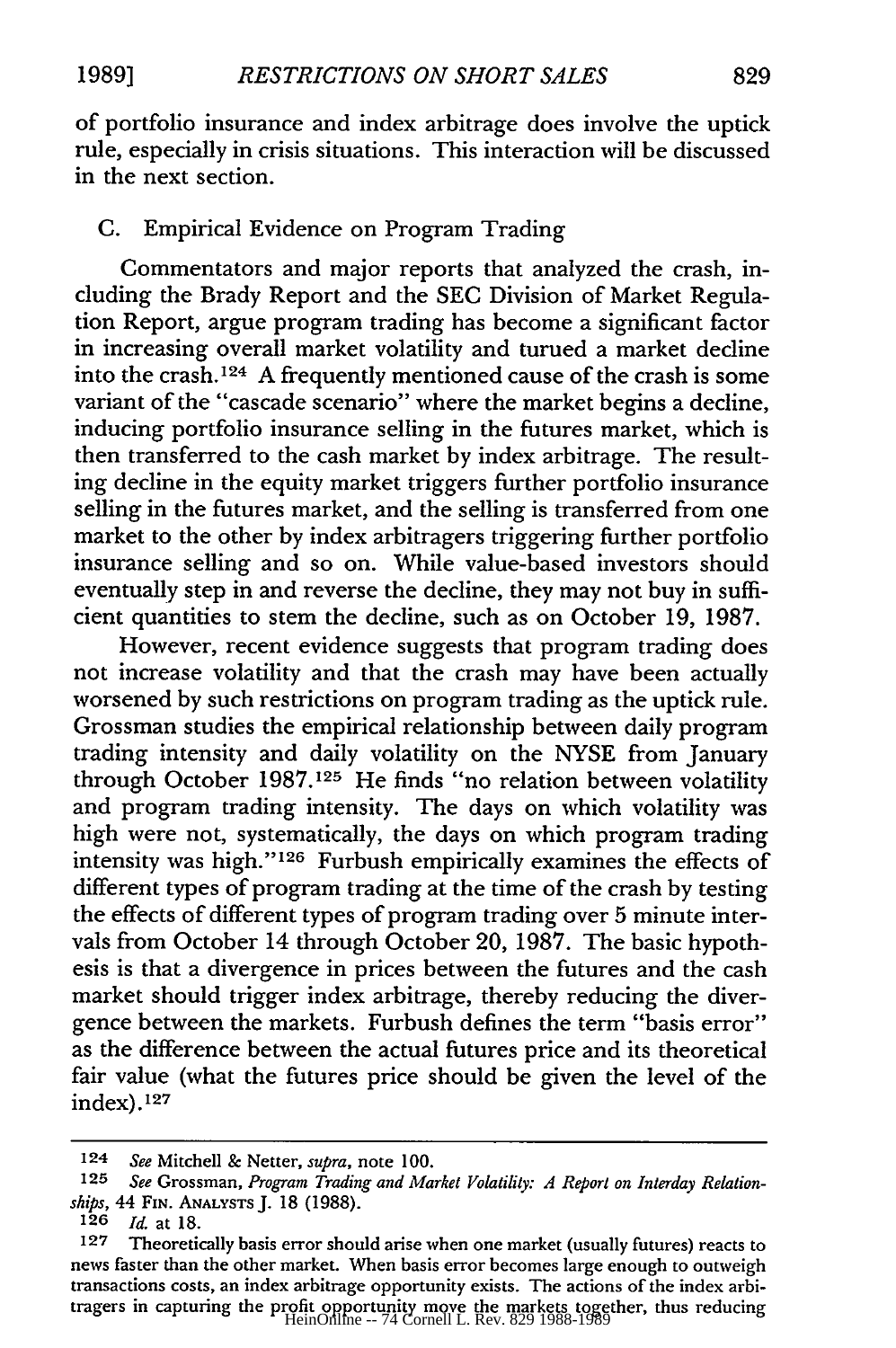The evidence from October 14-16 supports the hypothesis. Furbush finds that on October 14, **15,** and 16, the level of basis error is a determinant of the amount of index arbitrage. Further, on October 14, 15, and 16, price movement in the cash market was significantly related to the amount of index arbitrage in the previous 5 minutes as index arbitrage closed the basis error. In sum, on October 14-16 Furbush finds that index arbitrage arose in response to basis error, and the effect of the index arbitrage was to move the prices of the markets together, lowering the basis error.

Furbush does not find a relationship between index arbitrage and basis error on October 19 and 20. Despite a large discount in the futures market (and thus a large basis error), index arbitrage did not occur at levels high enough to link the markets and close the discount. On October 19, while index arbitrage did occur, the timing of index arbitrage trading was not related to the basis error. Further, the occurrence of index arbitrage did not reduce basis error. Furbush reports that index arbitrage was virtually nonexistent on October 20 and neither was caused by nor affected by basis error. **1 28**

Furbush suggests several possible explanations for the breakdown of the index arbitrage relationship on October 19 and 20. Delays in executing trades caused price information to be inaccurate and the actual basis error may have been different from the reported basis error (the actual futures discount may be different then the reported discount). For example, Harris argues that part of the observed discount in futures at the time of the crash was due to nonsychronous trading, 129 which occurs when the true value of the S&P 500 Index diverged from the reported value because some of the constituent stocks had not traded.<sup>130</sup> While the true value of the underlying stocks may have changed, this change is not incorporated into the S&P 500 Index until a trade actually occurs. This was especially true on October 19 and 20, when large numbers of stocks were not traded at various times (for example, at 10:40 A.M. on October 19, 37.3% of the value of the S&P 500 was closed-IBM did not open for over an hour). Harris develops a measure to correct for nonsychronous trading and finds that he can explain some, but not all, of the large basis on October 19 and 20. He concludes that

basis error. Therefore, basis error causes index arbitrage which in turn is a corrective force lowering basis error. *See* Furbush, *supra* note 106.

**<sup>128</sup>** On October 20, the December S&P 500 Future traded at a substantial premium compared to cash in early trading, but this switched to a large discount after 10:00 A.M. *See* U.S. Commodity Futures Trading Commission Report, *supra* note 100, at 98.

**<sup>129</sup>** Harris, *supra* note 105.

**<sup>130</sup>** We argue in a later section that index arbitrage promotes market efficiency and did not and could not have caused the crash.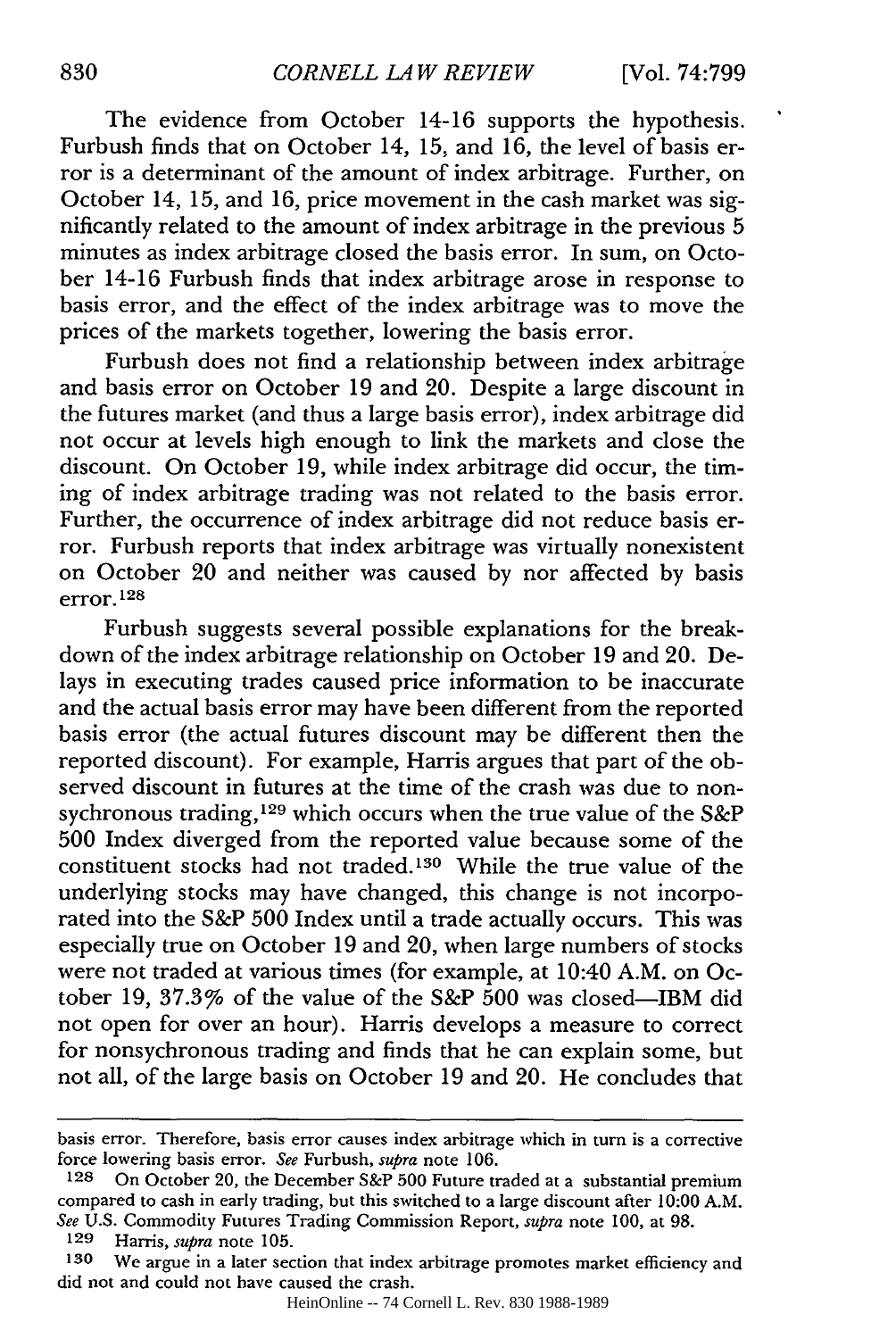**1989]**

some of the basis was also due to a disintegration of the relationship between the two markets.

Another reason for the inability of index arbitrage to link the two markets was an increase in the transaction costs of using index arbitrage. A major transaction cost may have been uncertainty. Much of index arbitrage trading is accomplished through the DOT system, and on the afternoon of the 19th, while trades on DOT continued to be made, there was considerable uncertainty as to when and if such trades would be executed. This uncertainty raised the risk of index arbitrage and thus reduced its use. On October 20, the NYSE requested that member firms curtail their use of DOT for index arbitrage and other forms of program trading, thus effectively foreclosing index arbitrage.

Furbush also tests the effects of portfolio insurance selling in the cash market.<sup>131</sup> Since on October 14 and 15 little portfolio insurance existed, he only examines October 16, 19, and 20. He finds evidence of portfolio insurance selling being associated with downward cash movements on October 16 and 20. He notes that only on the day when the index arbitrage relationship did not hold was there a significant volume of portfolio insurance selling in the cash market. This is expected since portfolio insurance selling in the futures market is less costly and therefore preferable and only on the day when the markets became unlinked did portfolio insurance selling spill over into the cash market.

# D. Summary of Empirical Evidence on Program Trading

The empirical evidence on the effects of program trading is not consistent with the popular wisdom that program trading caused the crash. Grossman suggests that program trading is not a cause of increased volatility in general. Indeed, the evidence indicates that much program trading was more a consequence of the crash than a cause. A persistent discount in the futures market existed on the crash dates. While nonsychronous trading provides one possible reason for the discount, Harris finds that he can not explain all of the divergence between the cash and futures market with nonsychronous trading, suggesting a disintegration of the relationship between the markets occurred. Furbush's results indicate, that at least in the cash market, index arbitrage and portfolio insurance trading did not overwhelm the market during the crash. Instead, selling by others overwhelmed program trading. On October 19 and 20, despite the large discount in futures, insufficient index arbi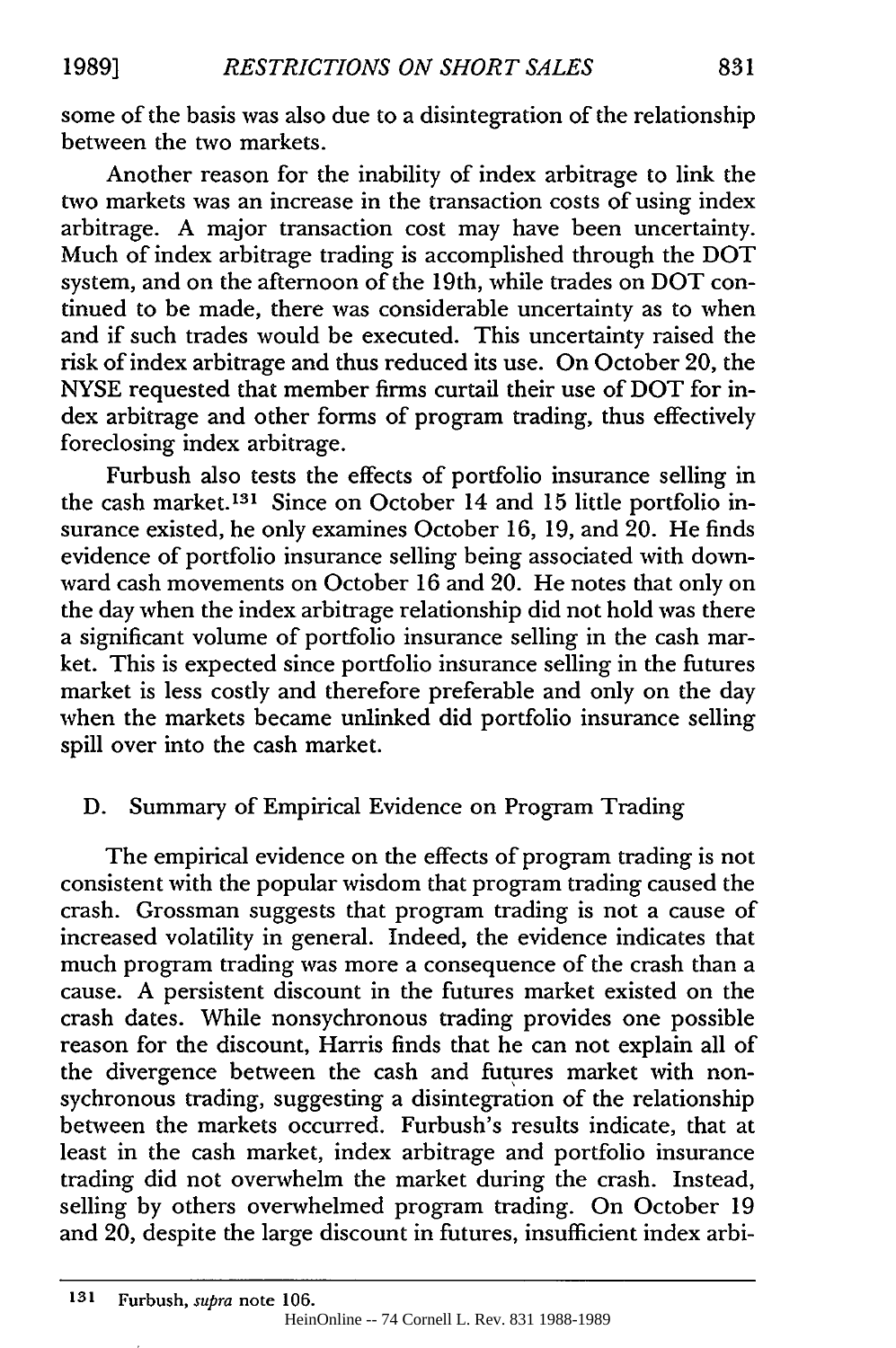trage occurred to link the markets. Portfolio insurance had little effect on the decline.

E. Effects of the Uncoupling of the Futures and Cash Markets and the Role of the Uptick Rule

The disintegration of the linkage between the futures and the cash markets at the time of the crash had several harmful effects. It contributed to the general climate of uncertainty and weakening confidence in the markets just when confidence was imperative. In addition, the persistent discount in the futures market discouraged institutional buyers from entering the equity market, especially on the afternoon of October **19,132** since the discount indicated that buyers of equity could wait and obtain even lower prices.133 Similarly, the discounts discouraged block positioning firms from risking capital in positioning blocks of equities. Further, the discounts in futures prices induced portfolio insurance selling in the cash market rather than the futures market, perhaps causing a greater price decline than if the selling had occurred in the futures market.

The uptick rule may have contributed to the uncoupling of the futures and the cash market. The uptick rnle makes index arbitrage more costly because it makes it more difficult to immediately sell a basket of stocks. This becomes especially relevant when index arbitragers do not hold a large equity position, and on October 19 and 20, index arbitragers may have been in that situation. To the extent that a discount in futures existed, arbitragers should have bought futures and sold stock. However, arbitragers may have been cash poor at that time after three days of selling (October 14, 15,and 16).<sup>134</sup> Therefore, as part of a sell program, they would have had to short sell certain stocks into the declining prices that prevailed on October 19. Those short sales would have had to wait for an uptick on the biggest one day decline in history. Not surprisingly, the uptick rule hampered index arbitrage.<sup>135</sup>

**<sup>132</sup> MARKET** BREAK **STUDY,** *supra* note 49, at **3-13.**

**<sup>133</sup>** This is also why there are calls for sunshine trading by portfolio insurers, a procedure where they announce their trading plans, thus limiting the price pressure of their trading.

<sup>&</sup>lt;sup>134</sup> We have no aggregate data on the equity positions of arbitragers on October 19. However, several index arbitragers have told us their equity positions were depleted by October 19 and that the uptick rule inhibited their sales of equity. Further, MARKET BREAK STUDY, *supra* note 49, at 2-16 states that 25% of index arbitrage selling on October 19 was short selling.

**<sup>135</sup>** Letter fromJames E. Buck to George A. Fitzsimmons (Mar. 17, 1977) (The New York Stock Exchange); letter from William F. Deirn to George A. Fitzsimmons (Apr. 4, 1977) (The New York Stock Exchange Institutional Advisory Committee on Trading); letter from Edward I. O'Brien to George A. Fitzsimmons (Apr. 15, 1977) (Securities Industry Association); letter from Norman S. Poser to George A. Fitzsimmons (May 4,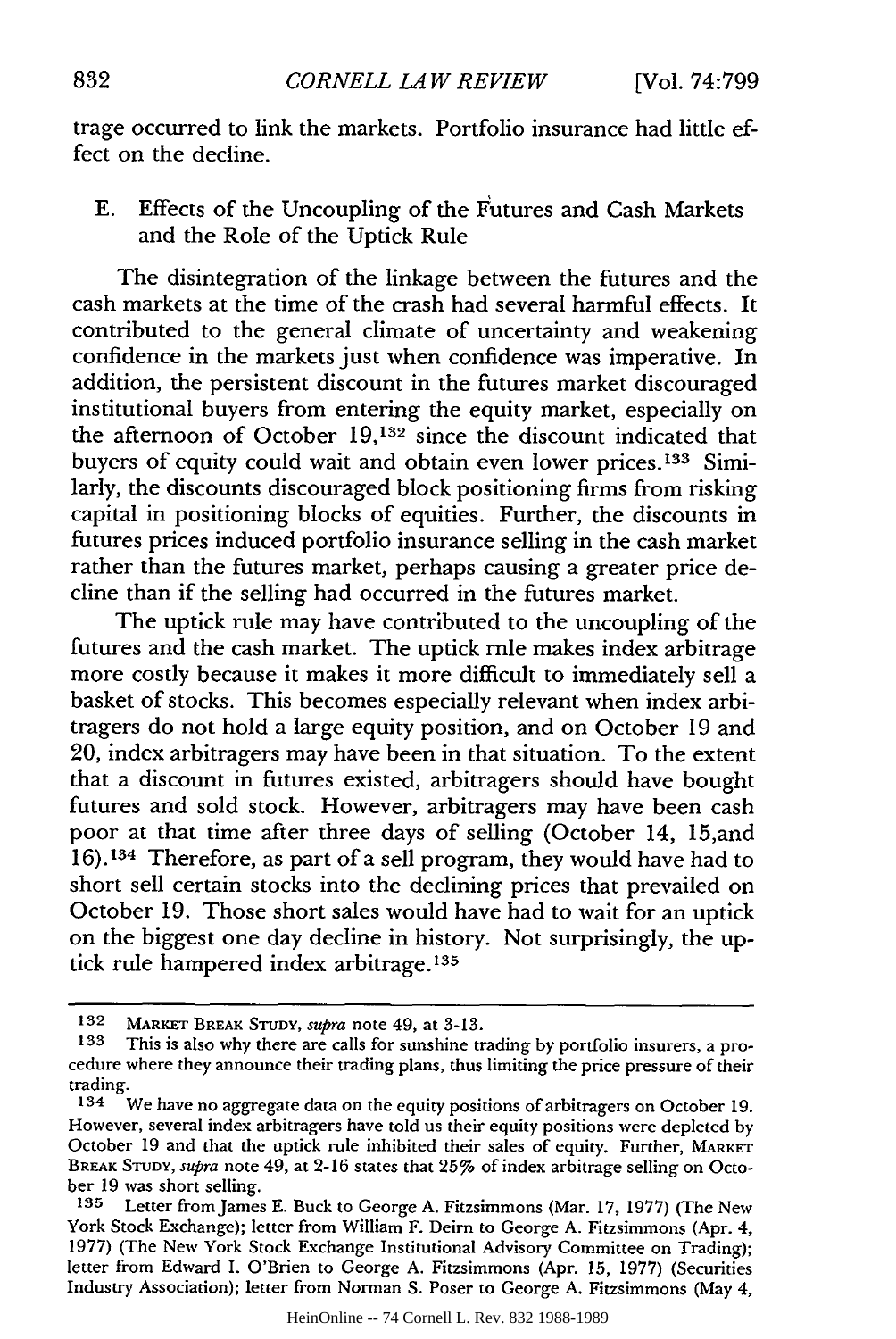Evidence suggests that index arbitrage failed to halt the uncoupling of the markets that occurred on October 19. Since there seemed to be a large profit opportunity for index arbitragers, it is not obvious why they failed to respond immediately to the divergence in prices between the futures and the cash markets. Again, the uptick rule, which inhibits the ability of arbitragers to immediately sell stock, may have been a factor.

The uptick rule therefore could have played a critical role in the failure of index arbitrage to link the markets and the resulting chaos. Uncoupling of the equity and futures markets may have been a major factor in the seeming breakdown in the markets during the crash. Fama states: "Breaking the links between stocks and futures prices can only add to the informational chaos of high volatility periods."'136 We argue the uptick rule may have contributed to the uncoupling of the markets during the crash. Policy makers should follow policies that link the markets, including relaxing the uptick rule, especially for index arbitragers. Those who argue the uptick rule has a place in the regulation of arbitrage desire a policy of "throwing sand in the gears" or slowing the markets down. Unfortunately, in today's environment such policies can only destabilize markets and hamper their efficiency.

#### $\mathbf v$

### **CHANGING THE UPTICK RULE**

Given that the uptick rule impairs market efficiency, why does it still exist? It is appropriate to address this question in two parts because of relatively recent developments in the securities markets. First, why was there little support for the 1976 SEC proposals for relaxation or elimination of the uptick rule?<sup>137</sup> Second, today, when the uptick rule interferes with index arbitrage, why does it still survive?

We identified a group that benefits somewhat from the uptick rule-block traders. The effect of the uptick rule on block trades likely was instrumental in the 1980 SEC decision to not relax the rule.<sup>138</sup> However, developments in financial markets in recent years

<sup>1977) (</sup>American Stock Exchange Inc.). Crossen, *supra* note 96, reports that on January 8, 1988, when the Dow fell 140.58 points the uptick rule hindered the actions of index arbitragers and thus contributed to an unlinking of the futures and cash markets. Futures were selling at a discount and arbitragers wanted to sell stocks and buy futures. The uptick rule meant that many traders could not sell stock and thus eliminated futures buyers, which in turn contributed to a downward slide in futures prices.

**<sup>136</sup>** Fama, *supra* note 108, at 79.

**<sup>137</sup>** Short Sales of Securities, *supra* note 13.

**<sup>138</sup>** Letters written in 1977 by the New York Stock Exchange, The NYSE Institutional Advisory Committee on Trading, The Securities Industry Association, American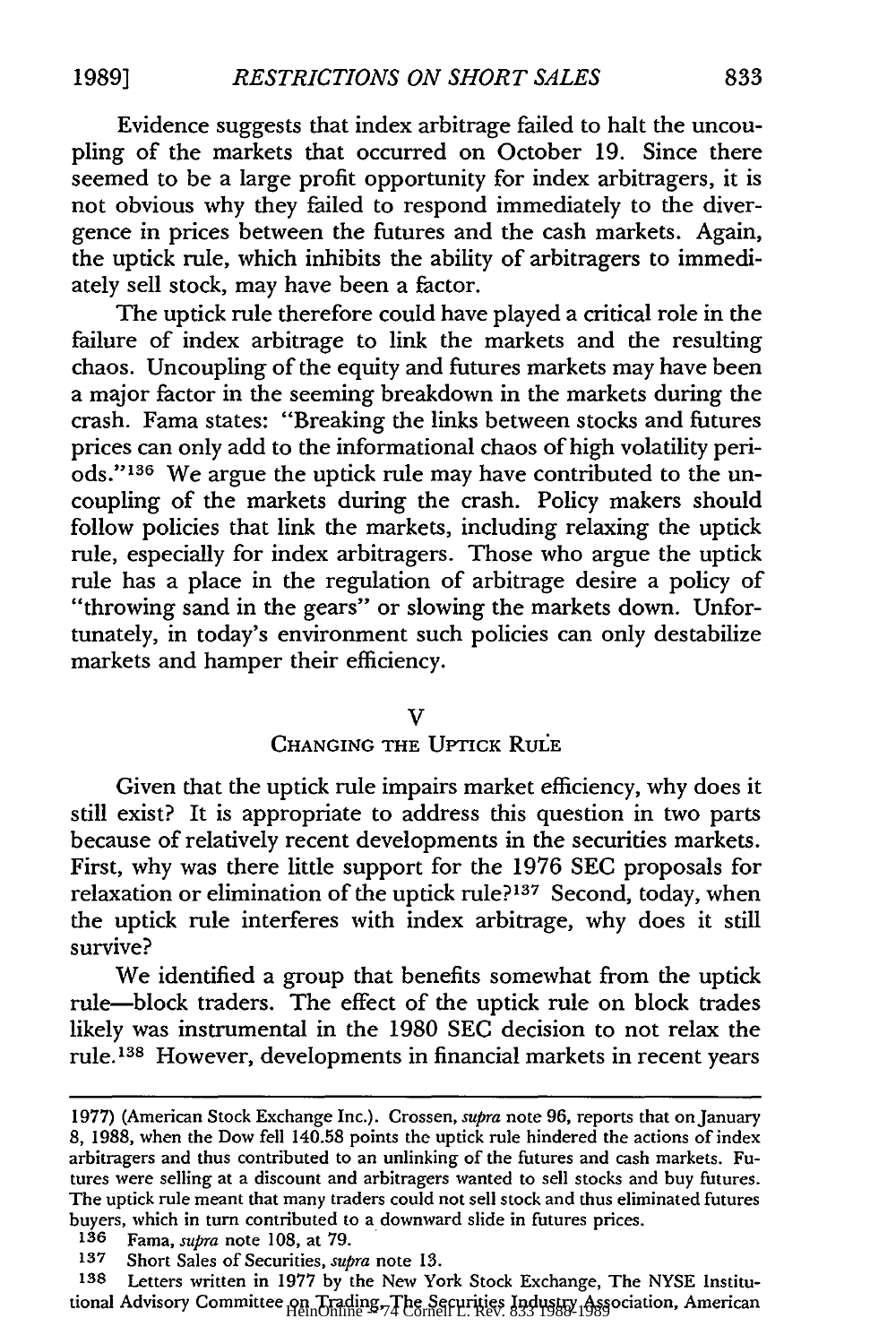have made the uptick rule much less important to block traders. The growth in the trading of options has made it easier for market professionals to trade on knowledge of a pending block sale. Further, the growth of international trading,' such as the London Stock Exchange, in markets without an uptick rule have provided other opportunities to trade on information about a pending block sale. Additionally, many other developments such as the growth of fu- 'tures trading have contributed to much greater liquidity in today's market and less importance to block traders of the uptick rule. Finally, a broad limitation on all short sales is not an efficient way to protect block traders since it only helps block traders in certain situations while it hinders market efficiency in general.

Another group that may benefit from the uptick rule, and therefore would oppose its removal, is larger broker dealers. To the extent they hold large, well-diversified portfolios they can sell many stocks on bad information without waiting for an uptick. Smaller firms, however, who are not long in a stock would have to wait for an uptick to short sell. This can be especially critical in index arbitrage and can restrict smaller firms from using this strategy.

A broad restriction on short selling impairs market efficiency in general by delaying the execution of trades. Grossman and Miller suggest that the cost of delayed trades is in general the increased risk of an adverse price movement.<sup>139</sup> This cost climbs the greater the volatility of stocks. In today's equity markets, the delay costs of the uptick rule perhaps fall most on index arbitrage, which relies on the ability to trade large portfolios of stock quickly.

We suggest several reasons explain why the rule still exists. In part, it may be because of institutional inertia-although the purpose of the regulation is no longer relevant, the benefits from deregulation are not sufficient to induce deregulation. 140 In the late 1970s, the institutional costs of changing the rule, combined with the benefits of the rule to block traders, were sufficient to overcome the somewhat limited benefits to the market as a whole and the rule remained. In the mid 1980s, benefits from elimination of the rule grew and perhaps if the crash had not occurred, there would have

Society of Corporate Secretaries, and the American Stock Exchange in response to the SEC proposal all mention the adverse effect on block traders as a reason to not change the uptick rule.

**<sup>139</sup>** Grossman & Miller, *supra* note 50.

*<sup>140</sup> See* McCormick, Shugart & Tollison, *The Disinterest in Regulation,* 74 AM. ECON. REV. 1075 (1984) (providing a general analysis of why many regulations continue to exist even when they appear to no longer to serve their original purpose. They argue the costs of regulation, such as the uptick rule, are the original rent seeking expenditures on activities that led to the regulation. Since the costs are sunk, there is little incentive for deregulation, but it is not worth the effort to change it). *See also* G. CALA-BRESI, A **COMMON** LAW FOR THE **AGE** OF **STATUTES** (1982).